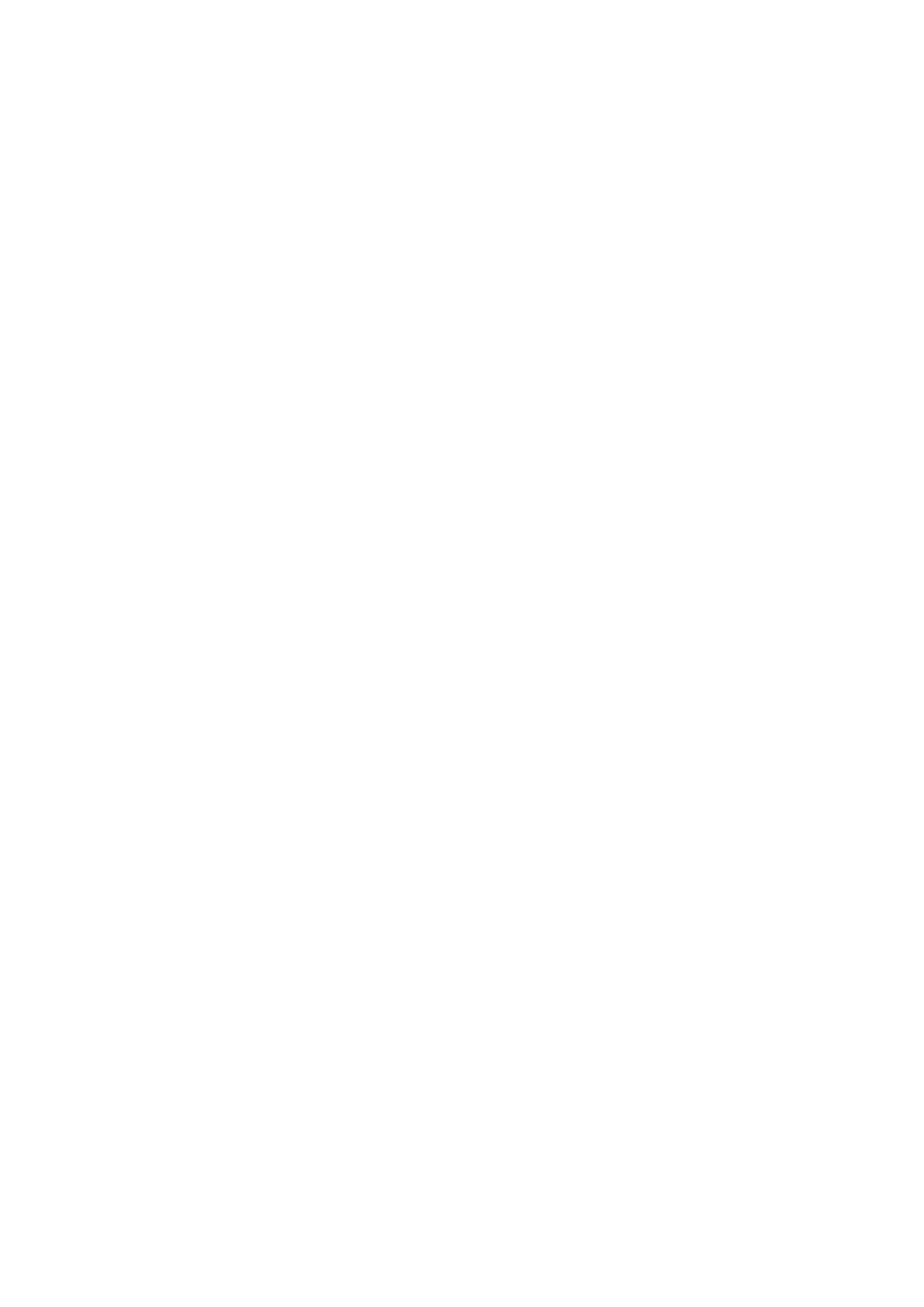## TABLE OF CONTENTS

| <b>TABLES</b>                                                           | 2  |
|-------------------------------------------------------------------------|----|
| <b>ABSTRACT</b>                                                         | 3  |
| 1 INTRODUCTION                                                          | 5  |
| 1.1 The Aim of the Thesis                                               | 5  |
| 1.2 Sushi for Beginners and The Other Side of the Story by Marian Keyes | 6  |
| 2 CHICK LIT AND SOCIAL CONCERNS                                         | 9  |
| 2.1 The Status of Chick Lit                                             | 13 |
| 2.2 Feminism, Postfeminism and Chick Lit                                | 15 |
| 3 GENDER, IDENTITY AND CHOICE IN POPULAR REPRESENTATION                 | 20 |
| 3.1 License to Renegotiate Gender and Identity                          | 21 |
| 3.2 Chick Lit Heroine and Re-articulating Identity                      | 23 |
| 3.3 Choiseoisie and the Dilemma of Having It All                        | 24 |
| 4 COLLECTIVITY IN WORKING LIFE AND IN PRIVATE                           | 27 |
| 4.1 Personal versus Professional                                        | 28 |
| 4.2 Glass Ceilings - Hardship as Empowerment                            | 34 |
| 4.3 Career and Friendship                                               | 41 |
| 4.4 Work and Domesticity                                                | 47 |
| 5 NEGOTIATING APPEARANCE                                                | 50 |
| 5.1 Appearance and Power                                                | 52 |
| 5.2 Ideal Body Challenge                                                | 55 |
| 5.3 Changing the Way You Look                                           | 58 |
| <b>6 PERSUADING ROMANTIC RELATIONSHIPS AND HAVING CHILDREN</b>          | 63 |
| 6.1 Romantic Ideals                                                     | 64 |
| 6.2 Exploring Motherhood                                                | 69 |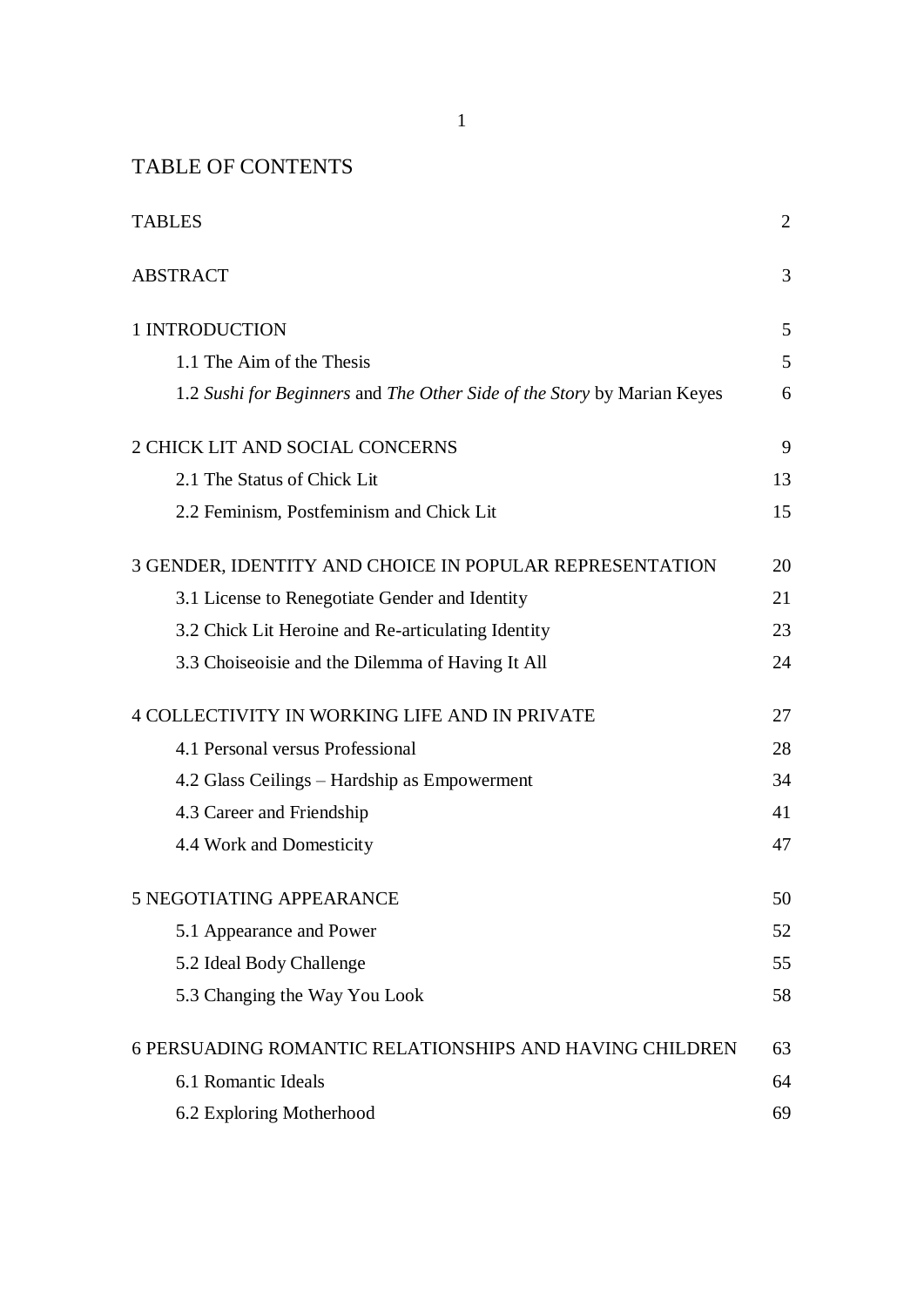| 7 CONCLUSIONS                                  | 75 |
|------------------------------------------------|----|
| <b>WORKS CITED</b>                             | 78 |
| <b>TABLES</b>                                  |    |
| Table 1. Features of Feminism and Postfeminism | 15 |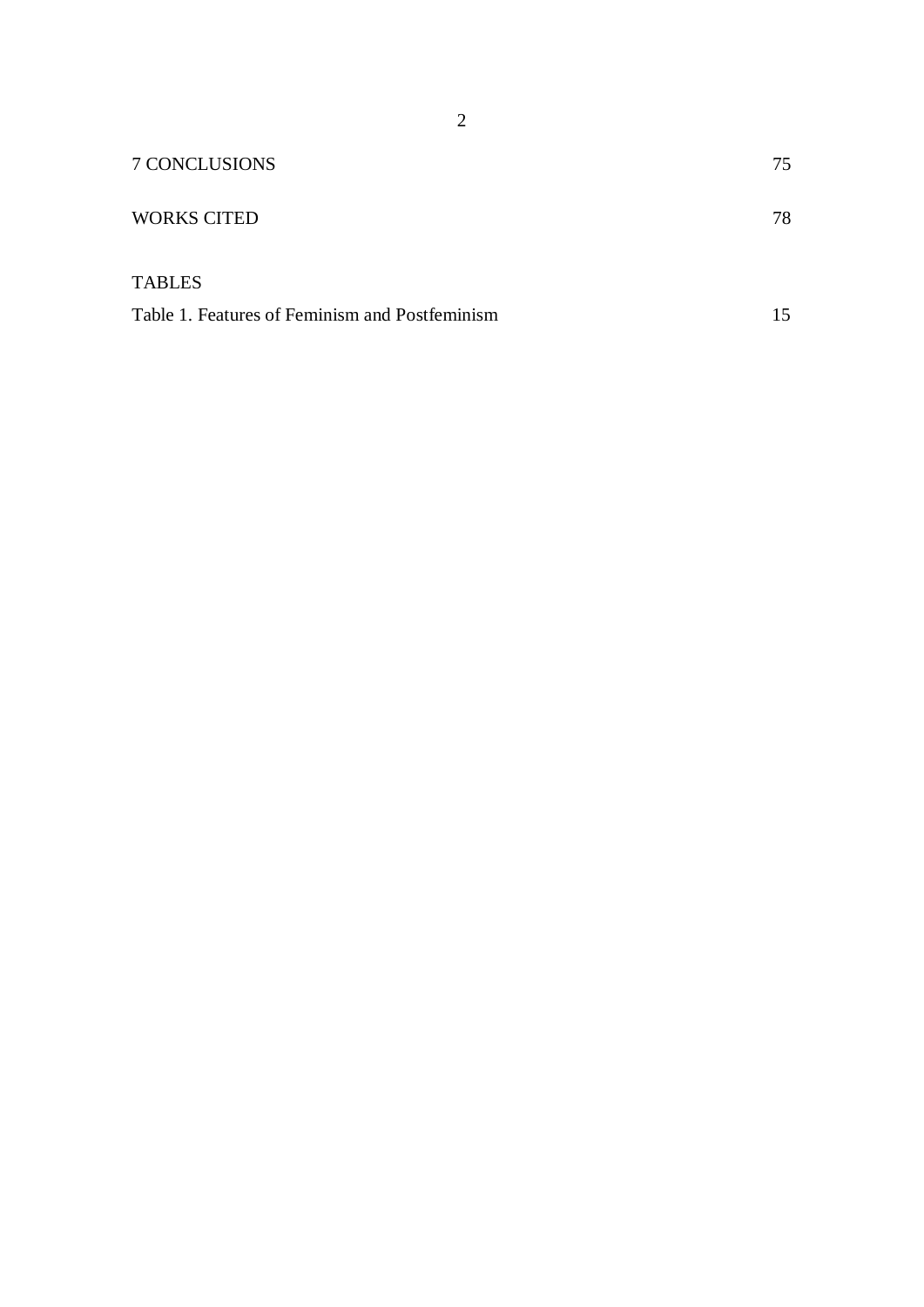| UNIVERSITY OF VAASA          |                                                                                                  |
|------------------------------|--------------------------------------------------------------------------------------------------|
| <b>Faculty of Philosophy</b> |                                                                                                  |
| Discipline:                  | <b>English Studies</b>                                                                           |
| <b>Author:</b>               | Suvi Lehtipää                                                                                    |
| <b>Master's Thesis:</b>      | If won't have time to be lonely,' Lisa snapped. I have a<br>career to think of.'                 |
|                              | Empowerment and Agency in Sushi for Beginners and The<br>Other Side of the Story by Marian Keyes |
| Degree:                      | <b>Master of Arts</b>                                                                            |
| Date:                        | 2015                                                                                             |
| <b>Supervisor:</b>           | Tiina Mäntymäki                                                                                  |

## **ABSTRACT**

Tämän tutkimuksen tarkoituksena on tutkia feminististä/postfeminististä voimaantumista sekä naisten toimijuutta irlantilaisen kirjailijan Marian Keyesin chick lit -romaaneissa *Sushi for Beginners* (2001) ja *The Other Side of the Story* (2005). Lisäksi tutkimus tarkastelee naisen asemaa nykypäivän yhteiskunnassa erityisesti työelämän, ulkonäköpaineiden ja romanttisten suhteiden näkökulmasta. Chick lit -genre voidaan nähdä romanttisen kirjallisuuden jatkeena, joka nostaa esiin uusia aiheita naisten maailmasta romanttisten suhteiden lisäksi ja antaa lukijoilleen mahdollisuuden samaistua päähenkilöihin kertomustensa ansiosta. Feminismin kehitys luo uusia mahdollisuuksia kokeilla erilaisia ja uusia identiteettejä sekä haastaa sukupuoliroolien rajoja. Romaanien päähenkilöt arvostavat naisellisuuttaan ja seksuaalisuuttaan, mikä mahdollistaa voimaantumisen, joka puolestaan toimii heidän toimijuutensa pohjana.

Tutkimus tarkastelee päähenkilöiden tarinoita kehityskertomuksina, joissa erilaiset kokemukset nähdään tilaisuuksina oppia ja kehittyä ihmisenä. Sukupuoli-identiteetin näkeminen performatiivisenä avaa päähenkilöille uusia mahdollisuuksia kohdata yhteiskunnan ennakkoluuloja ja haasteita sekä määritellä uudelleen kysymyksen siitä, onko mahdollista saada kaikki. Näin ollen päähenkilöt ovat vapaita tekemään itsenäisiä valintoja. Tutkimuksesta käy ilmi, että yksityis- ja työelämän yhdistäminen on vaativaa, sukupuoliroolien eriarvoisuus vaatii luovia ratkaisuja, naisten välinen solidaarisuus on arvokasta uratavoitteiden kannalta ja perhe-elämän sovittaminen työelämään tulisi tehdä vaivattomammaksi. On tärkeää tunnistaa median ja kulttuurin luomat ulkonäköpaineet, koska ne saattavat olla vahingollisia. Kaikesta huolimatta ulkonäköön ja sen muokkaukseen liittyvistä seikoista voi saada myös voimaa ja itsevarmuutta. Avioliitto, äitiys ja vanhemmuus puolestaan ovat vahvasti yhteiskunnan odotuksiin sidottuja. Näitä odotuksia päähenkilöt murtavat vähitellen tilannekohtaisilla toimillaan ja valinnoillaan. Tällaiset narratiivit vaikuttavat sosiaaliseen ja poliittiseen ilmapiiriin yhteiskunnassa, koska ne sisältävät voimaantumista ja lukijat voivat samaistua niiden päähenkilöihin.

KEYWORDS: feminism, empowerment, agency, chick lit, bildungsroman, gender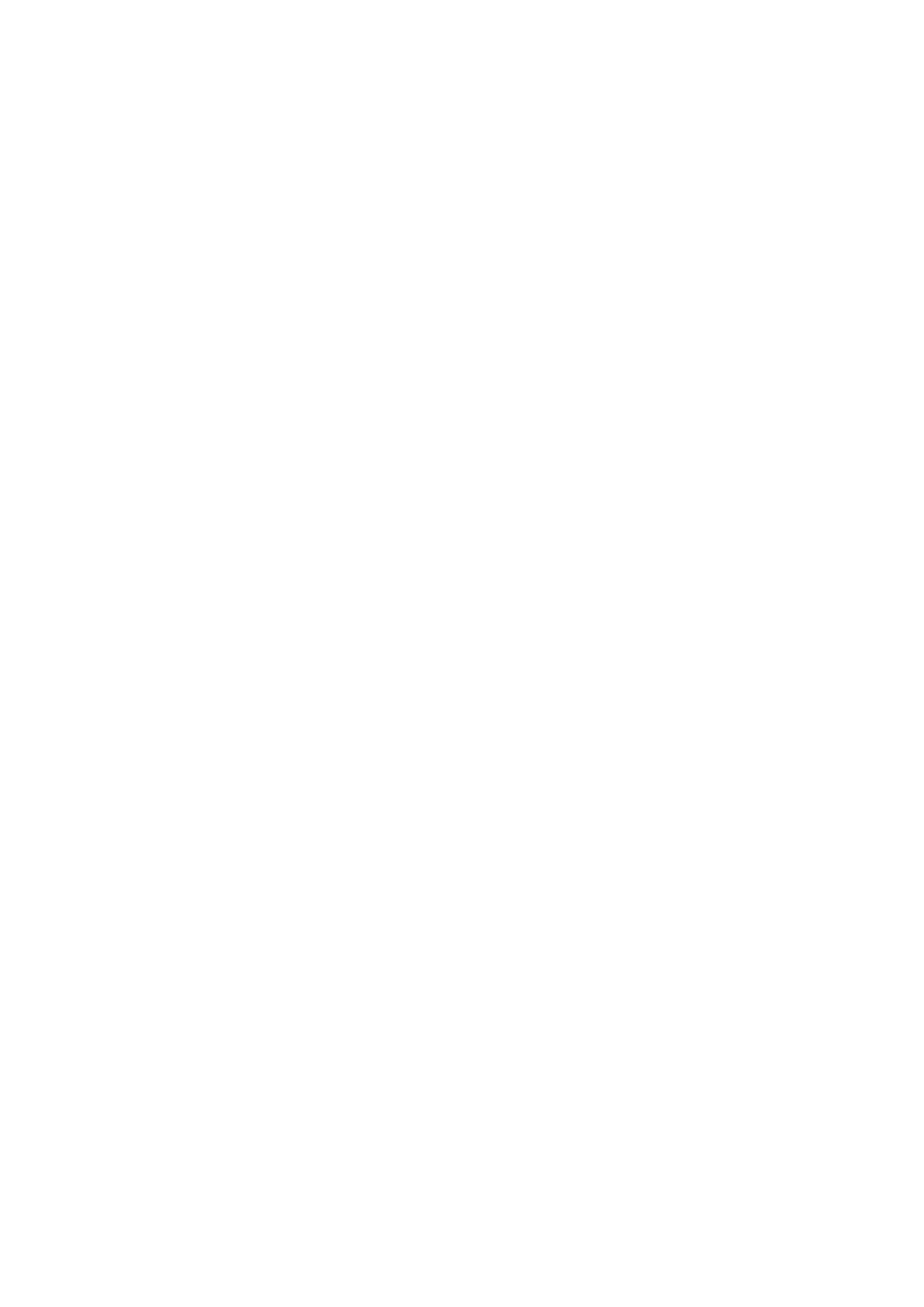### 1 INTRODUCTION

Popular fiction for young women promotes representations of young, modern women that are successful, beautiful, smart, sexy, chic and who have it all. There is a vast number of qualifications, pressures, standards, demands, rules, ideals and codes according which young, modern women are supposed to lead their lives in order to appear successful and appreciated in our society. These expectations are placed upon young women partly by themselves, their close acquaintances, the working environment, the media, popular culture; the whole of our society, actually. Even though these popular, young, female characters seem to meet the expectations of success and appreciation, their fictional lives also include a great deal of problems, contradictions and challenges. Despite the fact that gender equality has come a long way, and especially women's position in society has improved along the years, there are still practices and attitudes concerning gender roles that are taken for granted. As a consequence these assumptions should be questioned in order to promote tolerance.

## 1.1 The Aim of the Thesis

The aim of this thesis is to study feminist/postfeminist empowerment and female agency in Marian Keyes's chick lit novels *Sushi for Beginners* (2000) and *The Other Side of the Story* (2004) and explore the ways in which they depict attitudes and appreciation towards different roles of women in modern society. I will analyse the ways in which the women characters of the novels manage to deal with the pressures of society, common beliefs and the norms set for them.

This thesis concentrates on the female protagonists in the novels and studies their choices and actions in contemporary society as well as the way society sees them. Furthermore, this thesis explores the depiction of the social and political atmosphere in contemporary literature when considering women's position in society and discusses the challenges and expectations concerning the women characters professional lives,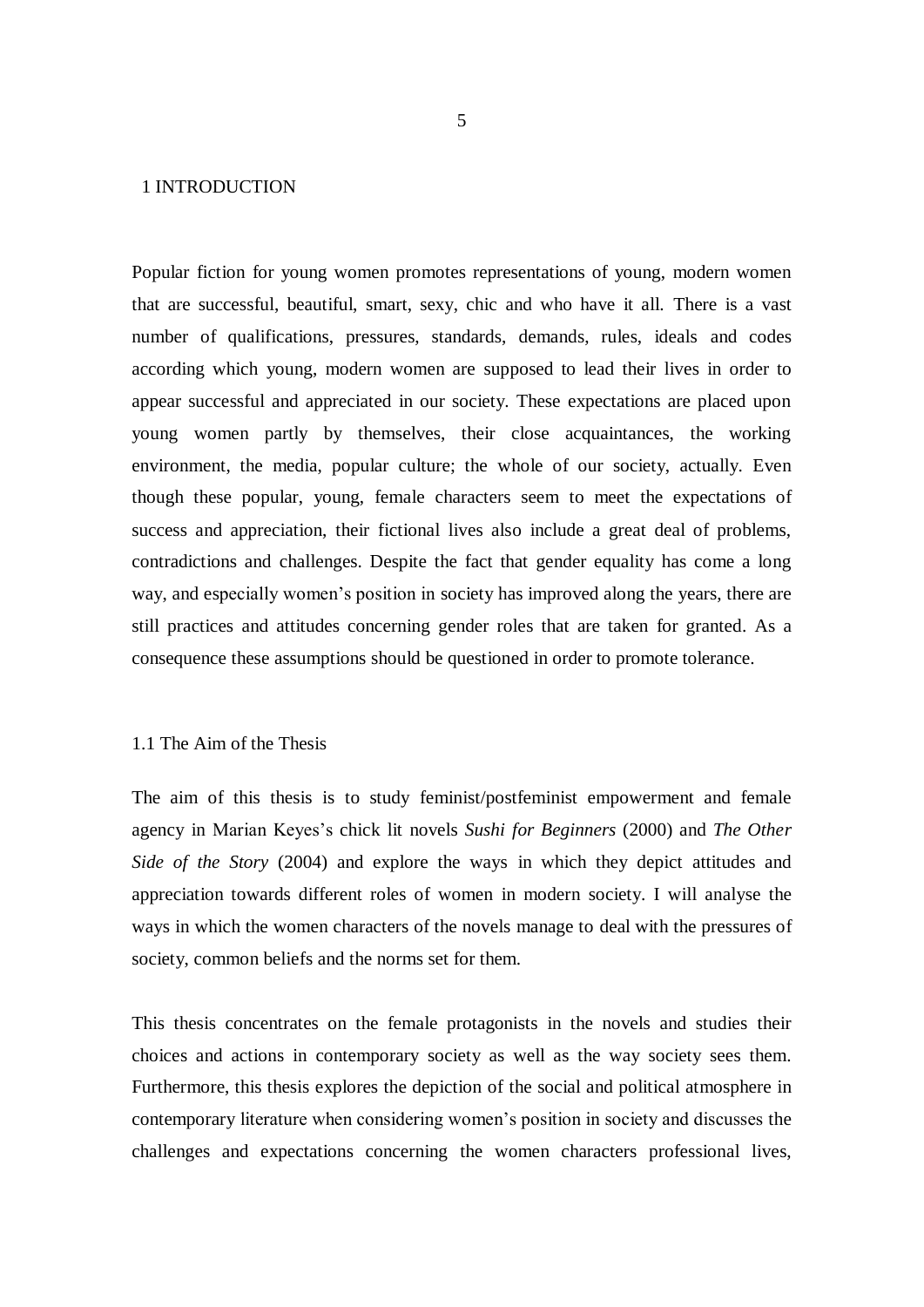returning to working life after maternity leave, managing a young family with an uncertain income, caring and nurturing in a mother-daughter relationship, appearance pressures, their romantic relationships as well as mental health issues.

## 1.2 *Sushi for Beginners* and *The Other Side of the Story* by Marian Keyes

Marian Keyes was born in Ireland in 1963 and has so far published 16 bestselling novels translated into 36 different languages, according to her website www.mariankeyes.com (2015). Both *Sushi for Beginners* (2000) and *The Other Side of the Story* (2004) deal with different kinds of expectations and challenges for women in contemporary society. The novels include common themes such as career development, motherhood, daughterhood, appearance pressures, friendships, romantic relationships, marriage, single life and mental health. The most intriguing connection seems to be how to manage different areas of a woman's life simultaneously – the dilemma of having it all. There are three young, female characters in both novels. *Sushi for Beginners* tells a story of a magazine editor, Lisa Edwards, Lisa's assistant Ashling Kennedy and Ashling's best friend, a housewife Clodagh Kelly. *The Other Side of the Story*, in turn, introduces an event organizer Gemma Hogan, Gemma's future representative, a literary agent, Jojo Harvey and Jojo's client, Gemma's former best friend, a writer called Lily Wright. Each heroine has her own narrative, but their stories are connected within the novels. Both novels are divided into chapters according to the characters and the chapters are written from the specific character's point of view.

*Sushi for Beginners* and *The Other Side of the Story* share mutual elements from the viewpoint of the thesis statement. In *Sushi for Beginners* Lisa encounters challenges with career development: she works as a magazine editor in London and expects a promotion to work in New York. However, she is transferred to Dublin to launch a new women's magazine, which seems like a demotion compared to working in New York. Lisa works hard but is underestimated, whereas in *The Other Side of the Story* Jojo's merits speak for themselves and yet she loses the promotion. Jojo works in a busy London literary agency and excels at her profession. She has an affair with one of her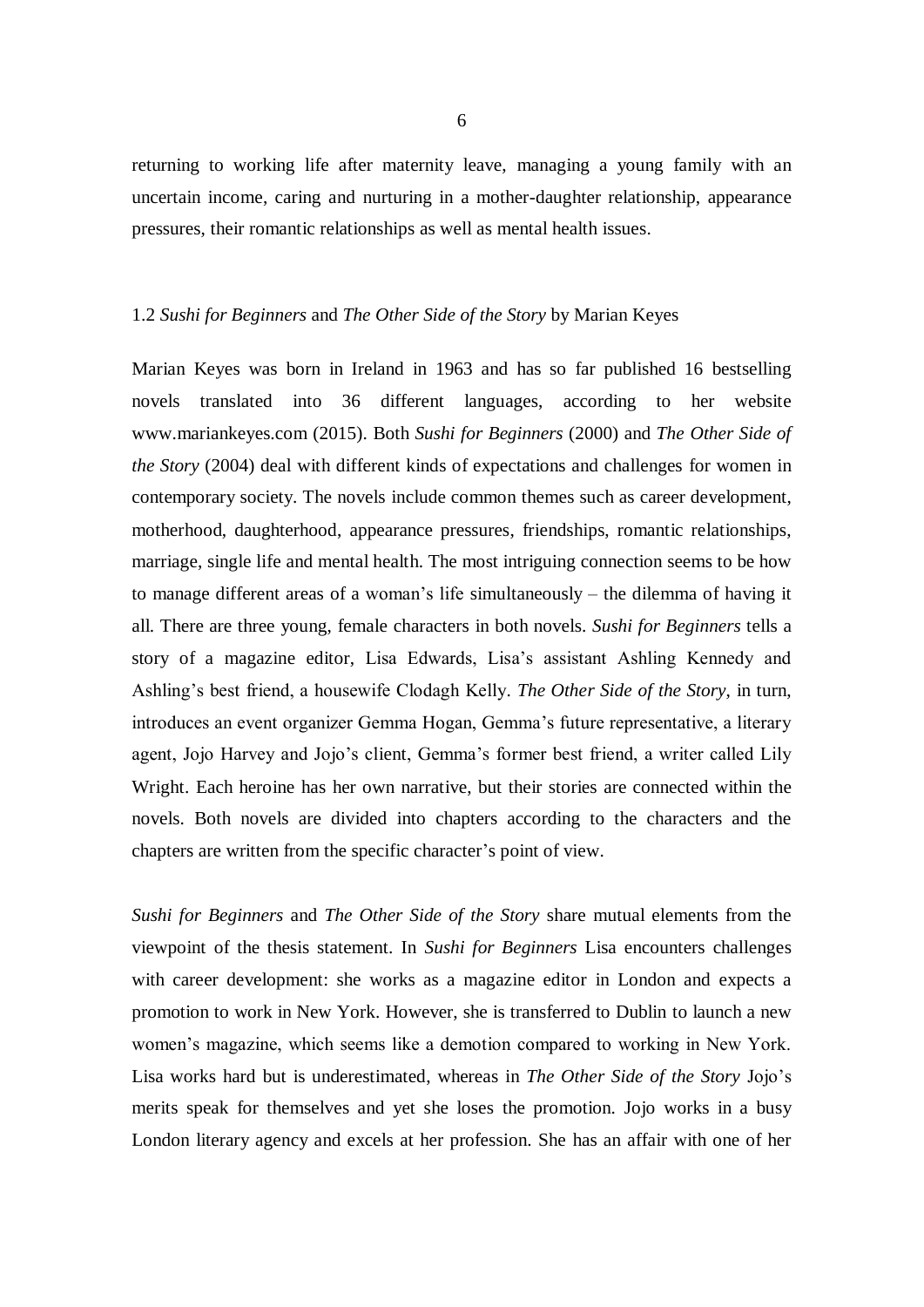colleagues, Mark, who is a partner at the agency and their love affair affects Jojo's career development causing her to lose a promotion.

Returning to working life after maternity leave appears challenging for Clodagh in *Sushi for Beginners*. Clodagh encounters difficulties in searching for employment and arranging her own income after having children and being a housewife for five years. Clodagh is interested in decorating and expected to be happy with her children, husband and their dream house. Nevertheless, she chooses to change her life and pursue a career. In *The Other Side of the Story* Lily, Anton and their baby called Ema form a young family with an uncertain income. Lily's challenge is to support their family financially because Anton's business ventures are not profitable at the moment. Lily's situation as a sole provider of her family is stressful, because her income is tied to advancing in her career as a writer, namely writing another book. In addition, Lily's and Anton's inefficiency with economics and providing for a new baby increase the financial challenge.

Caring and nurturing are themes that are included in a mother-daughter relationship in *The Other Side of the Story*; Gemma nurtures and cares for her mother during a difficult time period. Gemma is a thirty-year-old career woman who faces a difficult and surprising situation in her personal life: her father decides to leave her mother for another woman. Gemma takes care of her mother and has to adjust her own life according to a new schedule. Moreover, in *Sushi for Beginners* Ashling's relationship with her mother is complicated due to her mother's mental illness in the past. Ashling tries to accept her past dealing with her mother's depression and receives a great deal of support from her group of close friends who form a so-called urban family.

The importance of appearance is highlighted in both novels: in *Sushi for Beginners* Lisa is always on a diet and in *The Other Side of the Story* Jojo's attractive looks cause confusion in professional circles. Lisa chooses to concentrate on her career and appearance while living as a single woman in a new country. Jojo, in turn, receives a great deal of support from her cousin, Becky, in managing various professional and personal challenges, including appearance-related attention. Friendships are tested in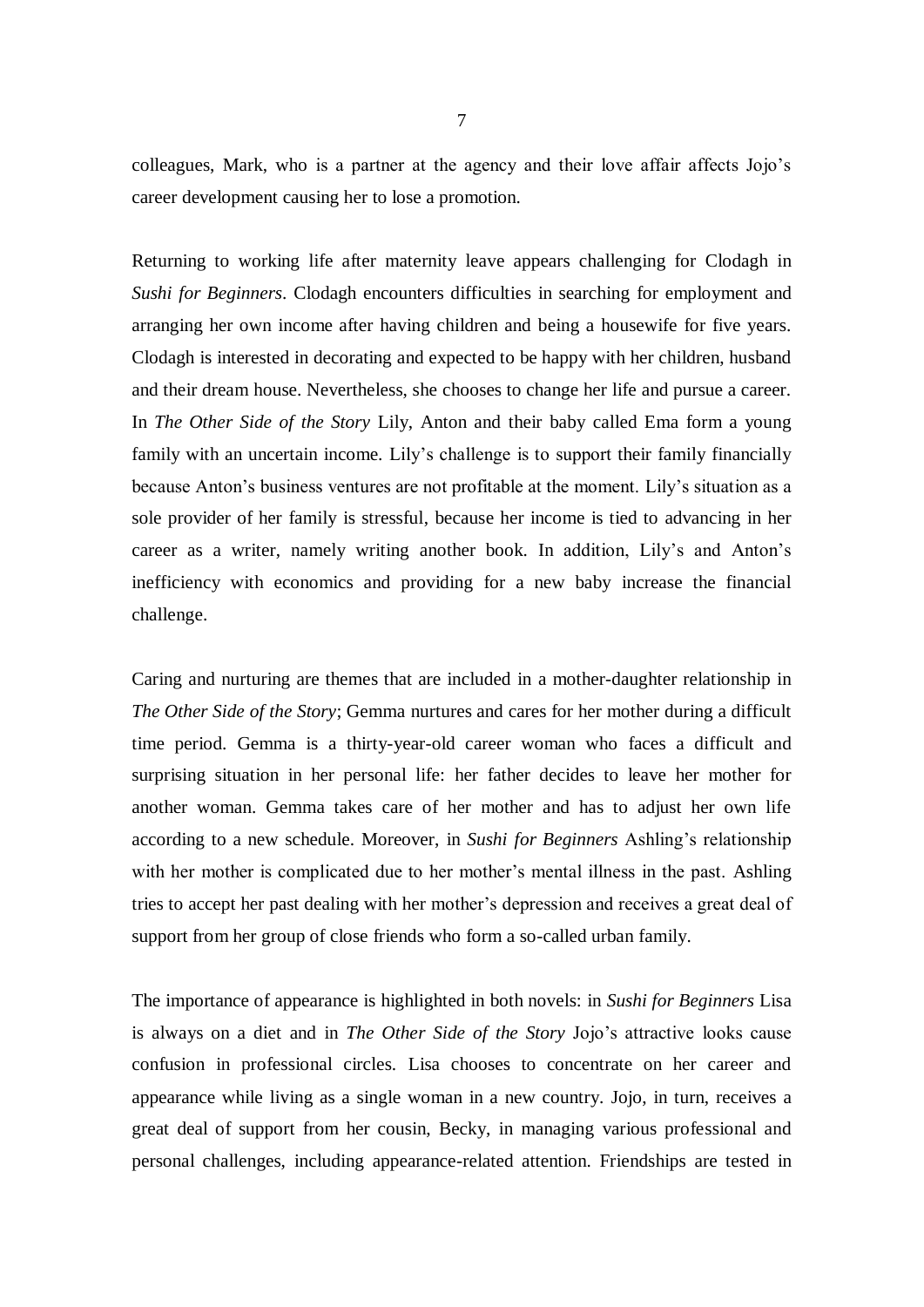both novels, for example in *Sushi for Beginners*, Clodagh gets involved with Ashling's date twice. Even though Ashling and Clodagh have been best friends since childhood, Clodagh is married to Ashling's former crush, Dylan. Furthermore, Clodagh falls in love with Marcus, Ashling's new boyfriend, which ends Clodagh's marriage to Dylan. In *The Other Side of the Story*, in turn, Lily starts a relationship with Gemma's boyfriend, Anton. The end of her friendship with Gemma bothers Lily, because she has to live with a bad conscience for stealing Gemma's boyfriend.

All of the heroines have relationship issues with their romantic partners. Clodagh's marriage is unhappy. Lily's domestic partnership crumples under financial difficulties and a stressful house building process. When Lisa moves to Dublin, she is in the middle of divorce proceedings with her husband, Oliver, who stays in London. However, Lisa's divorce seems to be an impulsive solution. Ashling, Gemma and Jojo are single and dating. However, building a new relationship is demanding. Ashling has to deal with a cheating boyfriend, a stand-up comedian called Marcus. Gemma is preoccupied with her previous relationship; she is getting through a prolonged break-up because her boyfriend, Anton, left for London with Gemma's best friend, Lily. Moreover, Gemma is dealing with an ending of a friendship with Lily. Gemma writes emails to her friend Susan about her ordeals, which later develop into a book. Jojo, in turn, is involved with a man who is married and has children. Mental health issues are also visible in both novels; major life changes require a strong mind. Lisa, Ashling, and Lily struggle with depression. Lisa's relationship with her family is distant and she has only few friends. Living in a new country without close social connections is mentally difficult for Lisa. Ashling has to fight against depression due to relationship issues and weltschmerz. Combining motherhood and social relationships is demanding for Lily; she feels lonely in a new city as a new mother.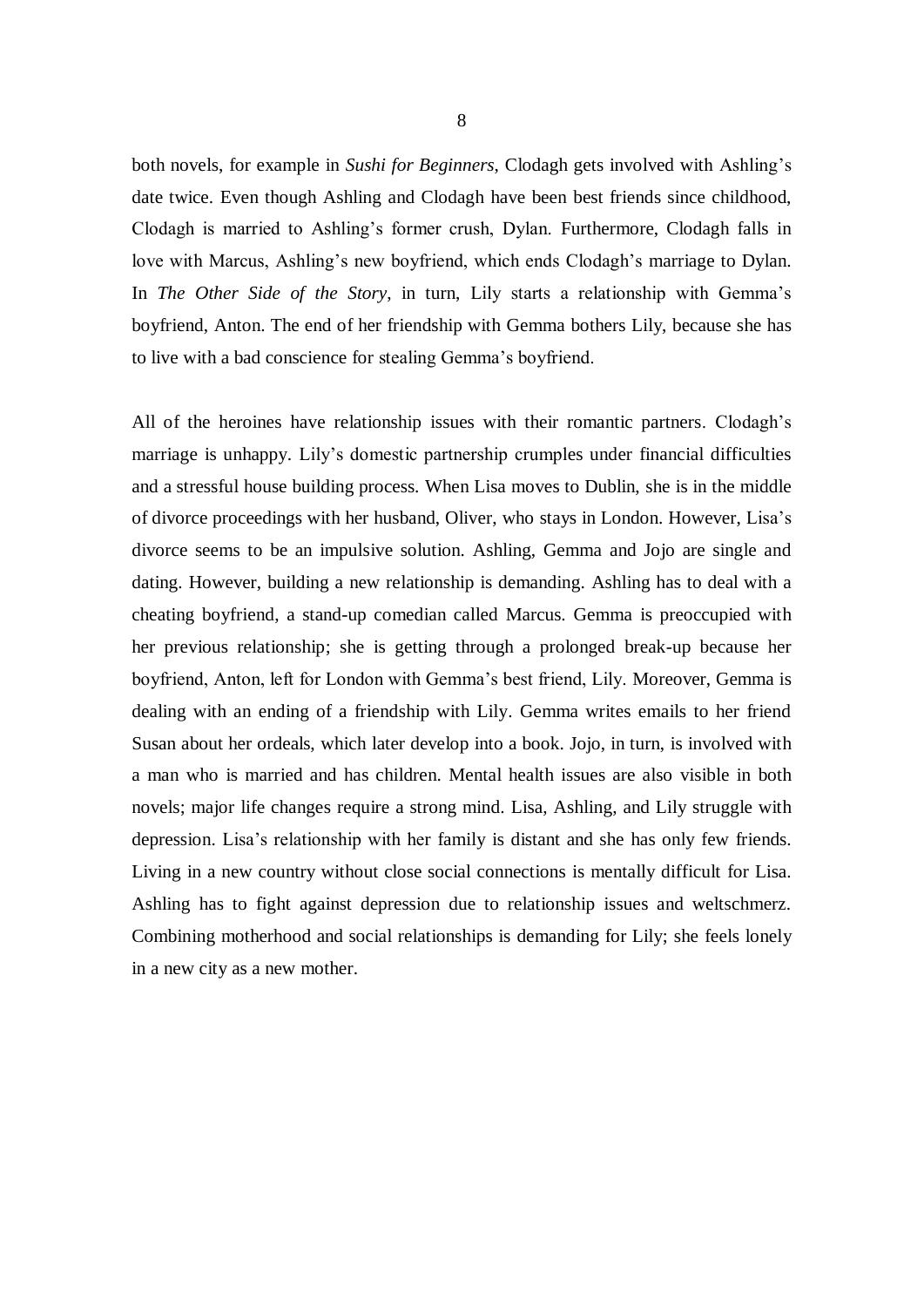### 2 CHICK LIT AND SOCIAL CONCERNS

Chick lit novels are very popular especially among young women. These novels deal with current issues. Suzanne Ferriss and Mallory Young (2006: 3) define chick lit as a type of women's fiction that tells about single, young career women and their problems in working life as well as challenges with relationships and everyday life. Ferriss and Young (2006: 3) further continue that chick lit has a specific audience and narrative style. Helen Fielding's *Bridget Jones's Diary* (1996) is considered to be the cornerstone of chick lit. However, according to Rocío Montoro (2012: 6), by the time *Bridget Jones's Diary* appeared in Britain, Marian Keyes's first novel, *Watermelon*, published in 1996, was already creating interest in Ireland. Candice Bushnell's *Sex and The City* (1997) is also a popular example of chick lit. Joanna Webb Johnson (2006: 143) states that "[a]lthough the term [chick lit] is new, the genre is not. Chick lit can trace its roots back to works such as Samuel Richardson's *Pamela* (1740) and *Clarissa* (1747–48), Jane Austen's novels and the plethora of sentimental U.S. women's novels in the nineteenth century". Moreover, according to Ferriss (2006: 71), there is an obvious connection between *Bridget Jones's Diary* and Jane Austen's *Pride and Prejudice* (1813), because Fielding has borrowed features concerning the plot and characters of *Bridget Jones's Diary* from *Pride and Prejudice*, thus bringing the classic Jane Austen novel up to date. Fielding's Bridget Jones is represented similarly to Austen's Elisabeth Bennet; however taking into account social and political change in society during the time the novels have between them. *Bridget Jones's Diary* plays with styles and humour as well as introduces new ways of social interaction, such as treating a group of friends as a family unit and looking for advice from self-help books, which have become common features of chick lit. For instance Stephanie Harzewski (2011: 63) states that "Bridget's 'urban family' of single friends also became a stock feature of the genre". In *Sushi for Beginners* Ashling has her own urban family of single friends and their relationships are very close.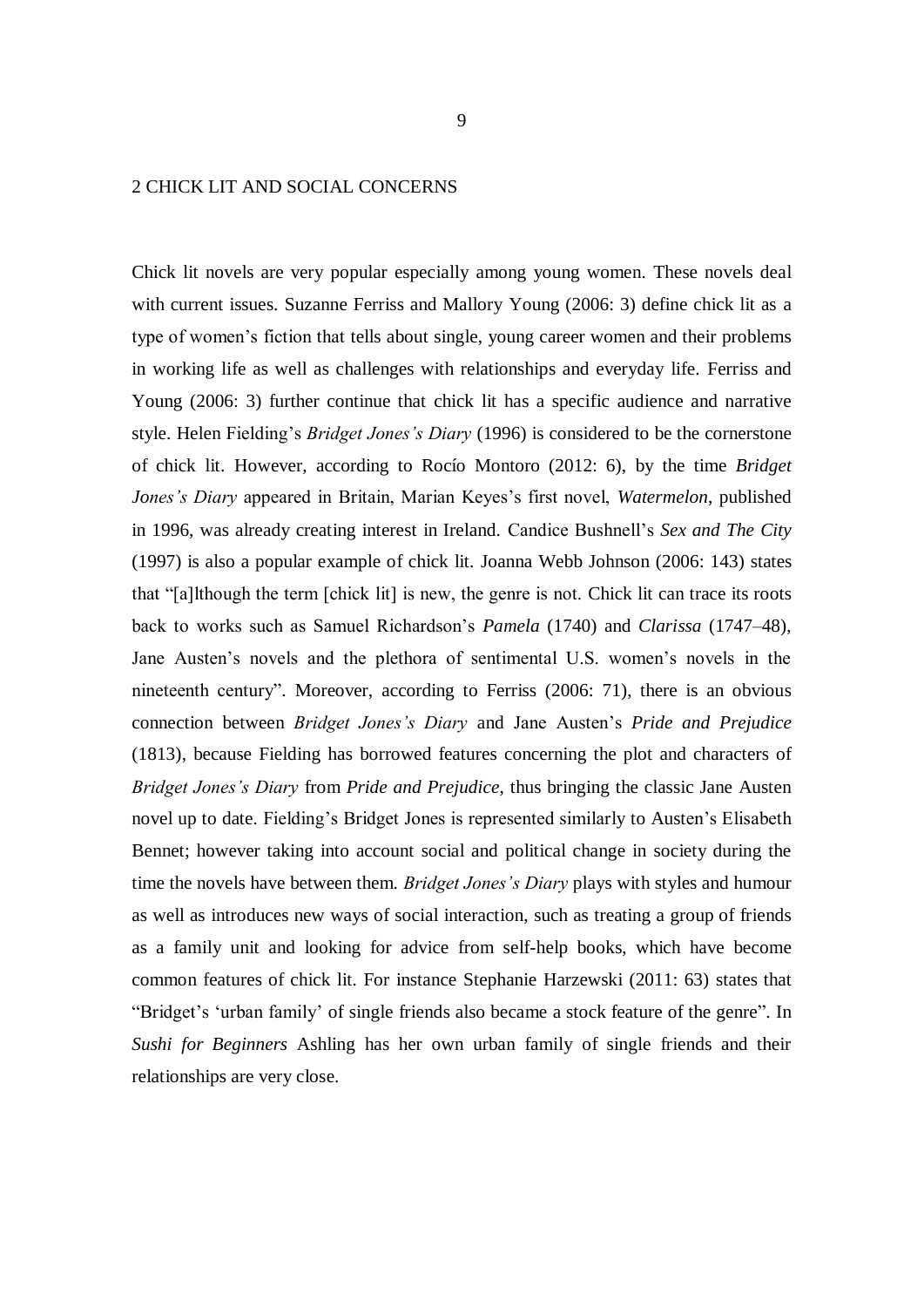When considering literary genres, chick lit can be seen as a further application of romance literature, often including a romantic plot in addition to contemporary issues concerning modern women's lives. A. Rochelle Mabry (2006: 200) notes that

[b]eyond similar marketing strategies and textual devices, perhaps the most important connection – as well as the most significant point of departure – between emerging chick culture and the women's genres that preceded it is that the primary focus of each of these texts is not simply on the woman but on the woman's place in world in general and in sexual relationships in particular.

*Sushi for Beginners* as well as *The Other Side of the Story* include themes that are important to women and belong to their everyday lives. They depict woman's place in the world and in romantic relationships, creating a possibility to explore and discuss society's views in the process. Social and political change in society has altered the position of women as well as expectations of society. These changes have also an effect on literature, and as a result, chick lit has an opportunity to introduce new matters into discussion in addition to the issues that classic romance literature presented.

The popularity of chick lit is partly based on straightforward protagonists that are easy to relate to. The change compared to earlier representation of women in fiction is considerable. The new heroine is no longer required to behave modestly and bashfully; instead, she can be a typical, modern woman with everyday problems and challenges. Ferriss and Young (2006: 3) explain that

[t]he typical chick-lit protagonist is […] not perfect but flawed, eliciting readers' compassion and identification simultaneously. Heroines deploy selfdeprecating humour that not only entertains but also leads readers to believe they are fallible – like them.

The features of the new heroine have developed through time to meet the challenges and changes that modern society introduces. Harzewski (2011: 87–88) states that "[c]hick lit extends the bildungroman's plot of a protagonist's venturing into a city for a 'real world' education, for preparation not only in a career but also in the experience of urban life." Chick lit novels tell stories of the lives of the heroines following their development through a certain time period. Accordingly, Harzewski (2011: 203n17)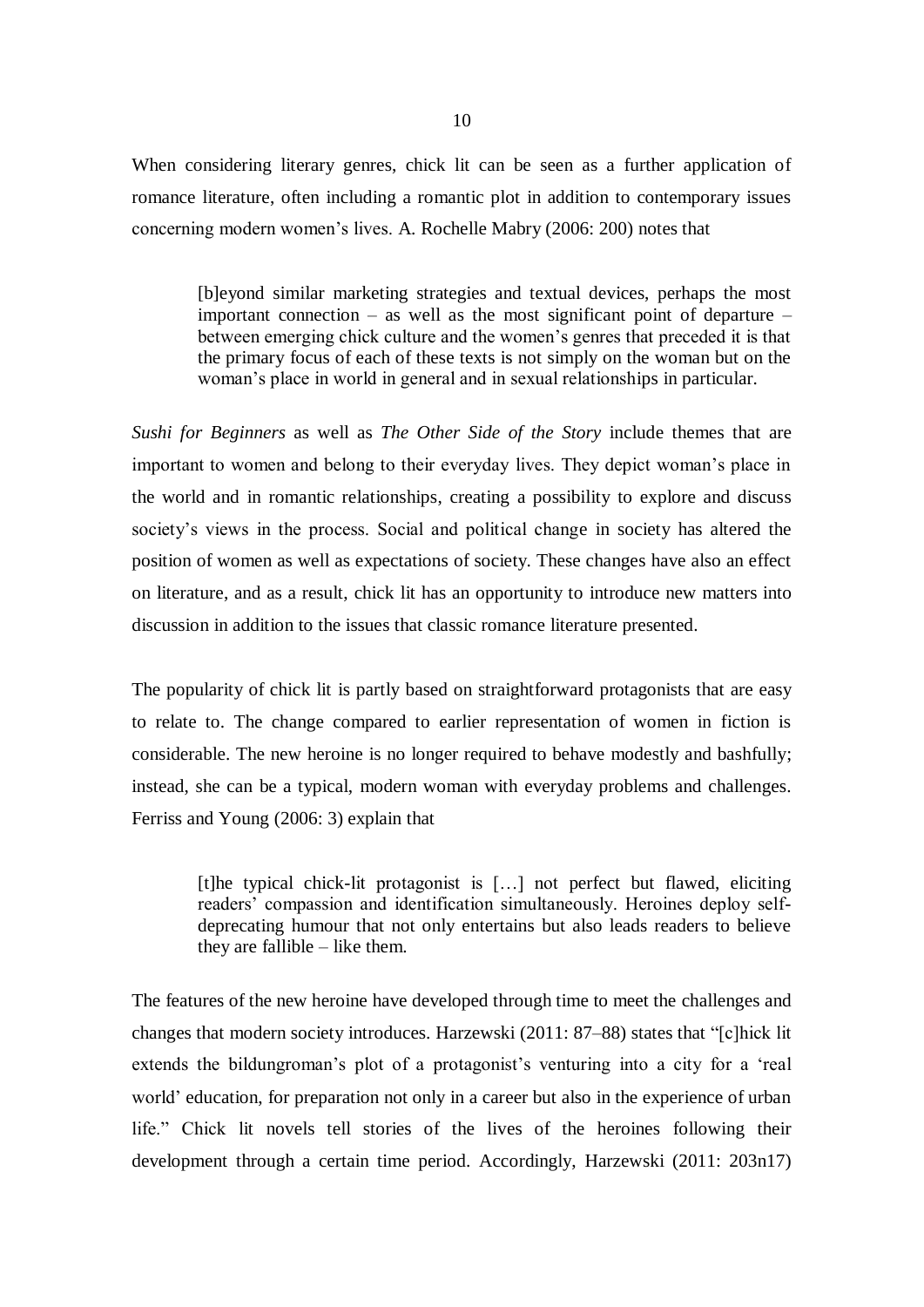explains that the bildungsroman is considered the development novel of a young man, such as Goethe's *Wilhelm Meister*. However, she (2011: 203n17) continues that in the 1970s second-wave feminist scholarship adduced the female bildungsroman which had a revised form, distinct myths and patterns. Chick lit protagonists' development and learning from life lessons can be seen as features of the female bildungsroman. In total *Sushi for Beginners* and *The Other Side of the Story* have six heroines, whose stories as well as characters develop through learning from their challenges, mistakes and success. Thus, *Sushi for Beginners* and *The Other Side of the Story* can be seen as bildungsroman.

In addition to the flawed and easily relatable protagonists, chick lit's humorous or lightly sarcastic tone is a part of the genre's appeal and success. Harzewski (2011: 4–5) argues that chick lit uses humour as a medium in presenting a new novel of manners. She (2011: 4–5) further explains that the novel of manners concentrates on society and culture satirically. In other words, chick lit uses humour to deal with society and culture. According to Harzewski (2011: 68), chick lit with its lighthearted essence, has had an impact on literature by changing the representation of the humorous single woman who is no longer laughed at but laughed with. Humour can be used to resolve different kinds of situations and it can become an important factor when considering social interaction as well as personal attitude. Both *Sushi for Beginners* and *The Other side of the Story*  include features of the novel of manners and have humour.

Along with humour the narrative style of chick lit plays an important role in making the heroines easily relatable. Particularly the first-person narration creates more possibilities to reveal intimate details about the main characters. Accordingly, readers are able to connect with straightforward characters. Mabry (2006: 196) argues that

[t]he move toward first-person voice in most contemporary chick lit novels not only strengthens the heroine's voice and increases the reader's opportunities to identify with her but also offers at least a temporary escape from the feeling of constantly being watched or controlled by a male-dominated society.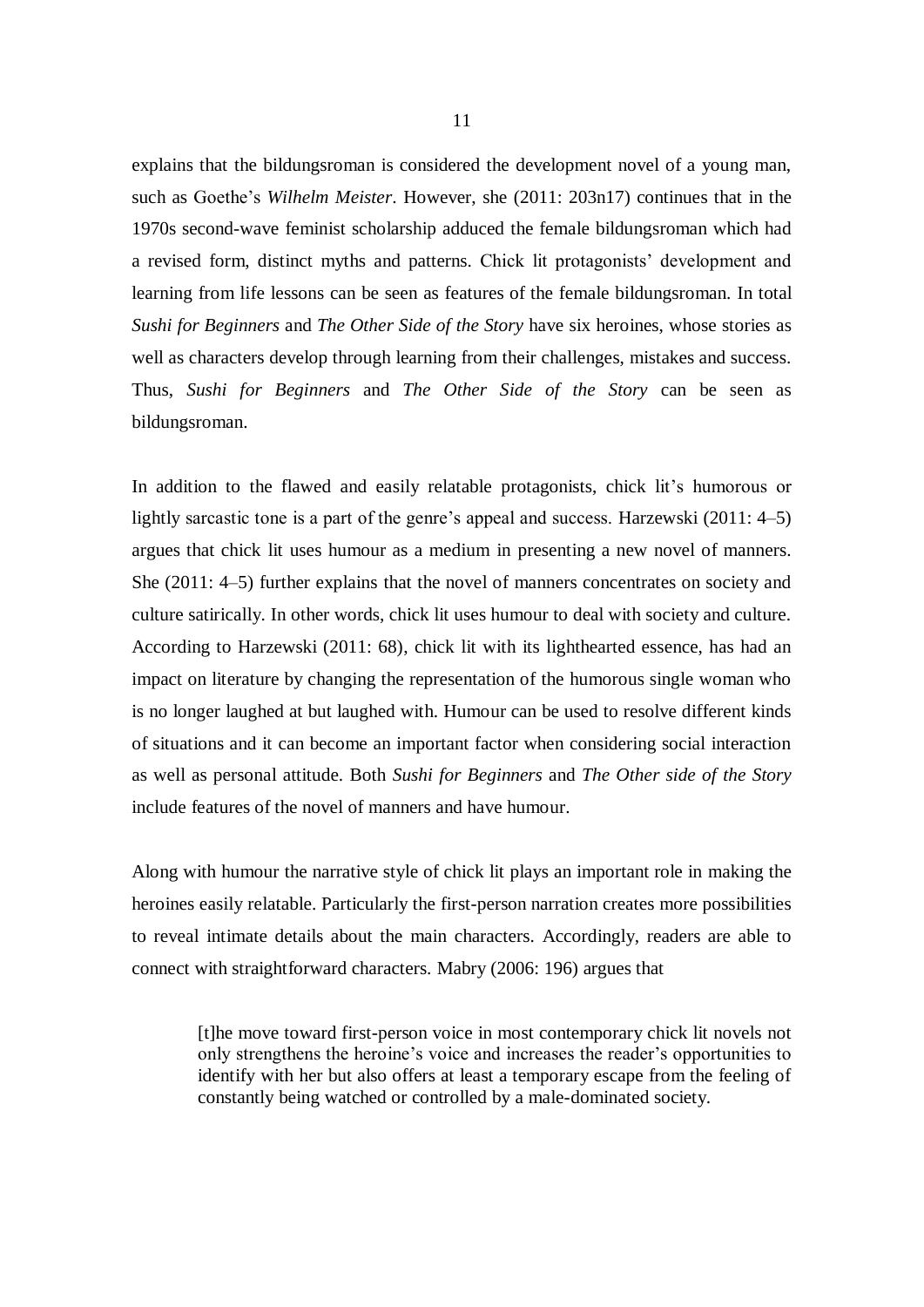When the voice is the heroine's own, only she can control the story. Thus, the reader is provided with an authentic reading experience, which is not opinionated by a narrator outside the story. An authentic woman's point of view can provide a possibility to momentarily escape from a male-dominated society and see matters differently.

In addition to first-person narration, chick lit novels often include dialogues, e-mails, multimedia messages, notes and letters. The same approach applies to *Sushi for Beginners* as well as *The Other side of the Story*. These narrative techniques enhance the closeness between reader and character by increasing the authentic feeling of the story. Moreover, Shari Benstock (2006: 256) states that "e-mail and instant messaging function in chick lit to capture the rapid, clipped pace of contemporary life and conversation". For example Jojo's and Mark's e-mail exchange captures successfully the intense and passionate nature of their relationship. On the other hand, these different narrative techniques can also create calmness in a hectic situation, for instance Lily's list of notes helps her to structure her thoughts and make an important decision.

Furthermore, the narrative style of chick lit can be used to portray the heroine's problems genuinely and create uplifting feelings of success. Montoro (2012: 93) explains that chick lit uses negative presentation of femaleness combined with positive sentiments characterizing the story's resolution as a deliberate strategy. In other words, chick lit highlights triumphs that are gained by overcoming problems and challenges as well as accepting personal flaws, sometimes even turning them into an advantage. Montoro (2012: 93) continues that

[i]n turn, 'celebrating' those shortcomings also make Chick Lit women come out all the more triumphant when those errors and blunders are eventually overcome. In fact, for some, this attempt at some apparent authenticity with regard to real representation of twentieth- and twenty-first-century women is the real secret of the genre's success and this faithful tracing on to paper of real women's concerns allegedly also necessitates the portrayal of certain negative aspects.

It is important to portray the problems of women authentically, because presenting also the negative aspects provides a wider perspective.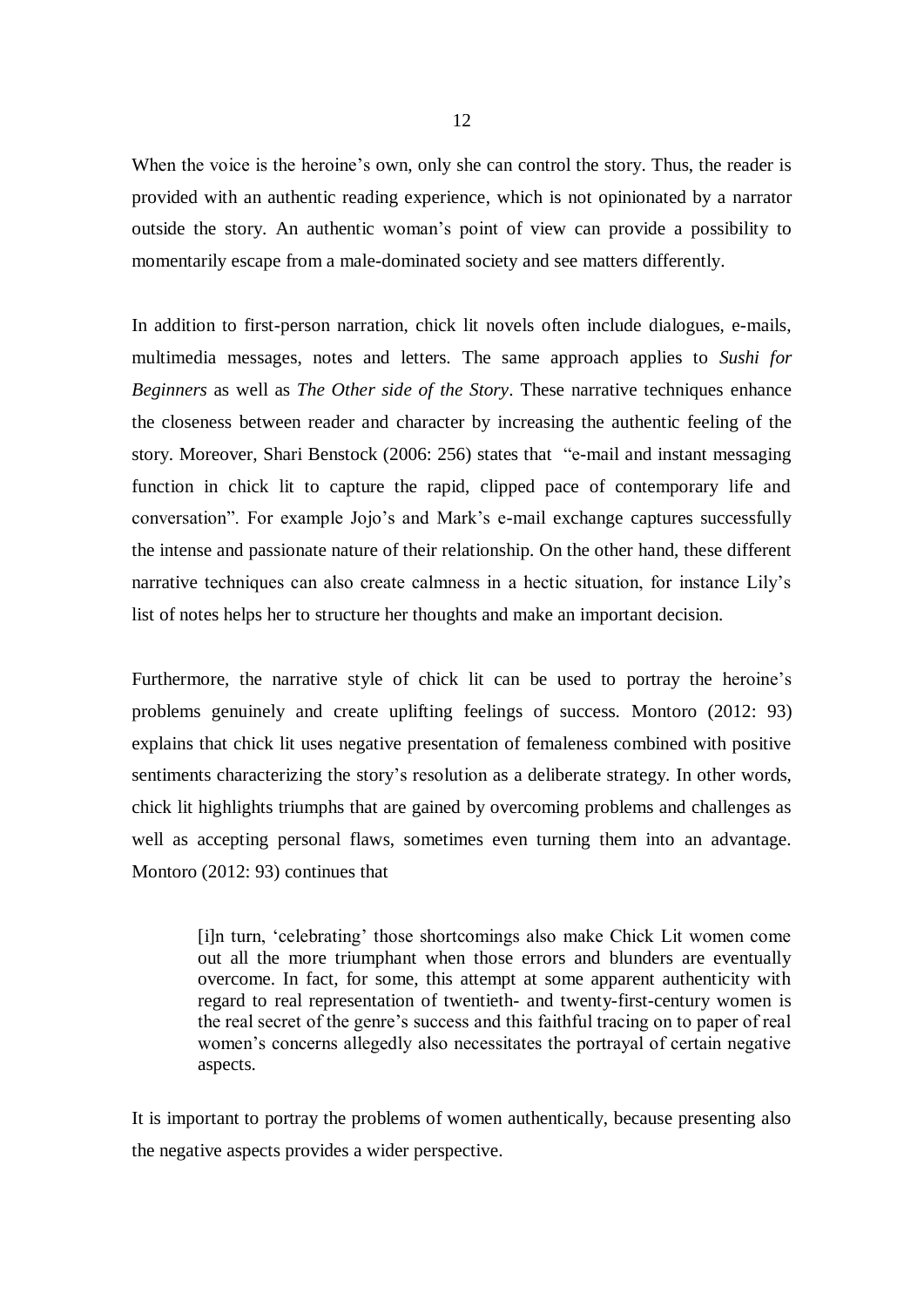Various topics can be brought to discussion by means of narration. For instance chick lit presents challenges and problems that are clearly intact with patriarchal society. Chick lit women characters make feminist claims in the stories and these claims introduce viewpoints that are difficult to ignore. For example Jojo is fully aware of the existence of the glass ceiling when a partnership in her firm is decided. Jojo expresses this clearly in a dialog. Montoro (2012: 135) argues that

[t]he more marked freedom from any intermediary reporting allowed in Chick Lit, coupled with the apparent authenticity in these women's expression of inner concerns, underscores that these female characters are not ready to give up their, admittedly unorthodox, claims to feminism, albeit understood in the context of twenty-first-century circumstances.

Even though society has evolved towards equality between genders, it seems that the feminist agenda appears valid in certain areas of life. Chick lit depicts situations that reveal unequal circumstances and creates possibilities to discuss and resolve them.

2.1 The Status of Chick Lit

Historically, literature aimed at women and by women writers has not been considered overly significant or important. Rita Felski (2003: 48) states that

[o]ne of the tasks of feminist criticism has been to take seriously books that are aimed at female readers. Such books have often been seen as less significant, less valuable, less geared to the universal because of their concern with romantic love, female friendship, domestic life or other "trivial" themes.

However, Felski (2003: 48) continues that "[t]he stories that Emma Bovary loved to read, stories of "romantic love in far-away places" still speak to the needs and desires of large numbers of women, while causing many men to shake their heads in condescension or puzzlement". Nevertheless, romantic love, female friendship and domestic life as themes of literature include depictions of social situations and manners. Felski (2003: 76) explains that "[m]odernist and postmodernist fiction, rather than the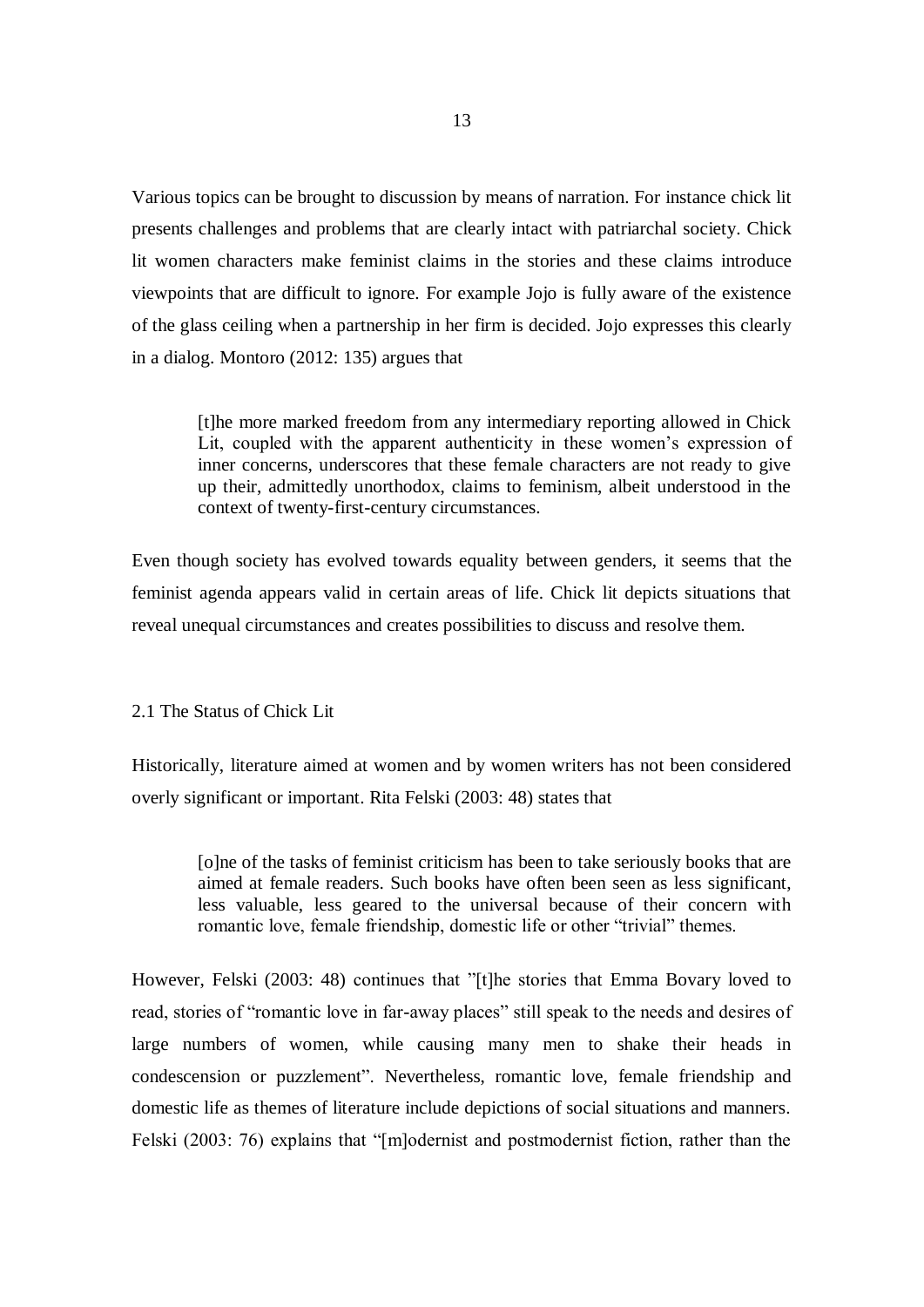Victorian novel, were now mined for the new truth of gender―the truth that there is no truth, that femininity is a fragile fiction, that gender is nothing but travesty, surface, and performance". Gender becomes visible when considering society's ways and policies that literature conveys. Harzewski (2011: 5) argues that "[a]n underanalysed body of postmodern fiction, chick lit serves as an accessible portal into contemporary gender politics and questions of cultural value". Through chick lit contemporary gender politics can be studied and discussed.

In order to study and analyse chick lit a larger context can be useful. Ferriss and Young (2008: 1) place chick lit within chick culture along with chick TV programming, chick flicks and other pop culture manifestations, defining chick culture as "a group of mostly American and British popular culture media forms focused primarily on twenty- to thirtysomething middle-class women". Chick culture creates awareness on women's issues and captures the attention of feminists, regardless of generation. Ferriss and Young (2008: 3–4) consider "chick" postfeminism most relevant to the study of chick culture and define the chick postfeminist aesthetic as "a return to femininity, the primacy of romantic attachments, girlpower, a focus on female pleasure and pleasures, and the value of consumer culture and girlie goods, including designer clothes, expensive and impractical footwear, and trendy accessories." *Sushi for Beginners* and *The Other Side of the Story* are part of chick culture and promote the idea that femininity and feminism can be combined and women can have both successful careers and relationships at the same time. Ferriss and Young (2008: 3) explain that even though it is possible to see the relationship between feminism and postfeminism as a continuum instead of a conflict, the ideas associated with postfeminism and the presumed conflict between feminism and postfeminism are central to the consideration of chick culture. Thus, it is important to consider feminism and postfeminism when studying chick lit.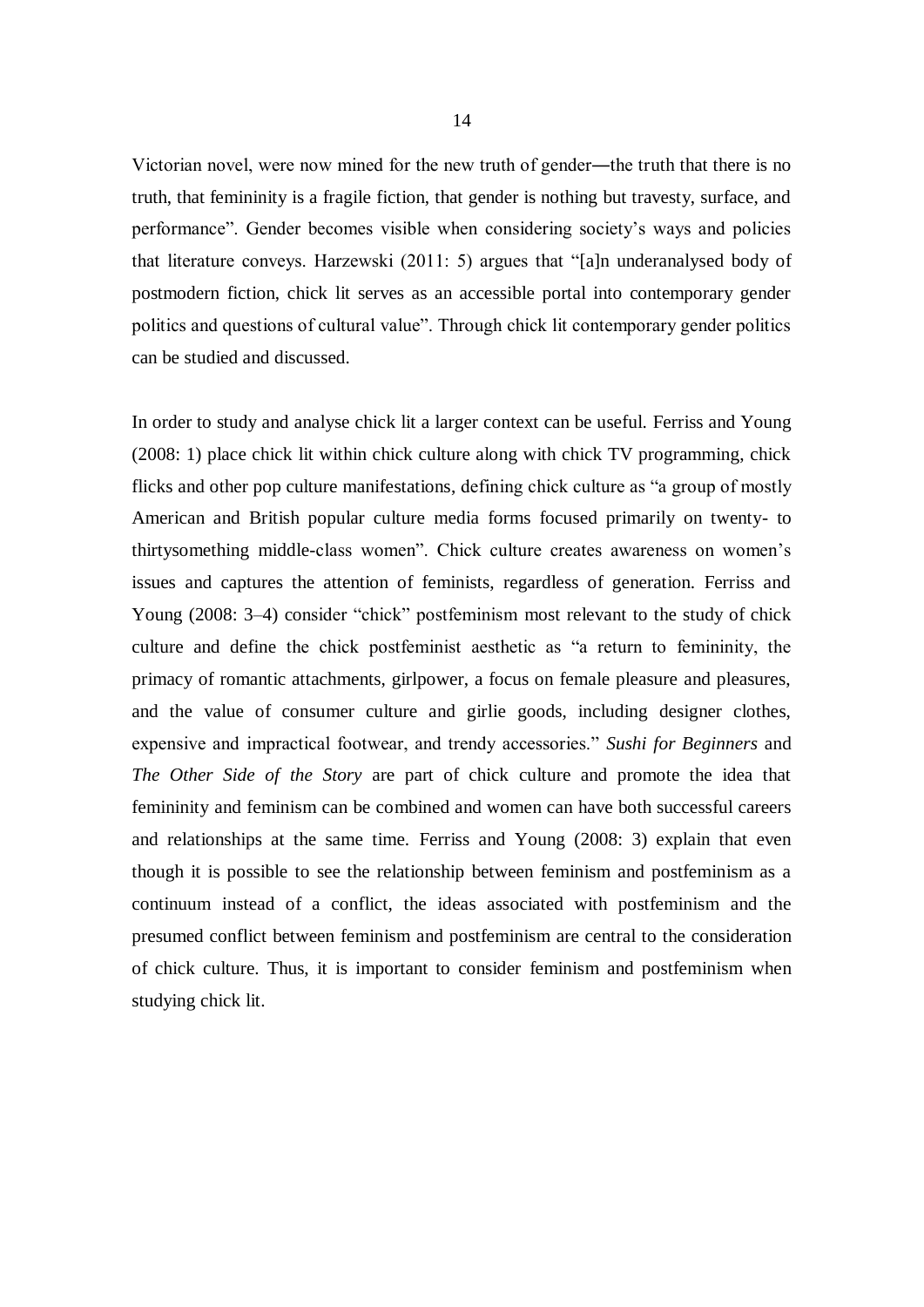### 2.2 Feminism, Postfeminism and Chick Lit

The relationship between feminism, postfeminism and chick lit appears to be complex. According to John Storey (2006: 105), feminism can be considered "a political movement concerned with women's oppression and the ways and means to empower women". Feminism can be divided into three waves according to time periods. Carol M. Dole (2008: 59) places second-wave feminists at the height of the women's liberation movement in the 1960s and the 1970s and explains that third-wave feminism, originated in the 1990s and spread through popular culture, is less politically active than the second-wave feminism and for the most part "closer to an attitude of confidence than to agenda". The agenda of postfeminism, on the other hand, divides opinions. Deborah Barker (2008: 94) notes that there is often a generational divide between second- and third-wave feminism when it comes to debates about postfeminism. Barker (2008: 95) continues that although third-wave feminism and postfeminism share some characteristics, postfeminism is apolitical and more individually oriented whereas thirdwave is more socially, politically and globally minded. Chick lit includes elements of feminism and postfeminism.

In order to connect chick lit to feminism and postfeminism, it is useful to clarify some major distinctions of feminism and postfeminism. Table 1 is based on a list of features according to Ferriss and Young (2008: 3–4):

| <b>FEMINISM</b>                                                                   | <b>POSTFEMINISM</b>                       |
|-----------------------------------------------------------------------------------|-------------------------------------------|
|                                                                                   |                                           |
| Reliance on political action, political                                           | The personal as political; agenda is      |
| movements, and political solutions                                                | replaced by attitude                      |
| The primacy of equality; resistance to and   A rejection of second-wave anger and |                                           |
| critique of the patriarchy                                                        | blame against the patriarchy              |
| Choice is collective $-$ it refers to women's                                     | Choice is individual – whether of family, |
| right <i>not</i> to have children and to enter                                    | career, cosmetic surgery, or nail color   |
| careers and professions formerly closed to                                        |                                           |
| them                                                                              |                                           |

**Table 1.** Features of Feminism and Postfeminism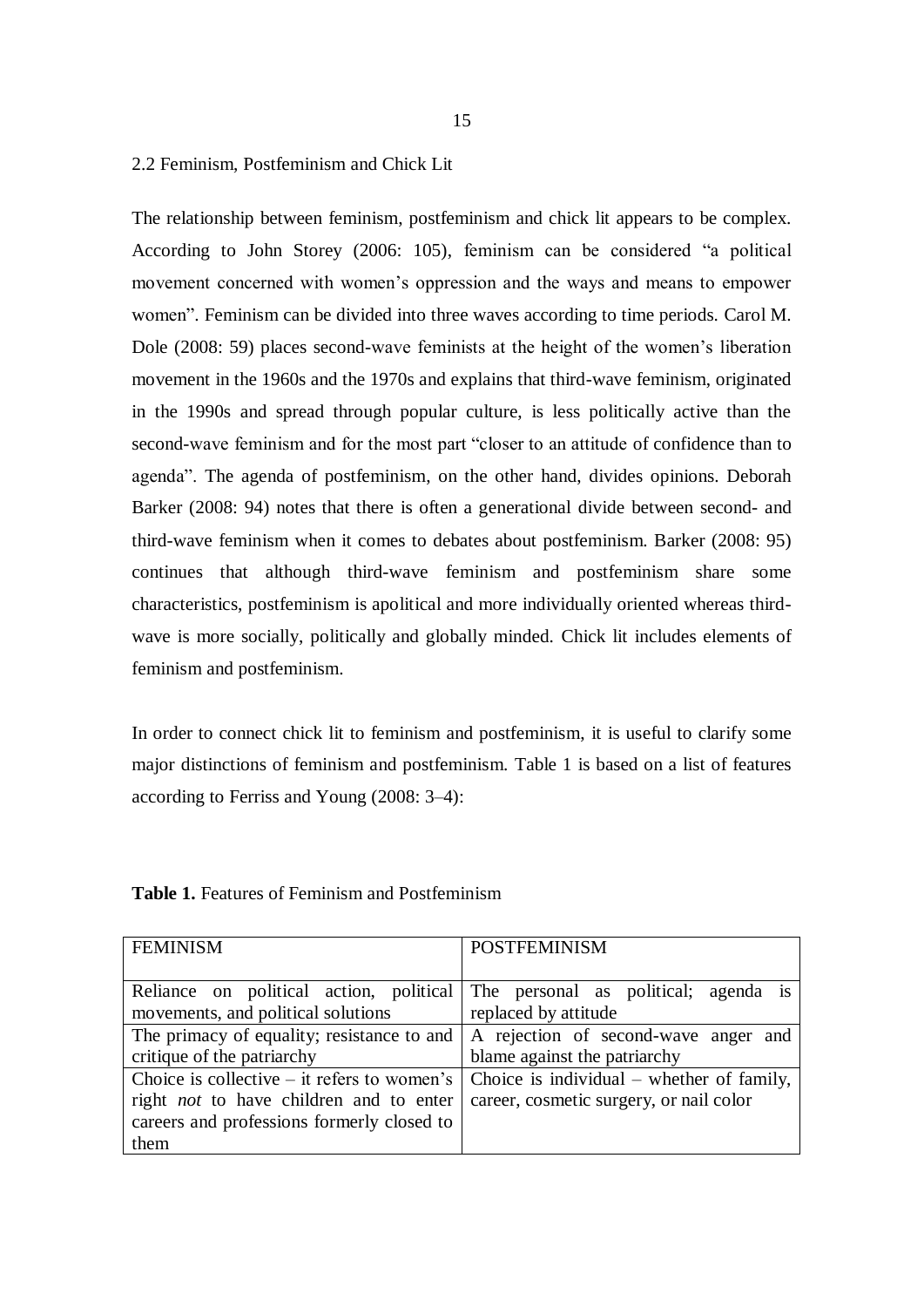| A rejection – or at least questioning – of $\vert$ A return to femininity and sexuality |                                                                |
|-----------------------------------------------------------------------------------------|----------------------------------------------------------------|
| femininity                                                                              |                                                                |
| Suspicion of and resistance to media- Pleasure in media-driven popular culture          |                                                                |
|                                                                                         | driven popular culture and the and an embracing of the joys of |
| consumerism it supports                                                                 | consumerism                                                    |
| Humor is based on the disjunction Humor is based on the discrepancy                     |                                                                |
| between traditional women's roles and                                                   | between the ideals put forward by both                         |
| women as powerful, independent people.                                                  | feminism and the media, and the reality of                     |
|                                                                                         | life in the modern world; as such, the                         |
|                                                                                         | humor of postfeminism is often ironically                      |
|                                                                                         | self-deprecating.                                              |

First, even though chick lit embraces existing and new forms of individualism associated to postfeminism, it also depicts the unequal treatment of gender roles in the patriarchal society important to feminism. Pam Morris (1993: 4) defines the concept of patriarchy as follows:

These self-sustaining structures of power, [social structures like the law, education, employment, religion, the family and cultural practices through which institutionalized male dominance operates] by means of which women's interests are always ultimately subordinated to male interests, constitute the social order known as 'patriarchy', a designation which applies to almost all human societies, past and present.

Contemporary society seems equal for men and women at times; nevertheless, it all depends on situation specific circumstances and the point of view. Although postfeminism aims to replace agenda with attitude and reject the blame against patriarchy, there are still evidence of patriarchy's existence. Diane Negra (2009: 4) states that "[o]ne of the signature features of postfeminist culture is the way in which it extends and elaborates "backlash" rhetoric, producing discursive formulations that would often seem resistant to feminist critique." However, she (2009: 4) argues that postfeminist texts can be analysed with feminist tools and declares the postfeminist presumption about outdated feminism incorrect. From the standpoint of chick lit, feminism seems to be a valid ideology to study and analyse phenomena of contemporary society.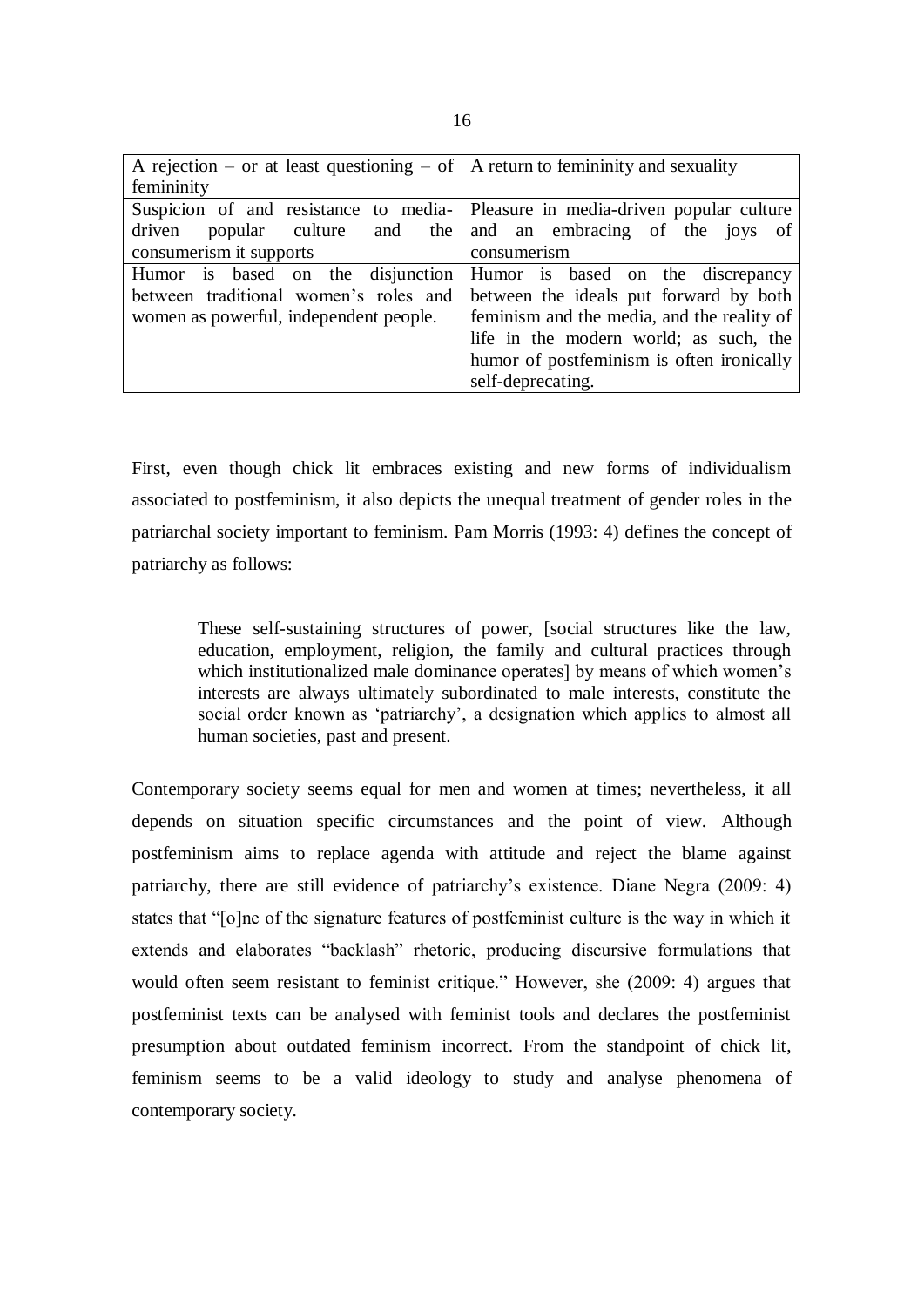Secondly, chick lit heroines make individual choices such as career decisions; however, those choices can be restricted by society's norms and manners. Thus, choice in chick lit can be seen as individual from the corner of postfeminism, and as collective from the standpoint of feminism. Due to media-driven popular culture and consumerism, the focus has shifted toward the individual. Moreover, celebrating femininity goes hand in hand with consumerism and therefore individualism. Femininity, sexuality, popular culture and consumerism are important themes in chick lit and they are presented from different points of views connecting the genre to feminism and postfeminism.

Thirdly, humour in chick lit draws on contemporary society, including feminism. On the basis of the Table 1, the target of humour has shifted from feminism's collective group to postfeminism's individual person. Chick lit uses humour as a medium to deal with various matters concerning individual characters as well as groups of people. Accordingly, chick lit is associated with postfeminist features and maintains a relationship with feminism.

Chick lit is connected to feminism through femininity and girl power. According to Stéphanie Genz and Benjamin A. Brabon (2009: 76), in the 1990s the British band called the Spice Girls propagated girl power that re-appraises femininity and in popular culture is often seen as synonymous to chick lit. Moreover, Dole (2008: 59) notes that third-wave feminism's "girlie" strand is consistent with the return of femininity evident in chick lit. Thus, the concept of girl power plays an important role when considering chick lit. Genz and Brabon (2009: 78) state that

[t]he central tenet of Girl Power is that femininity is powerful and empowering, providing women/girls with the agency to negotiate the possibilities of their gender role. In this sense, women are encouraged to use their femininity to complement and even further the qualities of independence and emancipation fostered by the feminist movement.

In other words, women and girls are invited to celebrate their femininity and claim their independence as individuals. Femininity is seen as empowering and linked to agency required to review gender roles. According to Naila Kabeer (1999: 438), the notion of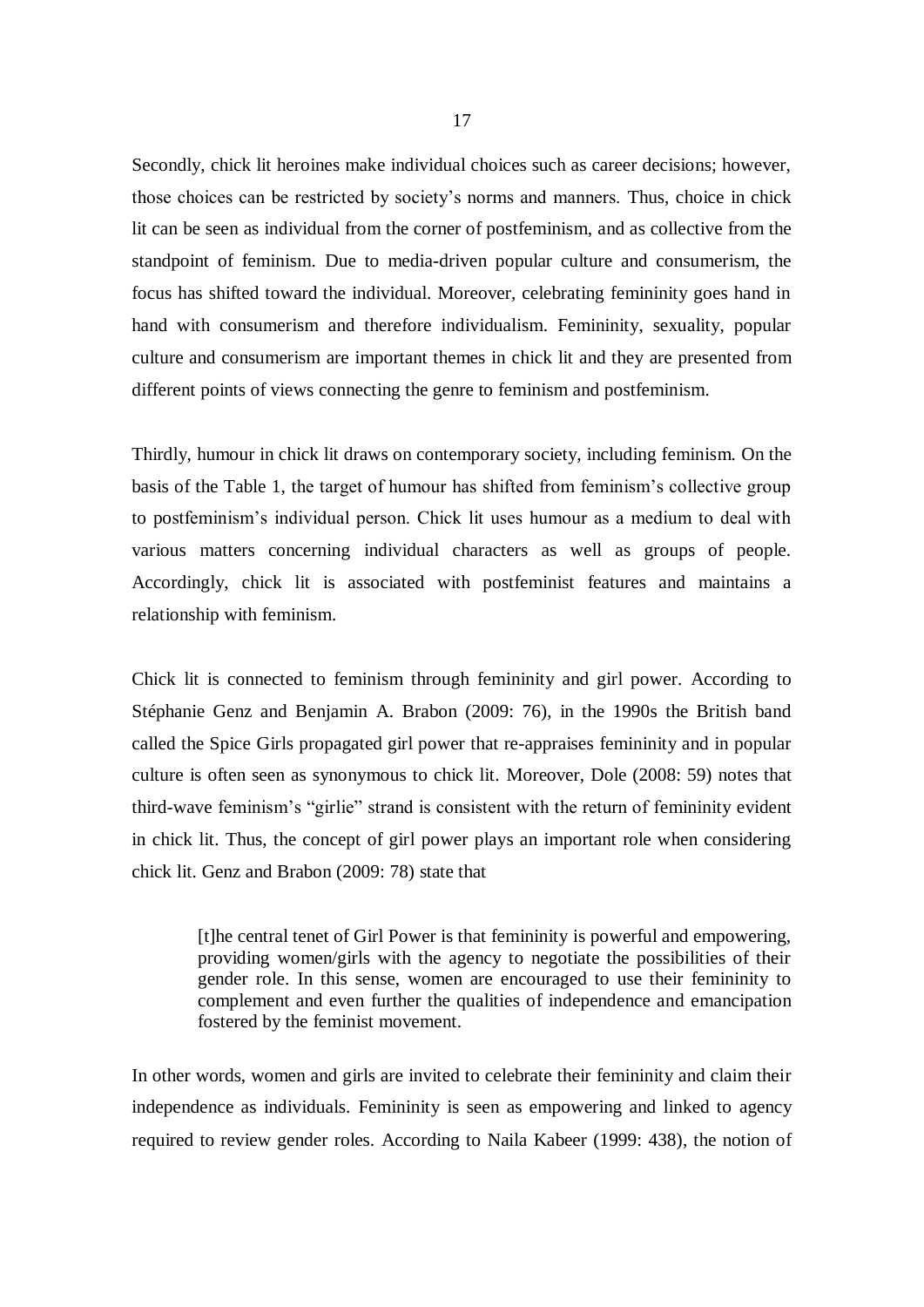agency can be explained as "the ability to define one's goals and act upon them". She (1999: 438) continues that "[a]gency is about more than observable action; it also encompasses the meaning, motivation and purpose which individuals bring their activity, their *sense* of agency, or 'the power within'". In other words, agency includes planning and reasoning in addition to action. Genz (2010: 106) states that "[t]he feminist message of female agency and independence is restyled by the Girlie stance that conceptualizes a new woman who is self-assured and comfortable with her femininity and her sexual difference". Chick lit heroines are characterised in these terms.

Connecting femininity with challenges of contemporary society creates new possibilities. Genz (2010: 105) explains that girlie feminism promotes femininity as the path to female empowerment, and continues that "[g]irlie feminism optimistically proclaims that women can "have it all" and embrace a wholeness that harmonizes feminism and femininity, career and home." In other words, embracing femininity can be seen as a positive resource creating empowerment and leading to a balanced life. Dole (2008: 59–60) argues that in addition to effectively balancing family and career, modern women want to achieve goals of girlie feminisms. Chick lit heroines pursue the goals of girlie feminism along with balanced life. Genz and Brabon (2009: 77–78) explain further that

their [girlies's] empowerment and assertiveness are seen to be directly linked to their feminine identities and their ability to redefine the meanings of and objects related to femininity. Insisting that they are not trapped by their femininity, Girlies want to gain control by using their insider position within consumer culture. Girl Power thus combines cultural confidence with feminist awareness, emphasising that the traditional/patriarchal connotations of girlishness can be interrupted by alternative modes of production/consumption.

Girlies celebrate everything relating to femininity. They are not afraid or against consumerism and media-driven popular culture but use it to their advantage instead. In addition to femininity, chick lit promotes consumerism and popular culture. Moreover, chick lit heroines use them to their advantage.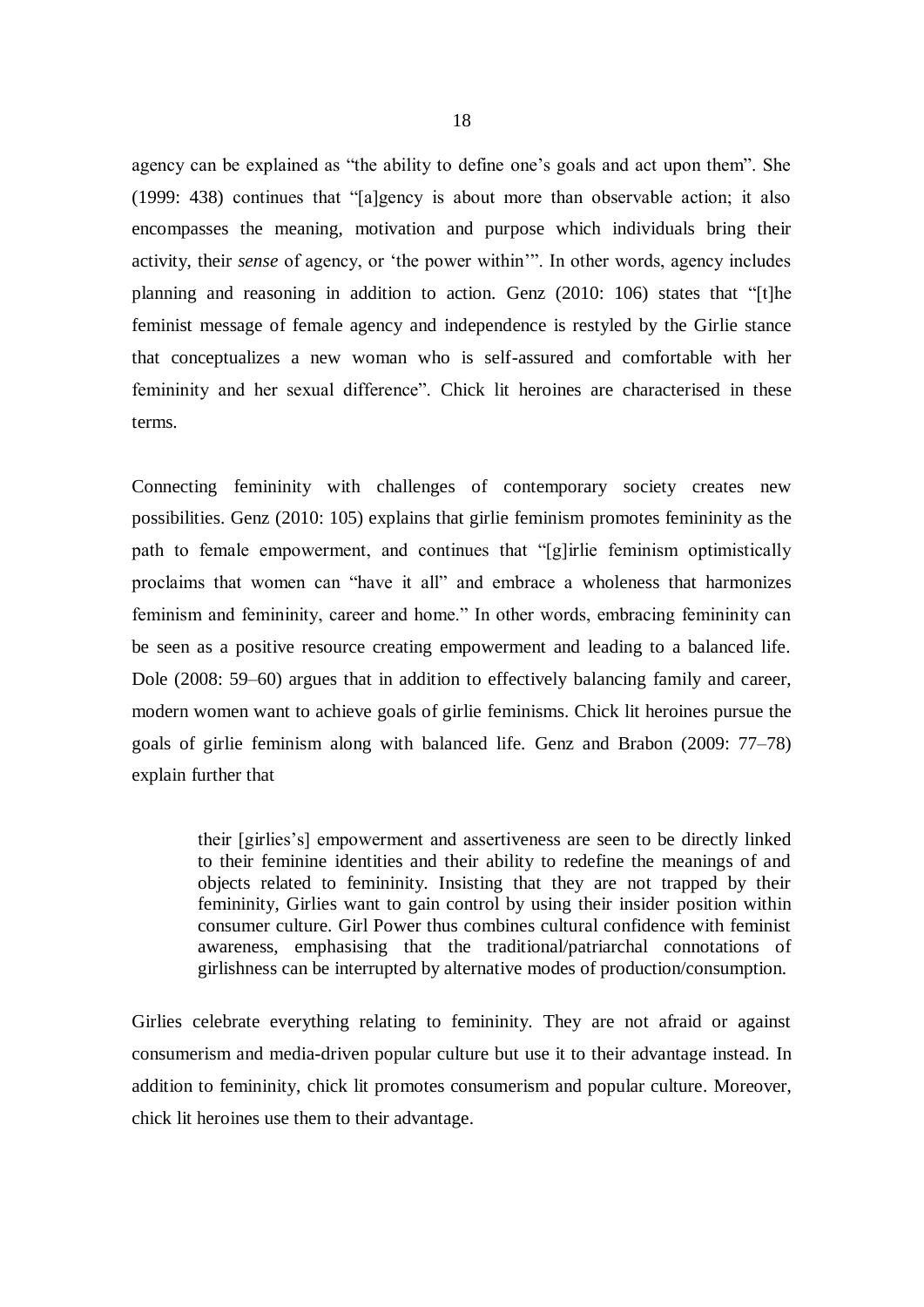Empowerment is highlighted concerning girl power, femininity and therefore chick lit. *The Onion* interviews Barbara Klein in 2003 about her study on female empowerment, and Klein argues that

[a]s recently as 15 years ago, a woman could only feel empowered by advancing in a male-dominated work world, asserting her own sexual wants and needs, or pushing for a stronger voice in politics. Today, a woman can empower herself through actions as seemingly inconsequential as driving her children to soccer practice or watching the Oxygen network.

Empowerment and feminism have developed with time to meet the challenges and changes of society. According to Klein (2003), "a new strain of feminism has emerged in which mundane activities are championed as proud, bold assertions of independence from oppressive patriarchal hegemony." In other words, empowerment can be created also through everyday tasks. Kabeer (1999: 436) explains that there is no specific definition for the concept of empowerment and states that "[f]or many feminists, the value of the concept lies precisely in its 'fuzziness'". However, Kabeer (1999: 437) continues that "empowerment entails a *process of change*". In other words, empowerment includes a power shift towards the recipient. Furthermore, Kabeer (2005: 15) notes that "[e]mpowerment is rooted in how people see themselves – their sense of self-worth. This in turn is critically bound up with how they are seen by those around them and by society". Thus, empowerment can be seen as a mental process that is connected to self-awareness and perceived by individual's social environment. *Sushi for Beginners* and *The Other Side of the Story* include a great deal of potential to study empowerment and the way it is created.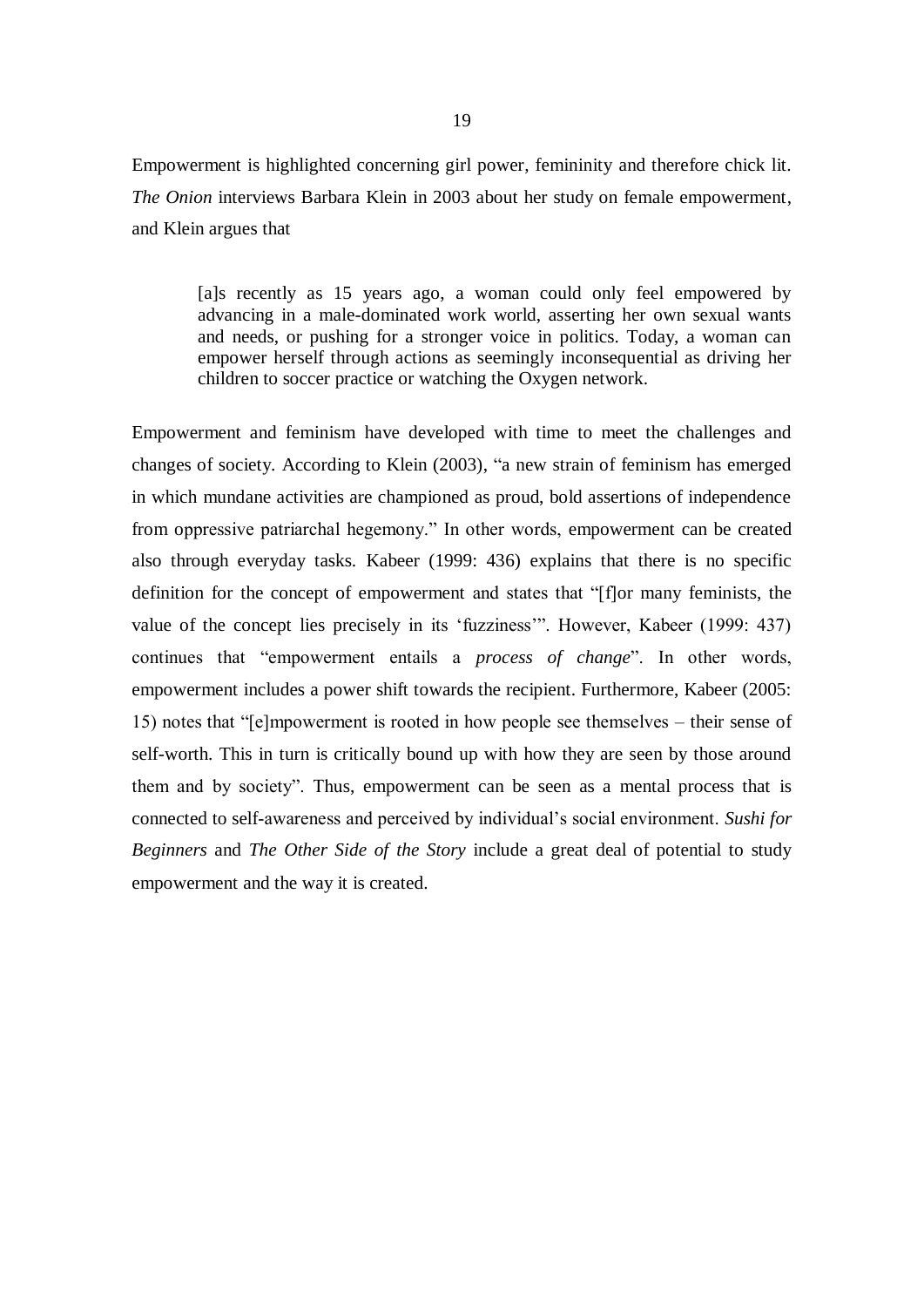#### 3 GENDER, IDENTITY AND CHOICE IN POPULAR REPRESENTATION

From the standpoint of popular representation, the development of feminism provides new possibilities to explore gender, identity and choice. Genz and Brabon (2009: 9) discuss postfeminism's contradictory content and conclude that "[t]he 'post-ing' of feminism thus posits a challenge to cultural critics to investigate the inescapable levels of contradiction and diverse points of identification and agency we are confronted with in late modern Western societies". Contemporary society includes possibilities and contradictions that require new approaches and practices. Individuals develop their actions and attitudes according to changes in their environment. Genz and Brabon (2009: 89) state that

[i]n these complicated times, women seem to have lost their sense of direction as they are in the process of experimenting with new set of identities, simultaneously revolving around feminist notions of empowerment and agency as well as patriarchal ideas of feminine beauty and heterosexual coupledom.

In other words, there is an overload of qualifications, expectations and choice for modern women, which leads to development of female identity. Chick lit heroines navigate between conflicting demands of contemporary society and they develop as characters and engage in actions concurrently.

Changes to notions of feminism, empowerment and agency are important when considering the qualifications and expectations of contemporary society and increasing possibilities of choice. Genz and Brabon (2009: 168) argue that "[a]gency and emancipation were conceived along these lines with the explicit aims of liberating women (both as individuals and as a group) from patriarchal forms of constraint and empowering them to participate on an equal footing with men in areas of social activity". Time has changed and society has more to offer nowadays. Barker (2008: 95) states that "[p]ostfeminism's adaptation of feminism focuses on individual economic and sexual freedom, often ignoring collective political action and systemic gender inequality." Due to social change the finances of an individual woman are no longer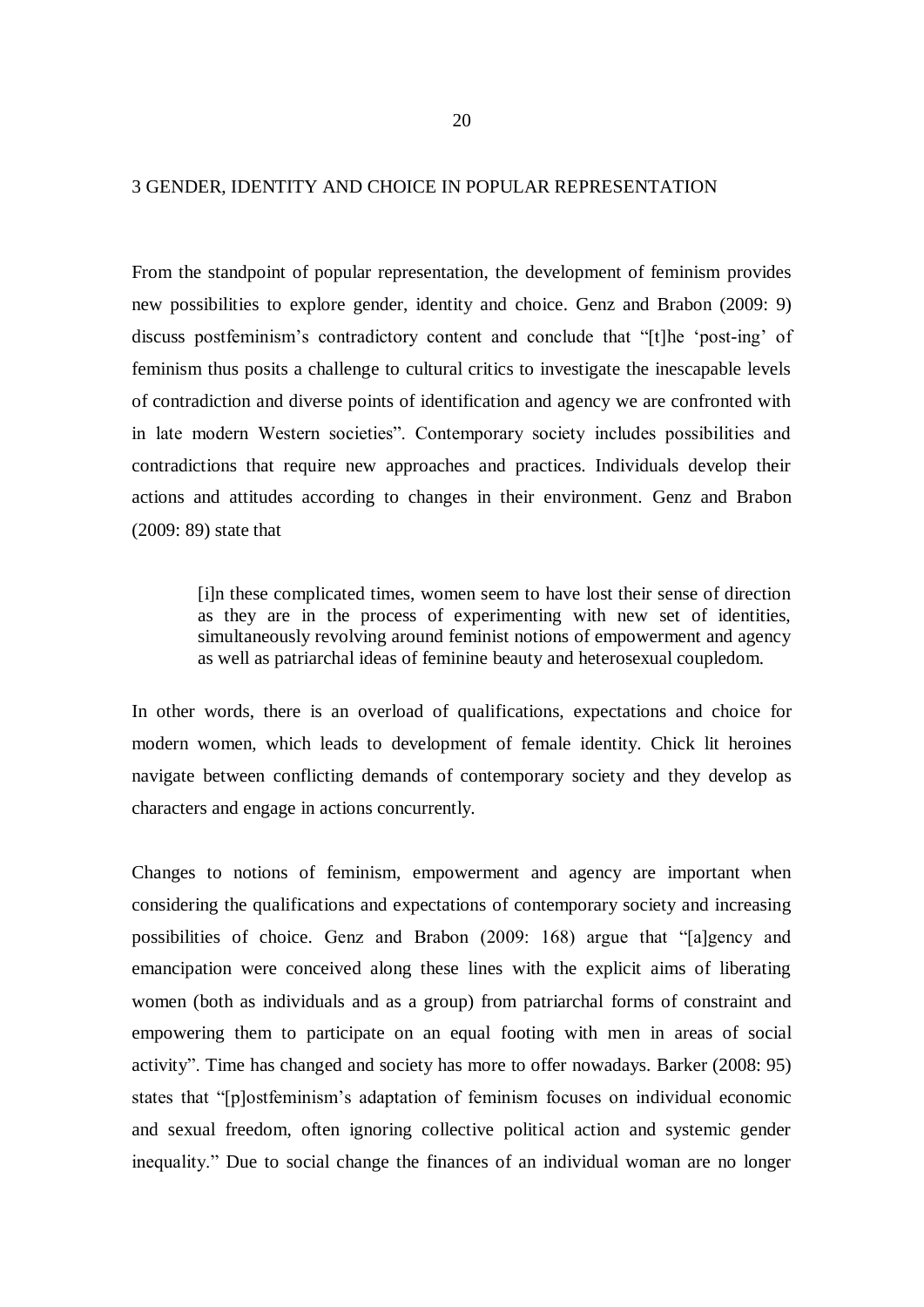reliant on her family or husband. As a result, the contemporary woman in Western societies is free to choose how to manage her finances as well as make decisions regarding her social life. However, Genz and Brabon (2009: 170) argue that "[i]ndividualisation thus operates as a social process that, instead of severing the self from a collective, increases the capacity for agency while also accommodating a rethinking of the individual as an active agent". In other words, feminism's collective agenda can be supported by individual active agents. Chick lit heroines as individual active agents negotiate expectations, qualification, choice, identity and gender boundaries continually.

## 3.1 License to Renegotiate Gender and Identity

There are many ways to consider gender and identity. Jennifer Coates (1986: 160) states that "society constructs male and female roles as different and *unequal"*. In other words, girls and boys are raised differently. Lois P. Frankel (2010: xvi) states that

[f]rom early childhood, girls are taught that their well-being and ultimate success is contingent upon acting in certain stereotypical ways such as being polite, soft-spoken, compliant and relationship-oriented. Throughout their lifetimes, this is reinforced through media, family, and social messages.

Society's views and values influence individual's behaviour and attitudes. Frankel (2010: 2) argues that "[b]eing a girl is certainly easier than being a woman. Girls don't have to take responsibility for their destiny. Their choices are limited by a narrowly defined scope of expectations. [...] All in all, it's easier to behave in socially acceptable ways." Women should forget about the easy way and to claim their equal position with men and, above all, be aware of the different expectations. Chick lit heroines encounter a great deal of society's expectations and demands. Judith Butler (1990: 185) argues that

the very injunction to be a given gender takes place trough discursive routes: to be a good mother, to be a heterosexually desirable object, to be a fit worker, in sum, to signify a multiplicity of guarantees in response to variety of different demands all at once.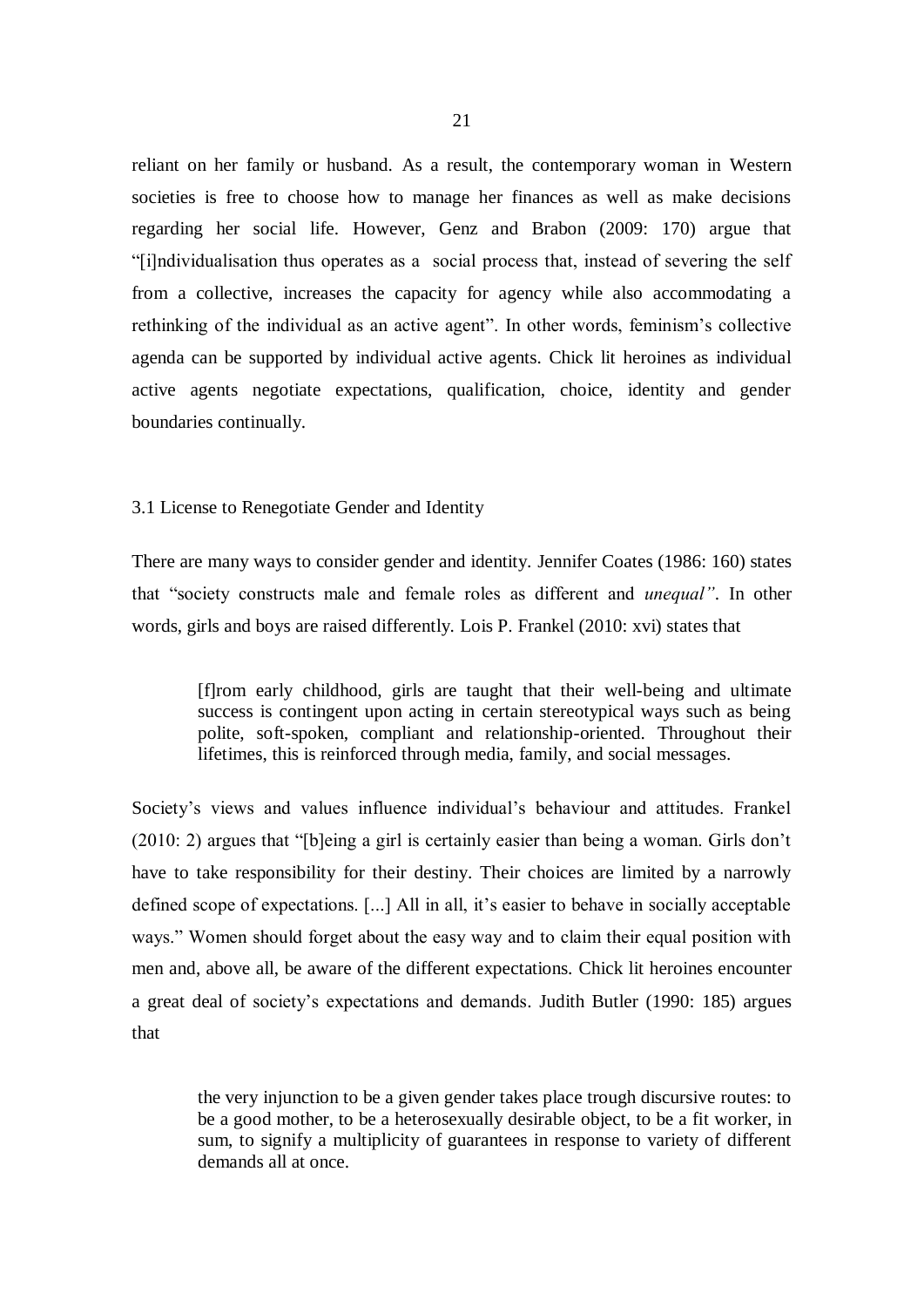Thus, society's expectation, for example to be a good mother, is intact with femininity. In *Sushi for Beginners* and *The Other Side of the Story* motherhood, sexual desirability and to be a fit worker are important themes and influenced by society's views.

When it comes to gender and identity, Butler (1990: 33) argues that gender is identity and states that "gender is always a doing". She (1990: 33) continues that "[t]here is no gender identity behind the expressions of gender; that identity is performatively constituted by the very "expressions" that are said to be its results". Thus, gender identity is performative. Similarly, Harriet Bradley (2007: 21) argues that

one very important contribution of recent thinking about gender is the recognition of how individual women and men are actively involved in 'doing gender'. Our identities as gendered and sexual beings are not simply imposed on us, but are something which we are constantly engaged in creating and recreating, even at quite a basic physical level.

Individuals themselves are also responsible for their behaviour, actions and opinions. A person can be seen as an active agent instead of a passive object. This provides a great deal of possibilities. Individual agents can choose the ways in which they do their gender identity, at least to a certain degree. Chick lit heroines do their gender identities and have multiple possibilities accordingly.

However, society's views must be considered and they are challenging to change. Bradley (2007: 23–24) argues that

[w]hile some of the old insights from socialization are useful in showing where ideas of normality come from and in revealing the pressures we are under as individuals to be 'normal', the more active idea of gendering allows us to explore how individuals develop as agents in interaction with their environment.

Even though society's expectations and pressures seem to be deeply built, individuals can renegotiate their positions and content. Bradley (2007: 23–25) explains that the concept of gendering can be defined as a process of doing gender and it can be seen to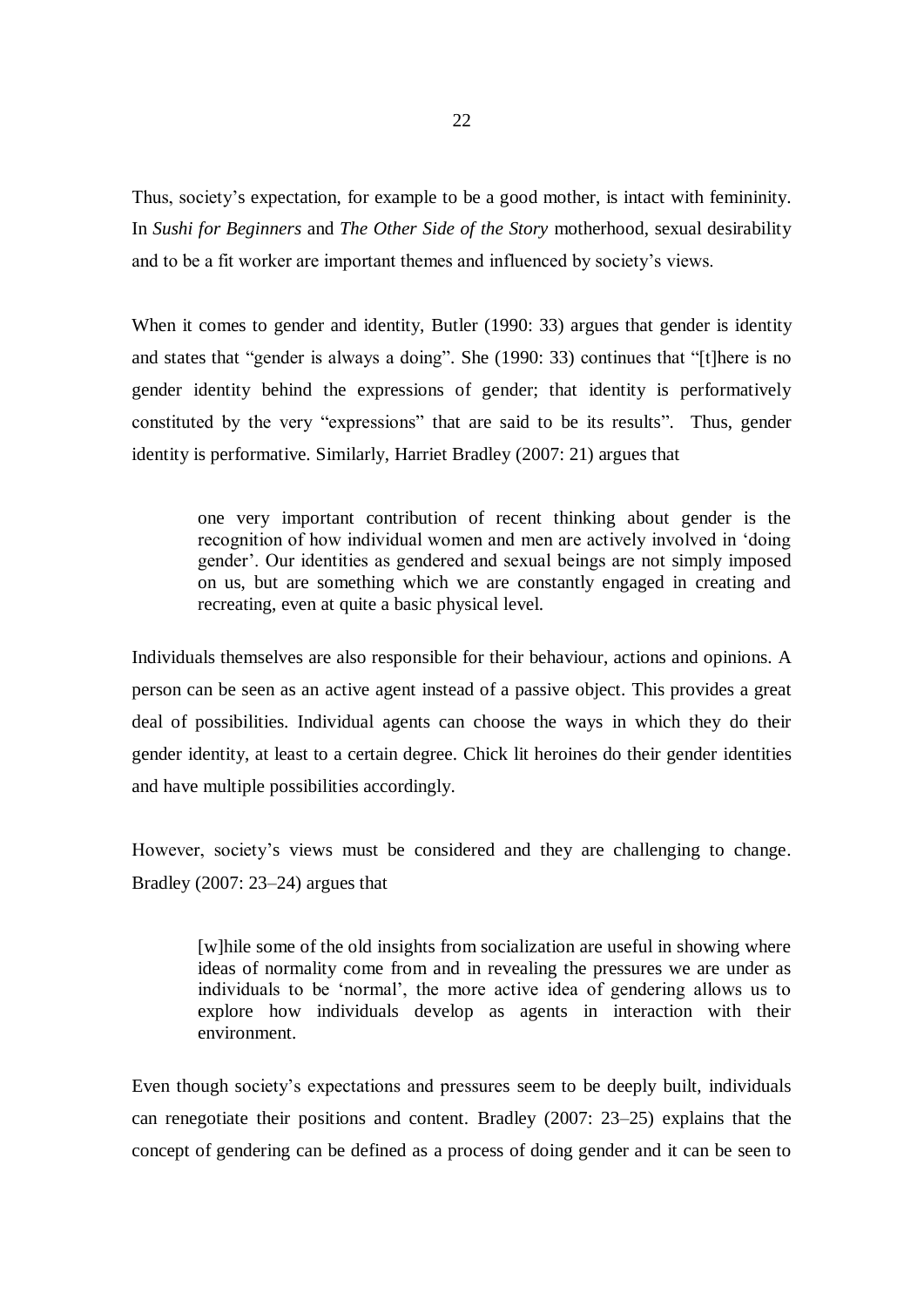operate at three levels: individual actions, institutional rules and broader social structures. In other words, when considering gender issues, a comprehensive approach is required. Chick lit heroines develop their actions and attitudes in interaction with their environment, thus creating possibilities to explore various themes also from wider perspectives.

#### 3.2 Chick Lit Heroine and Re-articulating Identity

"It is a truth universally acknowledged that when one part of your life starts going okay, another falls spectacularly to pieces", declares Bridget Jones in the movie version of *Bridget Jones's Diary* (2001). Bridget's statement depicts today's hectic lifestyle of modern women who have so much to deal with that it seems impossible to stay on top of everything at the same time. Typically, a chick lit heroine has a great deal of matters to attend to. Genz and Brabon (2009: 169) argue that the category of the 'postfeminist' – personified, for example, by the 'chick', the 'do-me feminist' and the 'new feminist' – can be comprehended as a complex subject position of multiply engaged individuals. Individuals are multidimensional and balancing between various areas of life. In addition to aiming to achieve satisfaction in professional life, relationships with friends and family as well as other areas of personal life, for example appearance, a postfeminist individual may desire to find a romantic relationship with a partner who has the right qualities. The representations of women in chick lit are like this. For example Genz and Brabon (2009: 92) define the do-me feminist as follows:

The do-me feminist consciously employs her physical appearance and sexuality in order to achieve personal and professional objectives and gain control over her life. She expresses her individual agency not by politicising her relationships with men and her status as a sexual object but primarily through the re-articulation of her feminine/sexual identity.

Even though the chick lit heroine celebrates her femininity and sexuality, she has other objectives as well. Moreover, she combines different qualities and areas of life, such as wearing lipstick as a means of gaining confidence in the working life.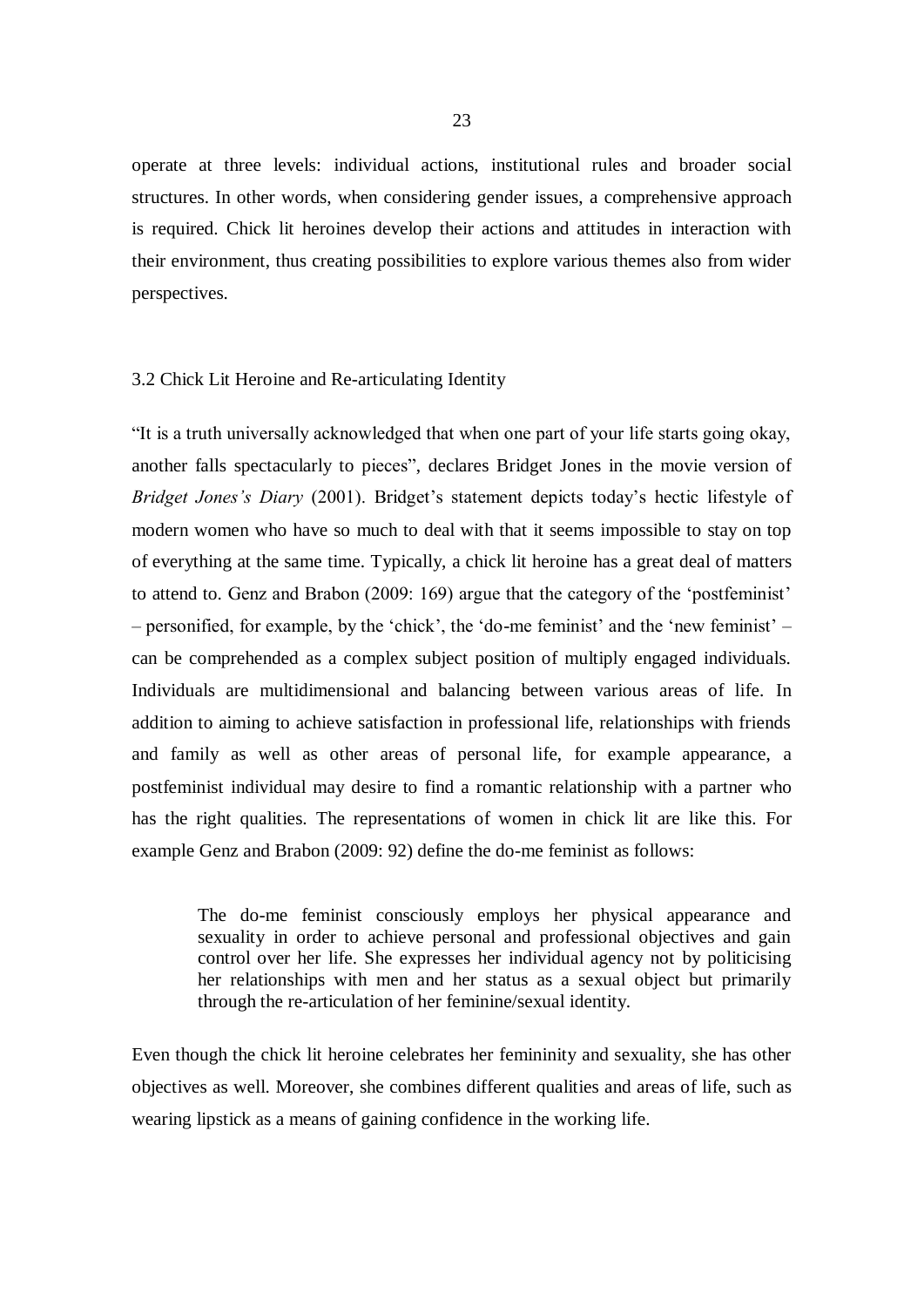Accordingly, the chick lit heroine expresses her individual agency through the rearticulation of her feminine/sexual identity. Genz and Brabon (2009: 92) note that "[t]his 'new' kind of woman is both feminine and feminist at the same time, merging notions of personal empowerment with the visual display of sexuality". Sexuality plays an important role in chick lit. Protagonists are no longer waiting for Mr. Right, but are free to experiment with multiple partners and enjoy their sexuality.

#### 3.3 Choiseoisie and the Dilemma of Having It All

In popular representation choice is seen as optimistic. Genz and Brabon (2009: 37) discuss choices and choosing and state that

[t]he popular press provides the most explicit portrayal of this postfeminist utopia in which women can do whatever they please, provided they have sufficient will and enthusiasm. According to this optimistic formulation, women choose the life they want and inhabit a world centered in what Elspeth Probyn calls *choiceoisie*, which envisions all major life decisions as individual options rather than culturally determined or directed necessities. This postfeminist version of the American dream (with its celebration of individualism) is seen to be entirely available to those who work hard enough. 'Being empowered' becomes synonymous with 'making the most of oneself' and 'pleasing oneself' and in this way, the second wave's challenging collective programme of equal opportunity is transformed into atomized acts and matters of personal choice.

The notion of choiceoisie places a great deal of responsibility on the individual. This seems rational, because everybody ultimately makes their own decisions. Moreover, there seems to be always options available, if one has enough patience and courage to see or find them. It could be possible to break down the unwritten rules of society and norms set for different gender roles. Happiness can be created through one's own choices and not by leaning on the comfort, protection or social power of others.

An increased variety of opportunities creates more choice. Genz and Brabon (2009: 37) state that "women are presented as having freedom of choice to pursue their ambitions actively and take up the opportunities that a postfeminist *choiceoisie* puts at their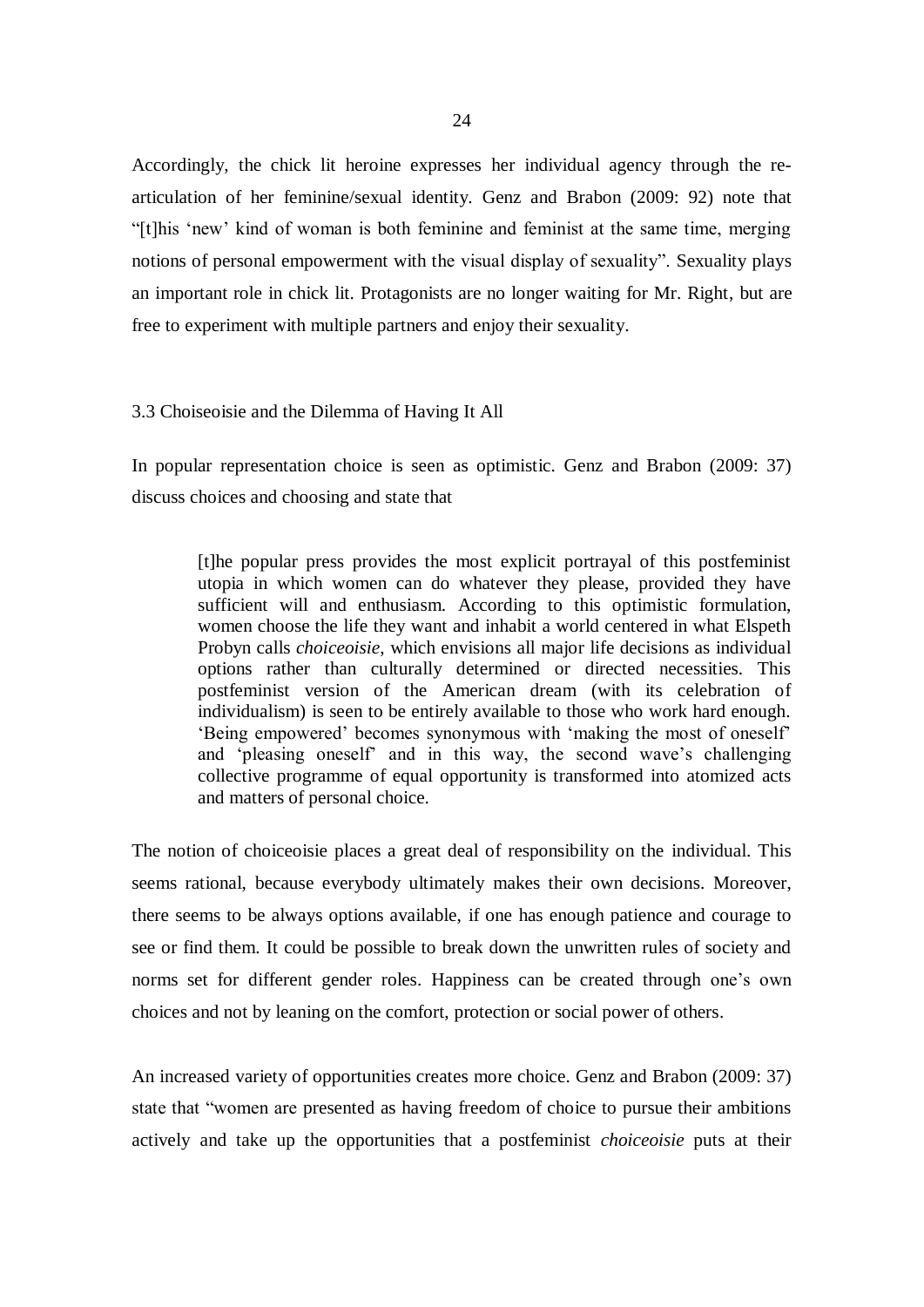disposal". Choiceoisie prioritises the individual's own decisions and places less value on the expectations of one's environment. However, Bradley (2007: 24) states that "[a]s individual agents, we are at least relatively free to choose our course of action, while at the same time being constrained by the structures and cultures which are our contexts". Individuals and society cannot exist separately, and consideration must be reserved for society's views and attitudes but also for changing them. Moreover, Harzewski (2011: 75) argues that "the genre [chick lit] complicates liberal feminism's advocacy of personal choice, which presents a mixed blessing. Protagonists have the right to choose, but now the problem is too many choices". Excessive choice can be seen from different points of view and situation-specific features cannot be ignored.

The chick lit heroine aims to achieve various goals, even though combining them might seem challenging. Genz (2010: 116) states that "[f]or the twenty-first-century woman, 'having it all' is a distinct possibility and reality but, simultaneously, an unavoidable dilemma that the PFW [postfeminist woman] has to confront and struggle with." The chick lit heroine has this problem. It is challenging to divide attention and time between career, family and relationships as well as make room for celebrating femininity. Men do not ask themselves if they can have it all, why should women? Negra (2009: 5) comments on the having it all dilemma and states that "[a]cross the range of the female lifecycle, girls and women of every age are now invited to celebrate their empowerment in a culture that sometimes seems dedicated to gratifying their every desire." In reality different kinds of choices and possibilities might be limited. Negra (2009: 5) continues that "[p]opular culture insistently asserts that if women can productively manage home, time, work and their commodity choices, they will be rewarded with a more authentic, intact and achieved self." In other words, having it all seems to depend on one's own dedication and actions.

Even though chick lit promotes the idea that now it is possible for women to have it all, this all does not seem to be easily achieved. The state of female independence and power coexisting with an embrace of femininity cannot be taken for granted. Dole (2008: 75) argues that at the moment, there is not complete cultural consensus on whether women can have it all and continues that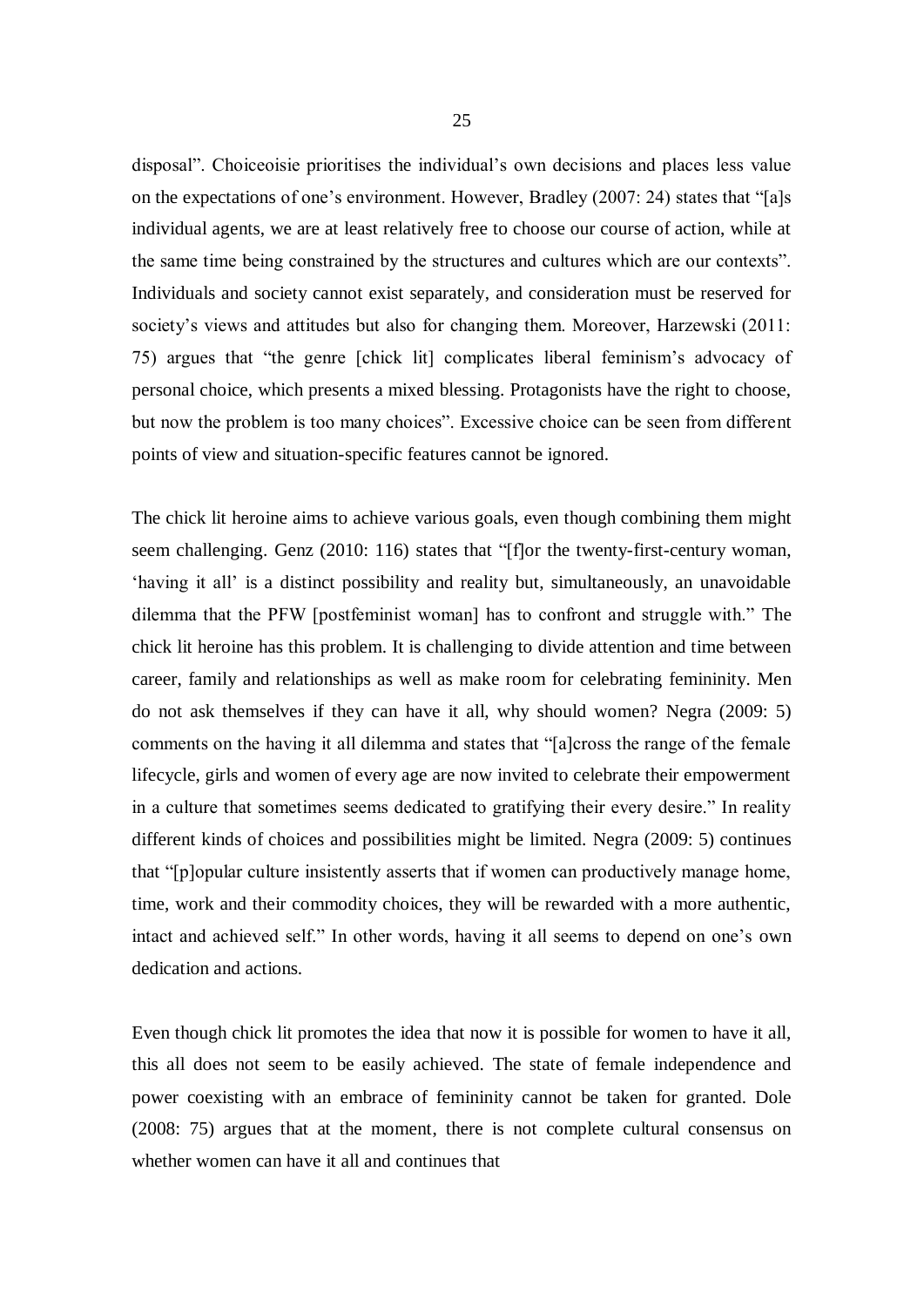[i]n spite of the popularity of attitudes that have been articulated by third-wave feminists, in spite of the recent embrace of femininity in fashion and marketing, there are still some doubts about how fully and how widely femininity is accepted as coexisting comfortably with female power.

Popular culture, including chick lit, presents examples through which analyses can be drawn whether femininity can be seen as an asset. Society's values and appreciations are difficult to change, and changes demand time. However, it is not impossible. Examples of successfully combining celebration of femininity and female power promote the change in values and appreciations. These examples can be fictional or real, such as the movie called *Legally Blonde* (2001), directed by Robert Luketic, which features a successful female lawyer called Elle who prefers to wear pink clothes, or the band called The Spice Girls whose members combine success and popularity with their own personal styles. They empower and encourage women to celebrate femininity and reach for success.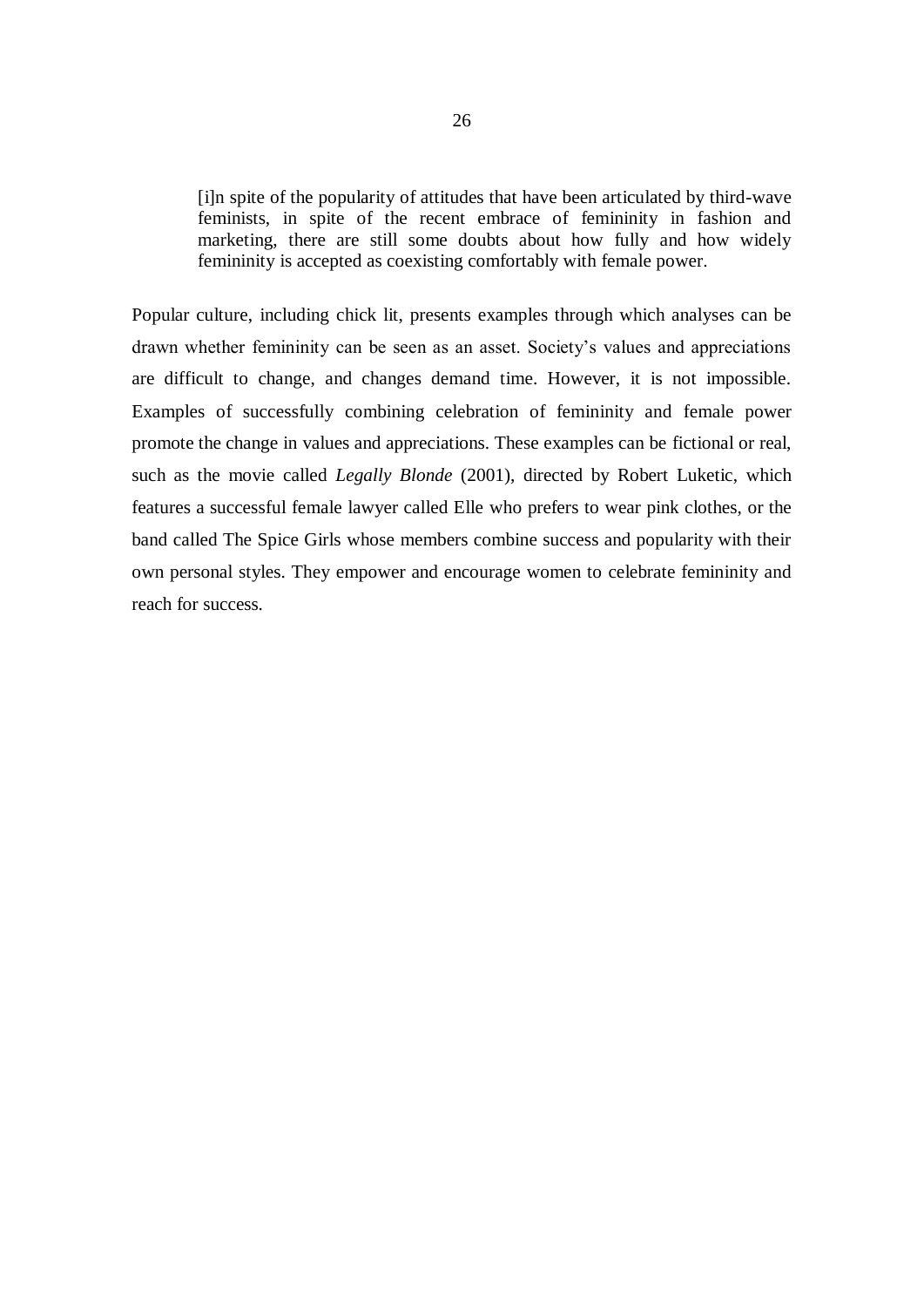## 4 COLLECTIVITY IN WORKING LIFE AND IN PRIVATE

Chick lit depicts challenges of contemporary career world variously. Ferriss and Young (2006: 7) explain that "[a]lthough most chick fiction tends to present work as a background and means to the more important concern of shopping – whether for shoes or mates – these novels treat professional world as the ultimate chick challenge". Work has an important role in both *Sushi for Beginners* and *The Other Side of the Story*. The novels present challenges and problems of professional world that concern especially women. Frankel (2010: xvii) argues that "when it comes to being women in the workplace, we can choose to behave in ways consistent with what others want and expect or we can choose another course – empowerment." Women's challenges in the workplace are partly related to the fact that the professional world has traditionally been seen as male-oriented. Due to social change women have entered the educational and professional scene determinately. However, changes in work culture and attitudes concerning equality in the career world require a great deal of time and effort.

Chick lit heroines have different ambitions, possibilities as well as expectations in contemporary society. Women have entered the world of education and career life facing the challenge of balancing between the professional and domestic expectations. Bradley (2007: 181) states that "[e]ven in the wealthiest societies of the West, women have not achieved economic equality and have as yet only dented the structures of power which hold men in dominant positions". Despite evident progress in women's career development and possibilities, there is still a great deal of work to do in order to achieve genuine equality between men and women in the workplace. There are different aspects to consider when it comes to equality. For example the atmosphere of the contemporary workplace is seen as hectic and stressful. Bradley (2007: 178–179) argues that a long-hours culture is unhealthy and causes stress to working mothers. Motherhood among other feminine matters might be overlooked in the working life, because significantly fewer women than men actually seem to have careers. Moreover, the long-hours culture ignores parenting and domestic aspirations.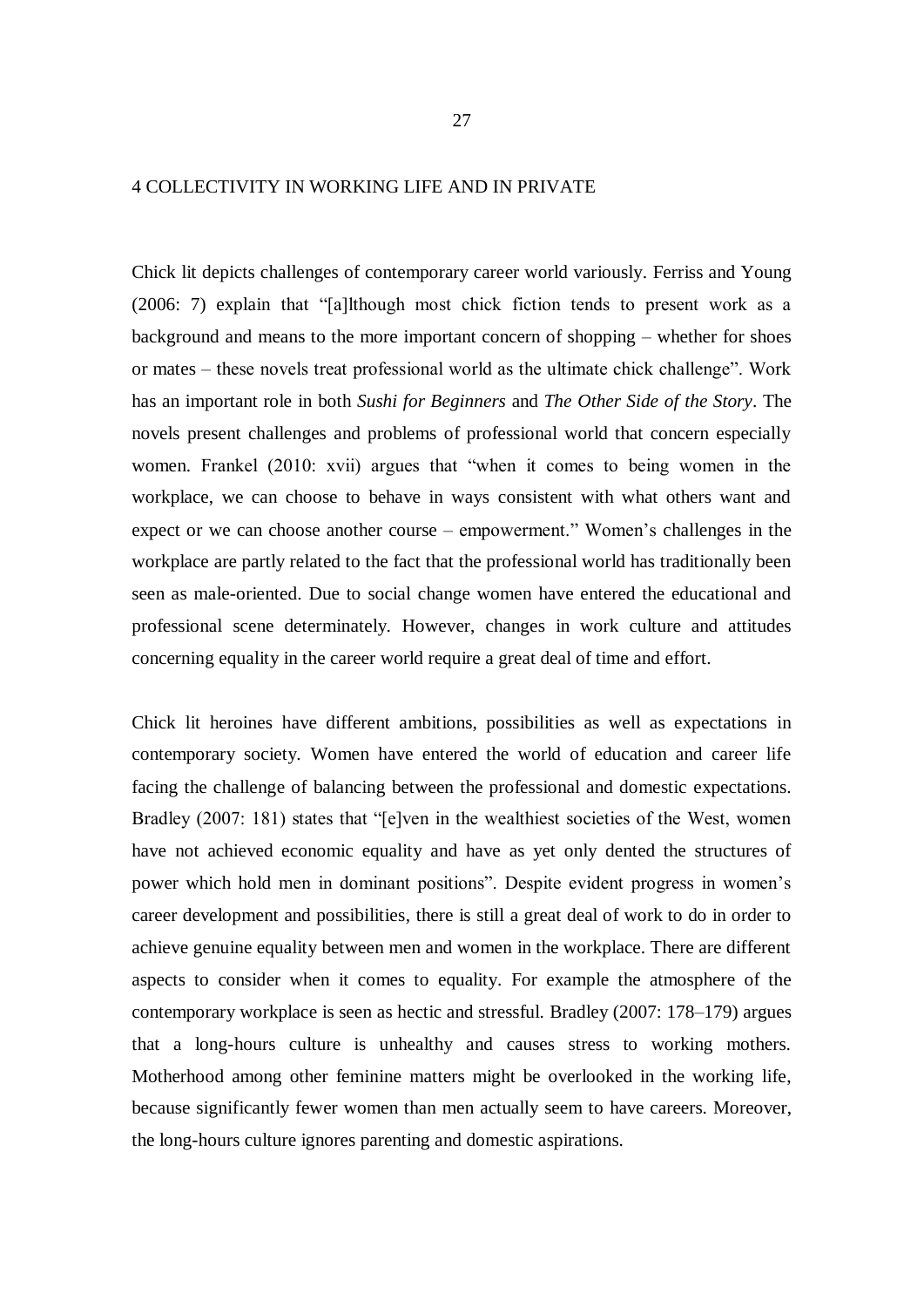In addition to parenting and domestic aspirations, chick lit depicts challenges relating to friendship, sisterhood and romantic relationships in the career world. Webb Johnson (2006: 151) notes that chick lit novels acknowledge female solidarity and the idea of socially constructed family from which the heroine can draw her strength. Female solidarity and friendships are important in the working life; however, they cannot be taken for granted. When considering balancing between romantic relationships and the career world, the chick lit heroine aims to excel in both. Harzewski (2011: 31) notes that "[i]n its greater integration of the professional sphere into the romance plot, chick lit offers less romance than its predecessor [romance literature] but greater realism, and in its attempts at synthesis of work and love it shows the challenges of straddling both reals". Thus, chick lit considers the heroine's different objectives comprehensively. The protagonists of *Sushi for Beginners* and *The Other Side of the Story* face different challenges and situations in the working life while trying to balance between various aspects of life.

#### 4.1 Personal versus Professional

In today's demanding career world there is marginally room for personal crises. In order to be successful and advance in one's career one has to be able to control and manage important matters continually. In *The Other Side of the Story* Gemma works as an event organizer in Dublin and dreams of becoming a writer. Gemma's new personal situation, taking care of her mother after her father left the family, occupies her emotions and thoughts expansively, and it is difficult for Gemma to concentrate on work or even arrive at the workplace. Gemma feels the need to do what is expected of her as an only child and as a woman. She tries to be emotionally available for her mother in order to get her mother through a difficult time, while trying to manage her professional life as well as personal challenges. Gemma is dealing with the break-up of her own romantic relationship and trying to find a new relationship. At the moment of crisis Gemma places her own needs aside and takes the role of her father. Gemma's mother is a sixtytwo-year-old housewife who is completely dependent on her husband; she cannot drive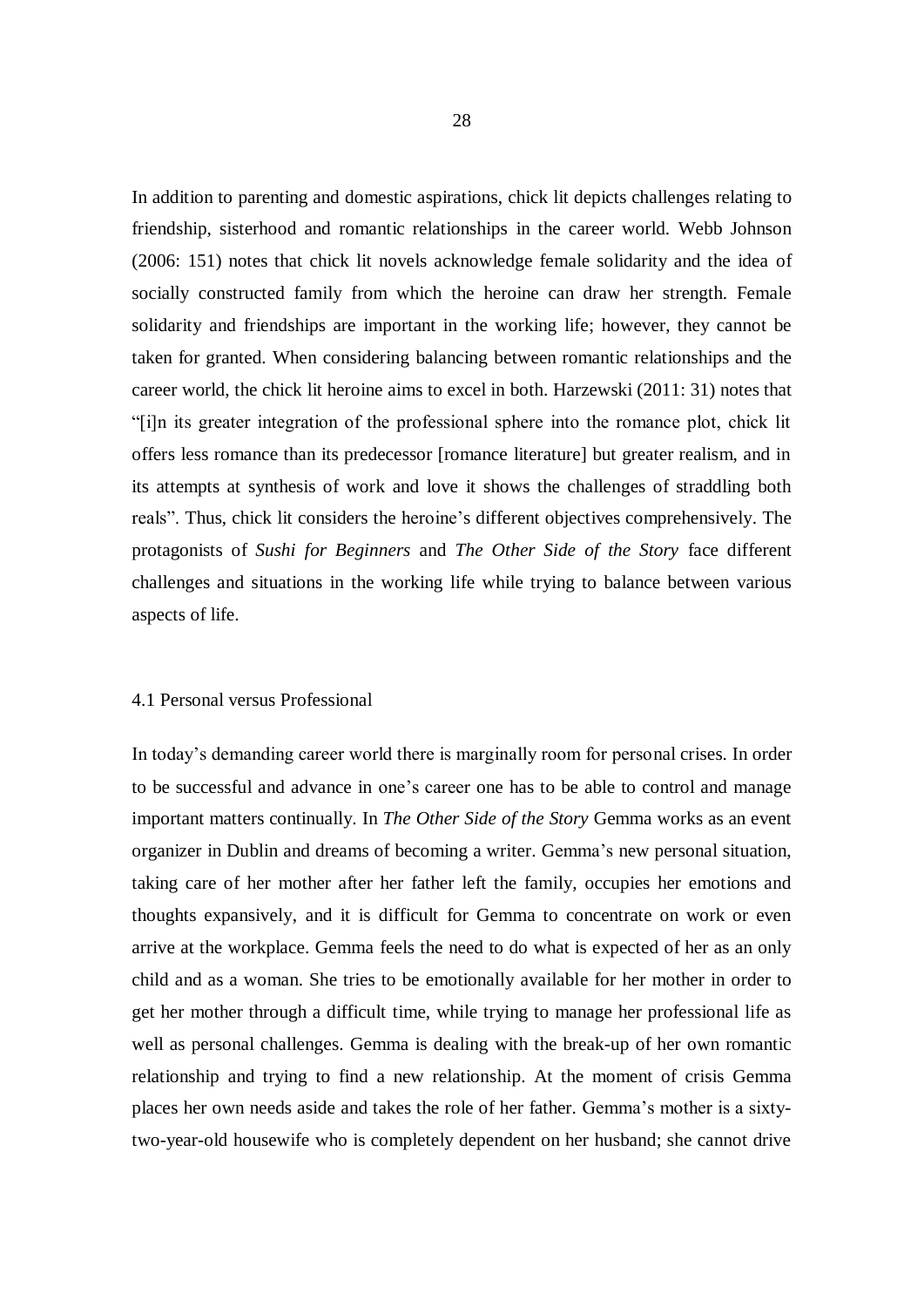a car and has no independent income. Alison Stone (2007: 20) discusses the care perspective, referring to Carol Gilligan's writings in 1982, and explains that contrary to men, women have a special responsibility to care for their family members and therefore approach moral problems from the care perspective. Stone (2007: 20) continues that in addition to being focused on particular situations, concerned with meeting needs and maintaining relationships of the particular individuals involved, the care perspective considers emotions as an important part of moral thinking. The relationships with both of her parents are important to Gemma and she is used to having her family conditions secure. Her father leaving the family is a serious matter: almost as if he had died. Gemma does her best to understand and manage the situation.

The relationship between Gemma and her mother turns upside down at the moment when Gemma's father leaves their family home: now Gemma has to take care of her mother as if she was the parent and not the other way around. According to Webb Johnson (2006: 151), the shortcomings of parents such as lack of understanding or being overly caught up in their own issues, is a common theme in chick lit. Gemma's mother does not understand her daughter's situation and responsibilities because she is in the middle of her own personal crisis. Felski (2003: 117) discusses mother-daughter plots explaining that in literature in general, the mother's dreams, desires and yearnings are often forgotten because she is simply seen only as a mother. There is a motherdaughter plot visible in *The Other Side of the Story*. Gemma takes into consideration her mother's emotions, hopes and dreams and she sees her as a woman in addition to a mother. Therefore, Gemma's relationship with her mother helps Gemma to grow as a person. Felski (2003: 118) argues that "[t]he story of female self-development does not follow a purposeful path away from the mother, but constantly circles back to her in an avowal affiliation and indebtedness". Thus, the relationship between mother and daughter is beneficial considering female self-development. In this novel the connection between Gemma and her mother is not very profound. However, caring for her mother is beneficial to Gemma, because their relationship develops and Gemma has a chance to consider her own life objectives and priorities as a result of a lower workload in the career world.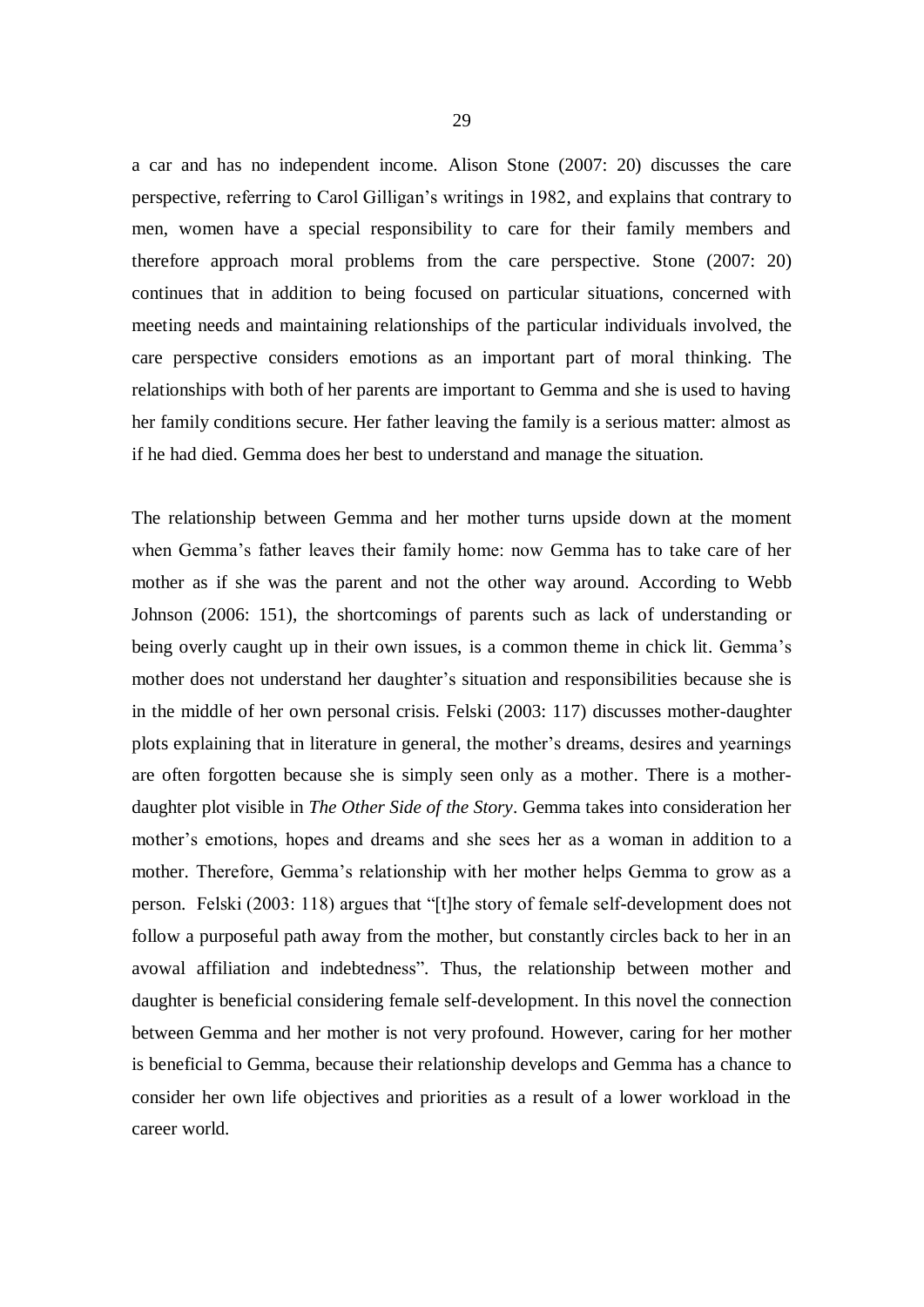The mother-daughter plot between Gemma and her mother is enlightening and full of emotions. Felski (2003: 117) continues further that "[t]he love between mothers and daughters is the great unwritten story: unwritten in part because it diminishes men's importance by relegating them to the sidelines". By taking care of her mother, Gemma fulfils her responsibility as a daughter and plays out the traditional role of woman as a caretaker. However, her actions can also be seen as admirable, and there are a great deal of emotions and contradictions to consider because Gemma will not disregard her own life in the process. Felski (2003: 117) argues that the mother-daughter bond "is an intense yet uneasy affinity braided out of many conflicting emotions: guilt, love, recognition, hatred, rage". Considering Gemma's actions and thoughts there are at least guilt and love visible in the relationship between Gemma and her mother.

The following example shows Gemma's thought process that includes feelings of anger, insecurity and obligated responsibility:

(1) You picked a fine time to leave us, Noel Hogan [Gemma's father], you prick. […] I [Gemma] couldn't help thinking, What if he never comes home? What if it's always like this? How will I cope if Mam starts to hyperventilate every time I leave her house? How will I hold my job? How will I have a life? (Keyes 2005: 55)

Although Gemma's emotions toward her mother are caring, she feels guilty because she cannot ignore her own life completely. For example when Gemma is leaving for work, the following conversation takes place:

(2) So on Sunday night, feeling guilty and defensive, I pressed 'mute' on the telly and said, 'Now, Mam, I absolutely *must* go to work tomorrow.' She didn't answer, just sat staring at the silent images, like she hadn't heard me. (Keyes 2005: 56)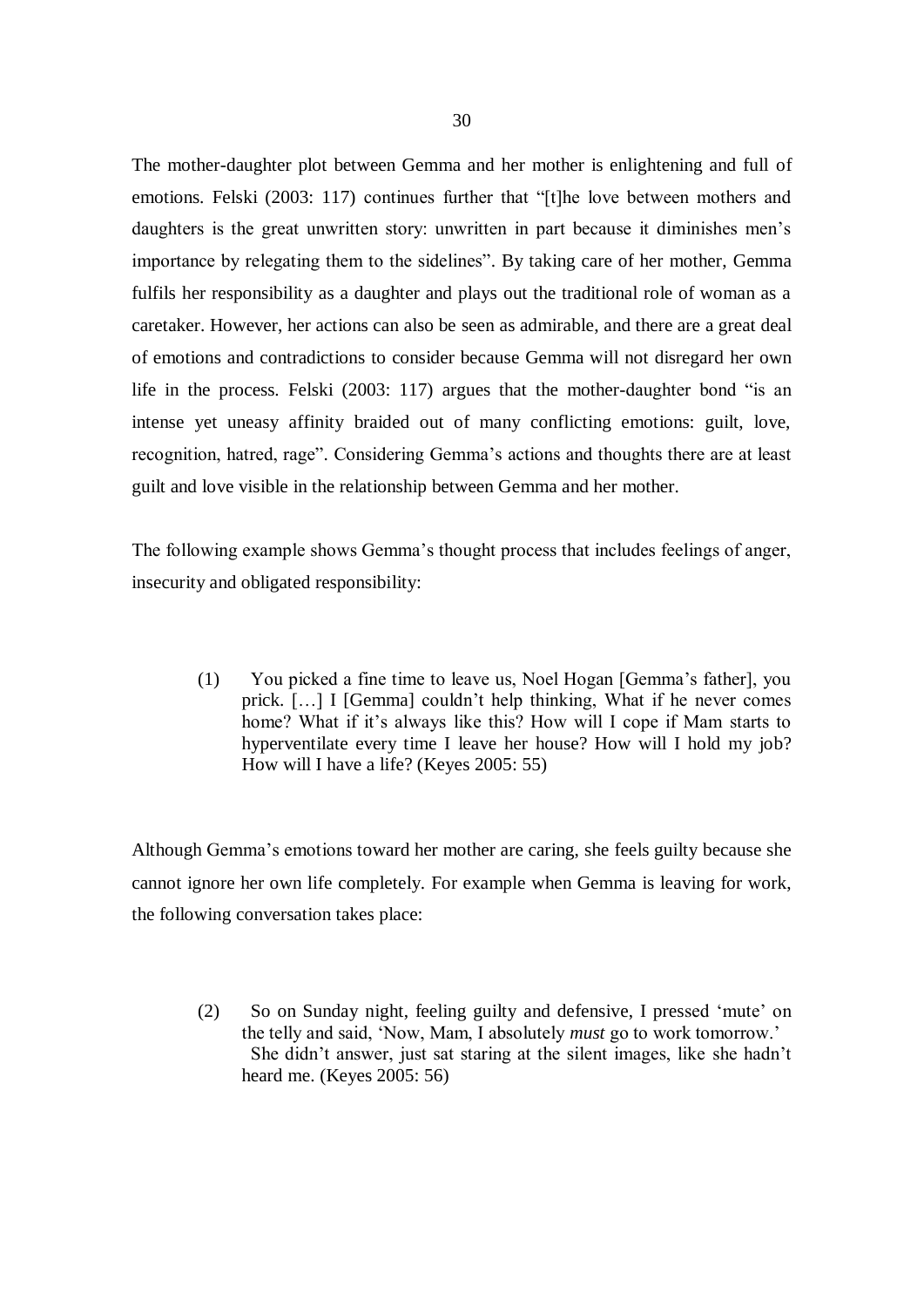On one hand, taking care of her mother and responsibility towards her parents are important to Gemma; on the other hand, Gemma has the need to keep her own life in balance and meet the responsibilities of her profession. Belinda A. Stillion Southard (2008: 158) discusses Kathleen Hall Jamieson's (1995) notion of the double bind and states that the femininity/competence double bind is in question when a woman is expected to be feminine but offered a concept of femininity which ensures that she cannot be mature or decisive as well as feminine simultaneously. Gemma resolves the double bind by finding a compromise to manage her professional responsibilities for the most part and attend to her mother's most important needs satisfactorily.

Personal and professional lives are sometimes difficult to keep separate. There are personal choices that affect professional decisions and vice versa. Another protagonist in *The Other Side of the Story,* literary agent Jojo Harvey, has an affair with a married man, Mark Avery, who is a partner at the publishing agency, Lipman Haigh, in which they both work. Jojo's career is flourishing; she has proficient clients and a promising future in publishing. However, forthcoming change to a partnership at Lipman Haigh creates contradictions between Jojo and Mark both professionally and personally. Mark tries to influence Jojo's decisions about her career. His motives are personal; if they get married he expects Jojo to stay at home. The following example sheds light on Jojo's thought process:

(3) She left, sunk deep in crisis of the soul. Was Mark right? Was she too ambitious? But that description was never applied to men  $-$  in the same way it was impossible for a woman to be too thin, it was impossible for a man to be too ambitious. A man would never have to choose between his ambition and his emotional life. (Keyes 2005: 559)

A romantic relationship with Mark is important to Jojo and the possibility of losing him in order to advance on her career has to be considered carefully. However, Jojo realises the unfairness of the situation; why should she have to choose between love and career. Jojo trusts Mark and assumes that he is willing to advance Jojo's career rather than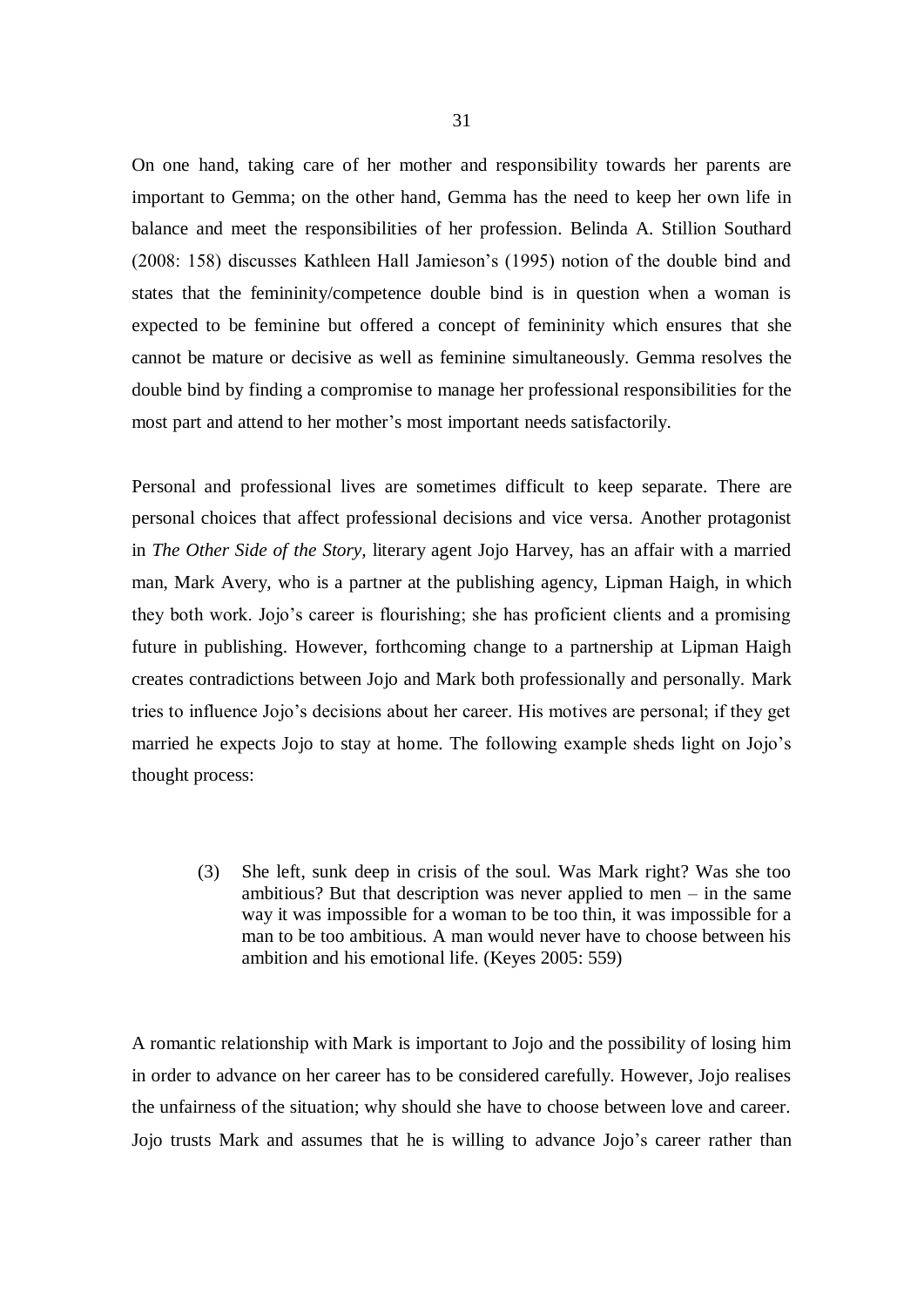hinder it. There are a great deal of emotions involved in the situation. Stone (2007: 109) argues that the philosophy of emotion questions essence of emotions, their rationality and relation to other mental capacities, for example perception. She (2007: 109) continues that "[f]eminist's accounts of sexuality are relevant here because they suggest that sexual feelings are always bound up with complex judgments about and emotional responses to other people – responses of trust, vulnerability, hostility". The romantic relationship between Mark and Jojo is affecting the decisions made in professional life. Jojo's career is not progressing logically but influenced by strong emotions.

Managing finances is a basic requirement of thriving in contemporary society. In order to lead a balanced life, it is important to remain able to work, have a source of income and foresight to manage expenses. In other words, personal and professional lives are closely connected. Lily Wright, one of Jojo's clients, acquires a contract that includes the publication of Lily's first book as well as the two following ones. Lily and Anthony have just had a baby girl, Ema, and they move to a new city without any friends or family connections. These life changes require financial means that the couple does not have at hand. Anton is working on a creative business project that currently turns no profit and therefore Lily's book contract is the only source of income for the family at that moment. In addition, Lily is dealing with the guilt of having stolen Anton, her best friend's boyfriend. Lily feels that she is constantly under pressure to write another book both by her employer as well as her family. That reflects on her relationship, creativity and therefore career as well as her self-image. Traditionally, the male partner has been seen as the head of the family and the provider of the income of the household. In *The Other Side of the Story* the tables have turned and suddenly the female protagonist has to take care of the family financially. This creates tension between Lily and Anton:

(4) I [Lily] bitterly resented Anton's recklessness with money. I was obsessed with the house we had lost and felt like it was all his fault. He had persuaded me to buy it  $- I$  kept remembering my many and varied objections – and if we had never bought it, we could not have lost it.  $[\dots]$  And, although Anton did not articulate it, I knew he blamed me for not writing another hit book. Briefly, we had been on the crest of the wave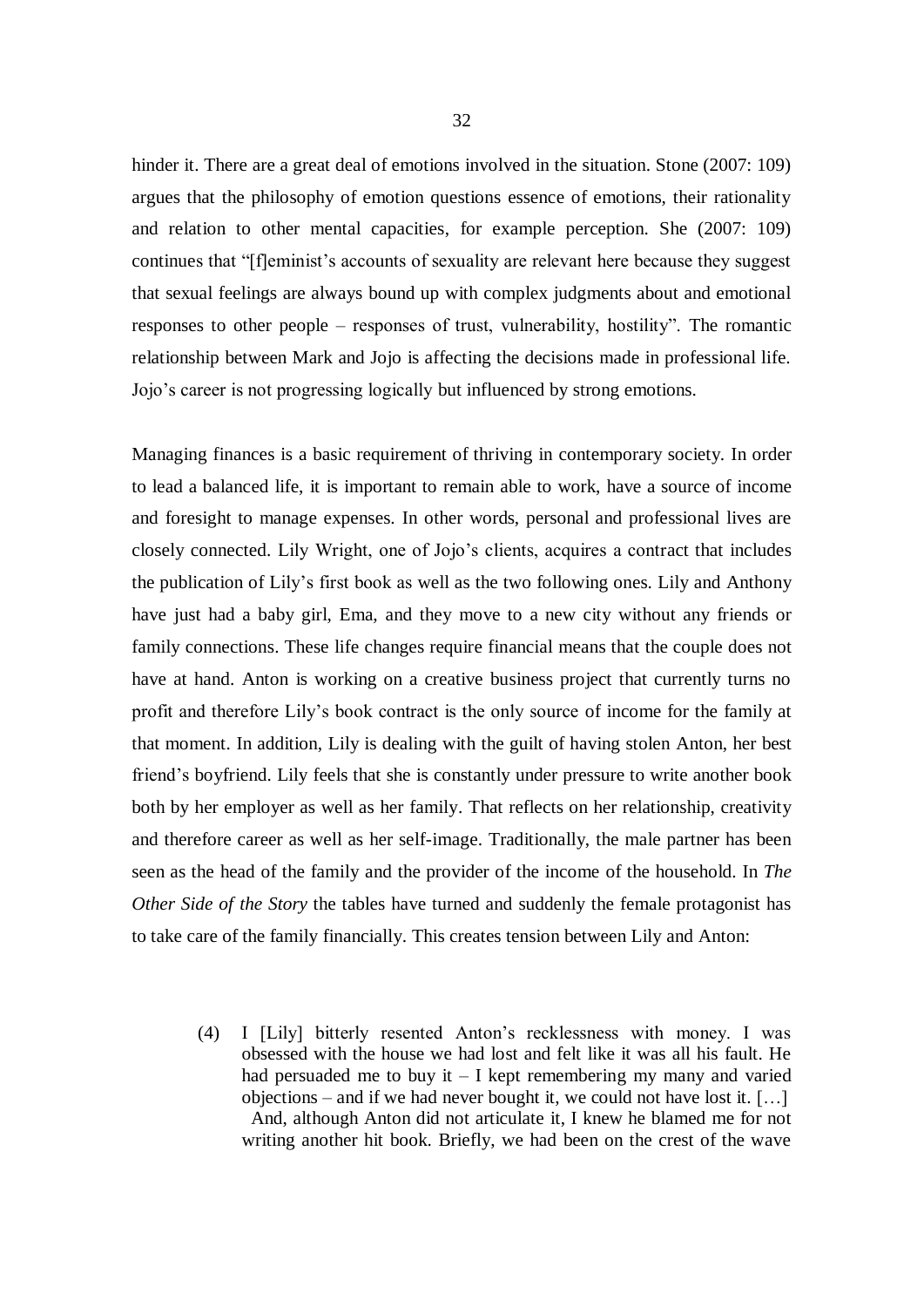and it was difficult to adjust to all that excitement and hope being whipped away. (Keyes 2005: 543–544)

Lily feels responsible for the financial state of the whole family and the pressure breaks her relationship with Anton for a while, at which point Lily realises that her priority is to take care of herself and her baby. In a way the situation, where Lily and Anton lose their house and break up their relationship, creates a crisis. This crisis results in empowering Lily to take responsibility, first of all of herself and her baby, as well as to see herself as a separate individual and not only through her relationship with Anton.

Even though the demands of today's hectic career world seem to leave no room for private life, it is important to take care of oneself. There is a risk to burn out if emotions and changes are left unprocessed. In *Sushi for Beginners*, Lisa moves to Dublin due to a career opportunity. She will be working as an editor for a new women's magazine called Colleen. Lisa is in the middle of divorce with her husband, Oliver, who stays in London. Lisa is determent to focus on her career and disregard her failed marriage. Lisa discusses her new situation on the phone with her mother:

(5) 'Did he [Oliver] meet someone else?' 'No.'

'But he might, Lisa love. A nice-looking boy like him.'

 'Fine by me.' If she said it often enough, it would eventually become true.

'Won't you be lonely, love?'

 'I won't have time to be lonely,' Lisa snapped. 'I have a career to think of.'

 'I don't know why you need a career. I didn't have one and it didn't do me any harm.'

 'Oh yeah?' Lisa said fiercely. 'You could have done with one after Dad hurt his back and we had to live on his disability.'

'But money isn't everything. We were ever so happy.'

'I wasn't.' (Keyes 2001: 54–55)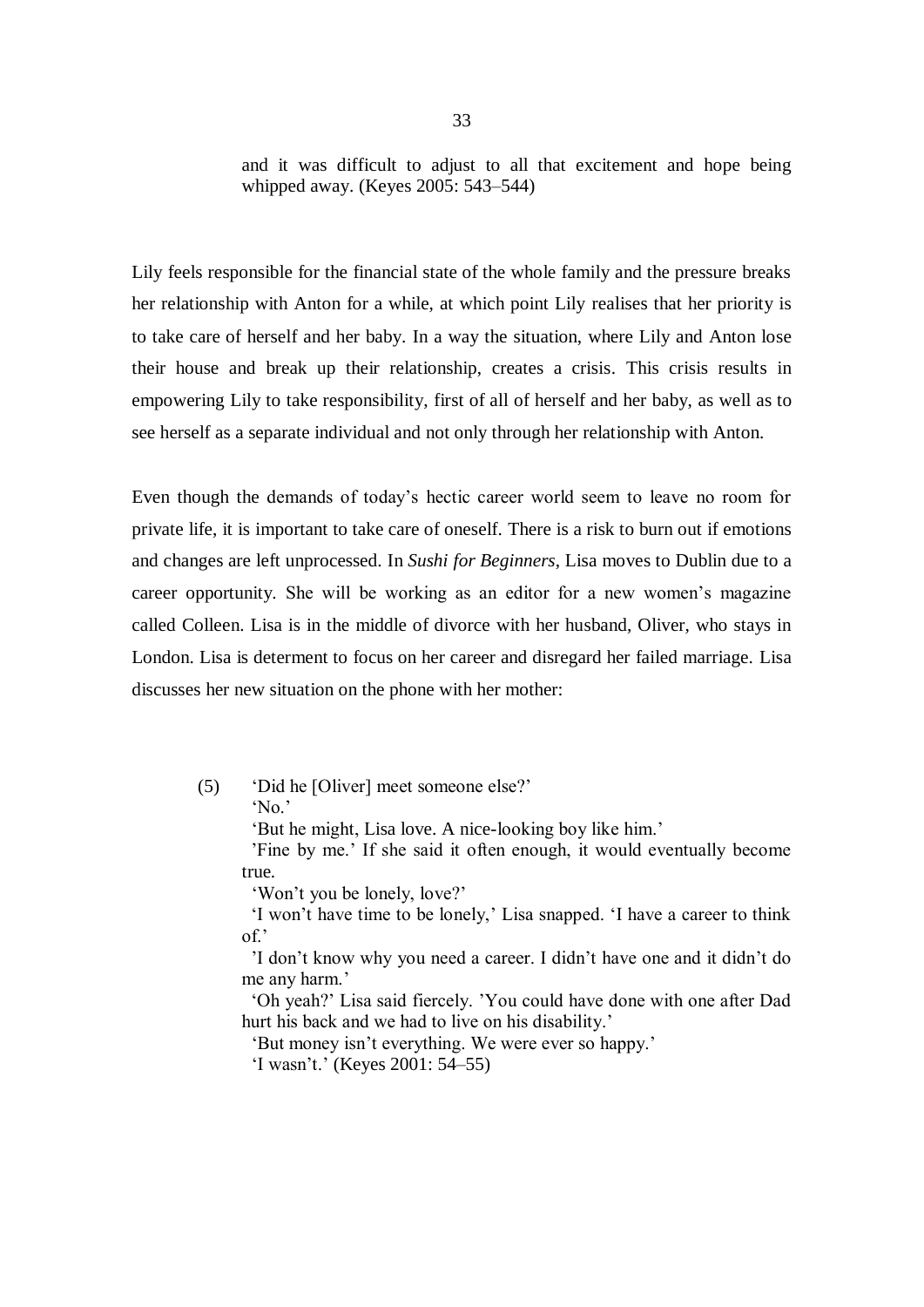Lisa is free to concentrate on her career without the need to consider family members or a partner. She occupies herself with work and has no time to worry about her personal life or deal with feelings of loneliness and sorrow. However, the arrival of her divorce petition causes her to break down mentally and face her emotions of loss, failure and self-pity. After a week spend in the bedroom mentally collapsed and unable to get out of bed, Lisa braces herself, calls to work and decides she has been gone long enough:

(6) *En route* to the bathroom for a much-needed shower, Lisa passed her bedroom and was shocked at the state of it. What had she been thinking of? She just wasn't the kind of person who lost it. Other people did, and good luck to them. But not Lisa – like it or not she was a survivor. Not that she didn't feel raw and wretched. She did. But nervous breakdowns were like coloured contact lenses – fine for other people, but they weren't really her. (Keyes 2001: 478)

Time and reasoning help Lisa to overcome her nervous breakdown. She realises that she is a survivor and that hiding under the duvet does not resolve her problems.

## 4.2 Glass Ceilings – Hardship as Empowerment

The career world has traditionally been seen as male-oriented. Although there are nowadays many successful woman directors and entrepreneurs, women tend to face problems and unequal treatment. Glass ceilings exist and cause difficulties for women to advance in their careers. These invisible barriers are built by attitudes and practices that favour men. The work culture of a male-oriented branch might not include prefabricated social manners as to have women and men at the workplace working at the same level. In *The Other Side of the Story* there are traditional as well as modern expectations directed at women when considering the working life. At Jojo's workplace women are expected to behave in a feminine manner. However, in order to advance in one's career, behaving in a masculine manner is preferable. The following example shows the difference of attitude towards women and men.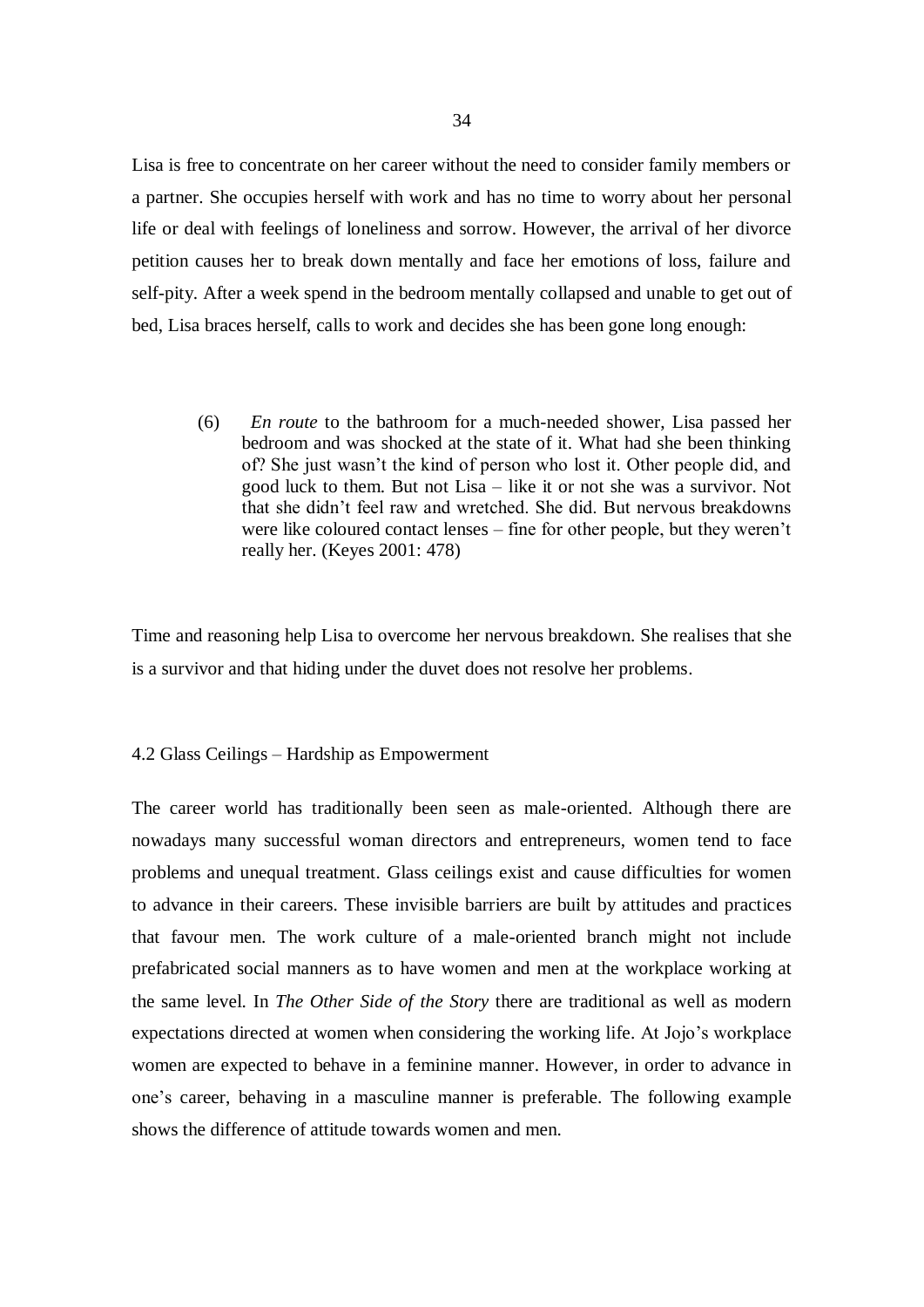(7) Olga was in her late forties, single, wore pearls and elegantly draped scarves and because she negotiated good terms for her authors she was known as a ballbreaker. If she were a man, Jojo thought scornfully, they'd simply call her 'a great agent'. (Keyes 2005: 143)

Olga's questionable nickname, ballbreaker, suggests an aggressive and intense manner of negotiation that provides profitable results. The aggressive and successful negotiation tactic is seen as typical behavior for a male agent but for a woman it is considered unusual. Attitudes, expectations and treatment should be equal towards men and women at the workplace. However, this seems to be challenging to achieve, especially in a male-oriented branch. The manly work culture can be built systematically and therefore changes require a great deal of time and effort because the practices and attitudes of the culture support the existing norms.

At the literary agency, Lipman Haigh, there is a partnership open. Jojo and her male colleague, Richie Gant, are both candidates for promotion. However, Jojo learns that the decision process includes aspects she cannot control.

(8) After loitering for fifteen minutes by the photocopier, Manoj [Jojo's assistant] reported back. 'Last night they all went out.' 'Who?'

 'Brent, Tyler, Jim and Richie.' 'So why didn't they ask me [Jojo]?' 'Could've been embarrassing.'

'I wouldn't have been embarrassed.'

'But *they* might have been. Duh.'

 A lap-dancing club! Richie Gant, the little *fuck*. He'd done it again: lunch in the Caprice was nothing compared to a night boozing and bonding over naked women. She was burning up, feeling horribly patronized that Brent and Tyler had taken her for lunch when they had a proper good time – the *real* one – planned for later. All the time they'd been simply humouring her. (Keyes 2005: 411–412)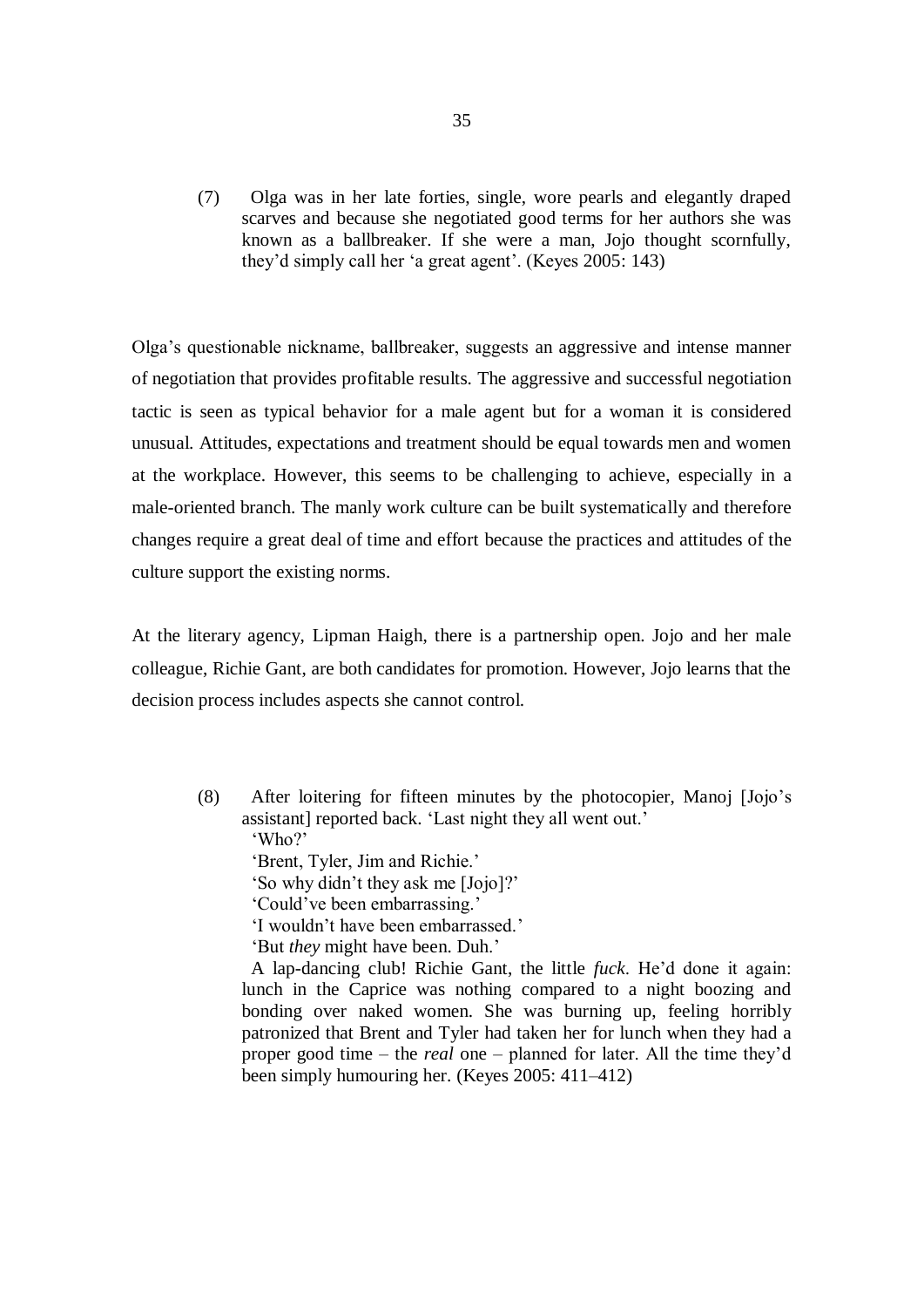Richie has taken an opportunity to spend time with the deciding male partners of the firm, Brent and Tyler. The choice of the venue, a lap-dancing club, excludes Jojo's participation because she is a woman. Bradley (2007: 103) states that

[v]arious kinds of male bonding continue to facilitate the marginalisation of women colleagues: discussion of sport, socializing in pubs, weekend golfing trips, visits with clients to lap-dancing clubs are commonly reported. Research on women in professional and managerial work highlights the way in which older men in powerful positions sponsor and mentor young men, helping them to get promoted earlier than women.

Richie has the opportunity to bond with other males who are in a powerful position. Bonding allows the decision makers to know Richie's character and therefore he has the upper hand as a candidate for the promotion. Professionally Jojo's performance at Lipman Haigh outweighs Richie's accomplishments and in general Jojo expects to be treated equally to her colleagues. However, she is faced with prejudice concerning the female gender role as well as the personal, romantic agenda when she discovers that she has been voted against by her lover, Mark.

Jojo hits the glass ceiling when the partnership is given to her less deserving male colleague. The following example shows Jojo's thought process after the new partnership announcement:

(9) Then Jojo got it and surprise, more than anything, made her blurt, 'It's because I'm a woman!' She'd heard about this but never thought it would happen to her. 'It's the glass ceiling!'

 Right up to this minute, she wasn't even sure she'd believed in the existence of glass ceilings. If she'd thought about it at all she'd suspected it was something lame-duck female employees used to salve their pride when their more deserving male colleagues got promoted over them. She'd never felt part of the sisterhood: it was up to each woman to do it for herself. She'd always thought she was as good as men and she'd be treated on her own merits. But guess what? She was wrong. (Keyes 2005: 548)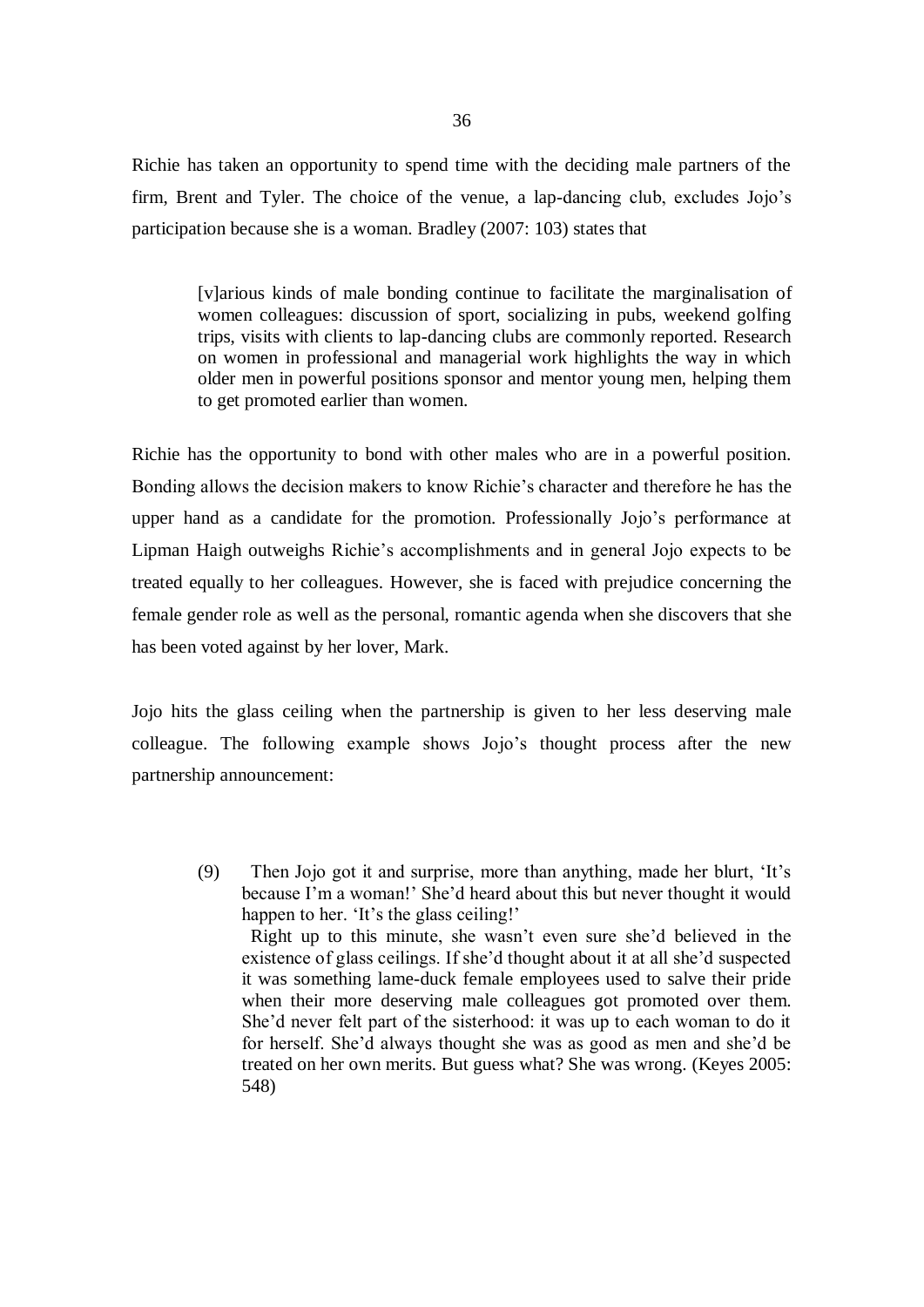Jojo makes it clear that she is aware of the glass ceiling. She has adopted a modern view of the contemporary career world with equal opportunities for everybody regarding feminism as needless and outdated. The fact that being a woman, instead of professional merits and skills, influences advancing in one's career seems unfair to Jojo.

Jojo decides to break free from Lipman Haigh after a thorough consideration that is affected by losing the promotion and her romantic relationship with one of the firm's partners. Elizabeth Hale (2006: 103) discusses the agenda of a special branch of Chick Lit, called "underling lit" or "assistant lit", which concentrates on young women's entrance into the career world, and states that the suffering of the heroine of these novels is rewarded in the end by removing her from the bad workplace and finding her a better career. This relates to the bildungsroman mentioned in section 1.2. Jojo is a competent professional who learns from her experience. She is represented as the suffering heroine, rewarded in the end by removing her from the unsatisfactory workplace and finding her new possibilities in the working life.

Jojo decides to leave Lipman Haigh regardless of a better offer made for her as well as Mark's feelings and opinions. Jojo's actions show empowerment and courage to act against the structures of the patriarchal social order. For example the following conversation between Jojo and her cousin Becky after a new offer reveals Jojo's awareness of the situation.

(10) Becky said over and over, 'Why don't you go back? You could just go back into your job as a partner. A *partner*, Jojo.' 'I will not collude in that patriarchal system.' […] 'Now that I know what I know, it would be too soul-destroying.' But it was way, way tempting. (Keyes 2005: 586)

Jojo realises the impact of patriarchy in the culture of Lipman Haigh, which creates frustration and ultimately the feeling of empowerment that contributes to Jojo's decision to resign. Hale (2006: 116) argues that even though underling lit does not allow the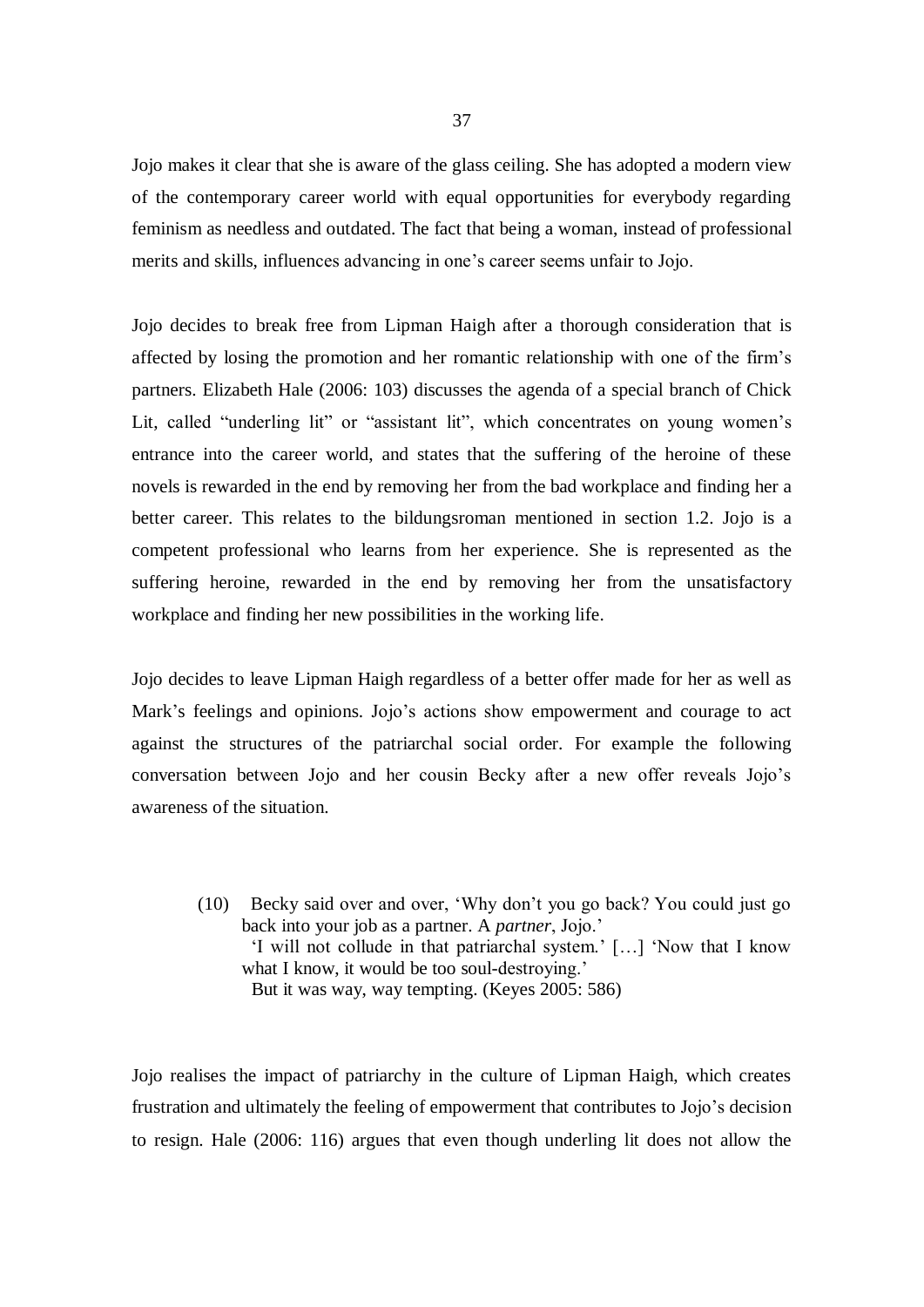heroine to take revenge on an unrewarding or exploitative employer, it at least gives the writer a chance to make some sharp points. She (2006: 116) further continues: "[i]ndeed, such novels may cause a number of employers some uncomfortable moments, and may even go some way to encouraging the reform of an abusive industry". When considering *The Other Side of the Story*, Keyes's agenda could include a message to readers to defend themselves and to see the positive in new situations. Moreover, this is typical for chick lit: after a loss, something better appears.

Jojo's decision to leave Lipman Haigh and become a self-employed agent is not straightforward. As a self-employed agent she has to manage without colleagues, their support and the social work environment. Moreover, most of the authors represented by Jojo prefer to continue their collaboration with Lipman Haigh rather than change their representation to a self-employed agent. In addition, Jojo's romantic relationship with Mark ends due to the partnership process. Fundamental life changes occurring simultaneously are difficult to manage:

(11) But, like an out-of-body experience, she [Jojo] saw herself, sitting in her apartment on a bleak Wednesday morning in February, with her best friend [Mark] gone and her career in ruins.

 At that Jojo cried so hard and for so long she barely recognized herself in the mirror. When she stuck her face in a sink of cold water to calm the red selling she found herself considering just staying there and letting herself drown. For the first time in her thirty-three years she could understand the urge to take her own life.

For about half a second.

 Then she got it together. Colleagues? Who needs 'em? Authors? Hey, plenty more where they come from. And another Mark? Plenty of them too, if she could be arsed. (Keyes 2005: 588)

Under a great deal of distress Jojo breaks down momentarily but braces herself and rationalises that life continues even though there are changes, and that there are always new possibilities to choose from if one is willing to invest time and effort to achieve one's goals. Jojo receives a great deal of support from her cousin, Becky, and Becky's husband during the difficult time. Jojo's career development offers an example of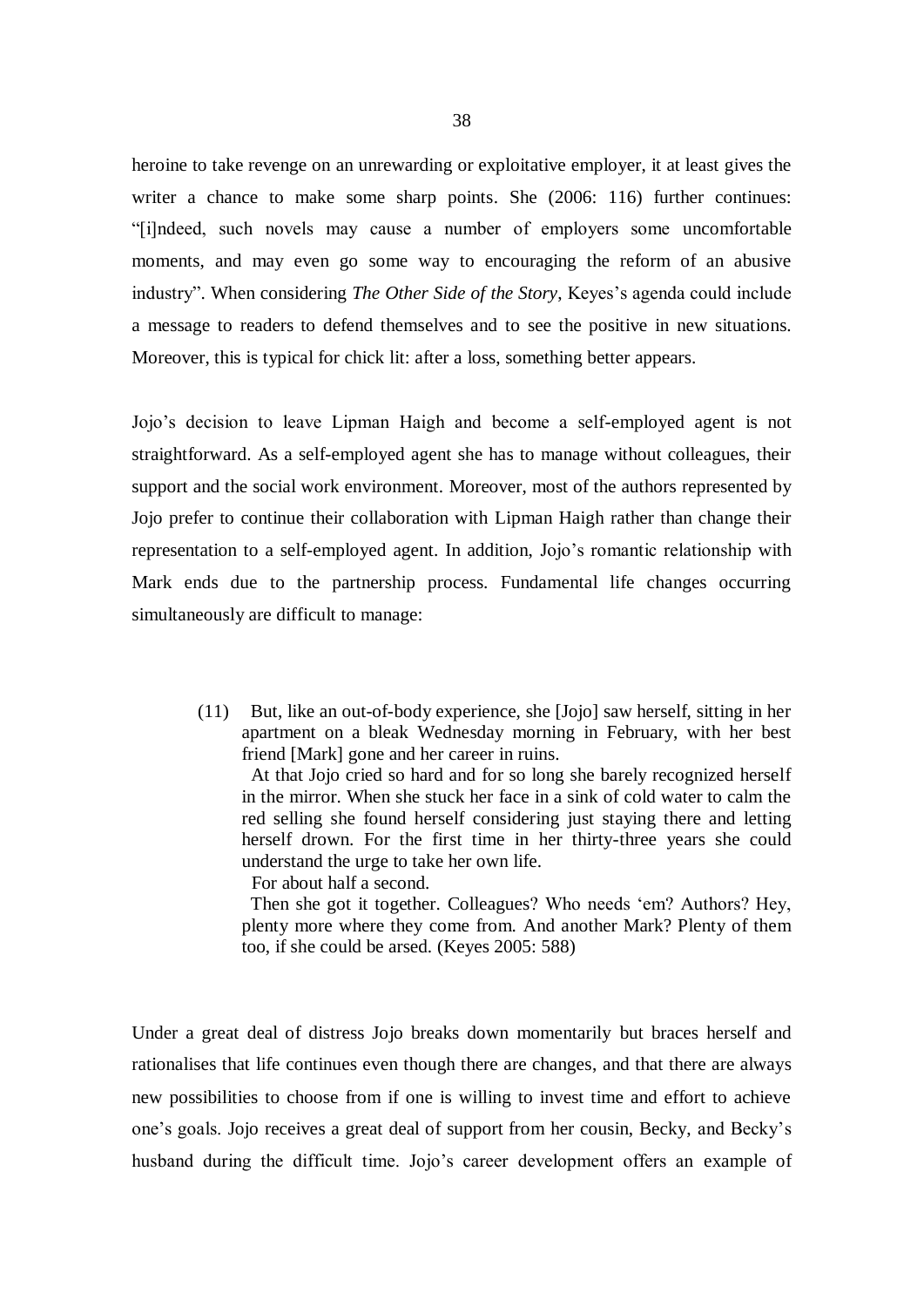women's challenging position in the working life that is conventionally managed by men. As a character Jojo acts as an agent promoting justice and fair conditions for women in the workplace.

Glass ceilings are formed through cultures and traditional practices; therefore they are hard to detect. Contemporary work culture highlights commitment and devotion. The employee is expected to excel in the hectic and changing career world. Maintaining a successful image is seen as essential in order to appear important and powerful. In *Sushi for Beginners* the contemporary work culture appears challenging. In the following example, Lisa's superiors at Randolph Media's London office are practicing their golf swings behind closed doors. They indicate their importance by making Lisa wait outside the boardroom.

> (12) Lisa was kept waiting outside the boardroom for twenty-five minutes. After all, Barry and Calvin were very important men.

 'Should we let her in yet?' Barry asked Calvin, when he felt they'd killed enough time.

 'It's only twenty minutes since we called her,' Calvin pointed out, huffily. Obviously Barry Hollingsworth didn't realize just *how* important, he, Calvin Carter, was.

 'Sorry, I thought it was later. Perhaps you'd show me again how to improve my swing!'

 'Sure. Now, head down and hold still. Hold *still*! Feet steady, left arm straight, and swing!' (Keyes 2001: 3–4)

Not only is it important to seem powerful and busy, but individuals have to be prepared to commit to work and make compromises in their personal lives. Advancing on one's career demands sacrifices and personal obligations are frowned upon.

(13) 'Well, as you know here at Randolph Media we reward hard work.' Lisa twinkled prettily at this patent lie. Like many companies in the Western world, Randolph Media rewarded hard work with poor pay, increasing workloads, demotions and on-a-second's-notice redundancies.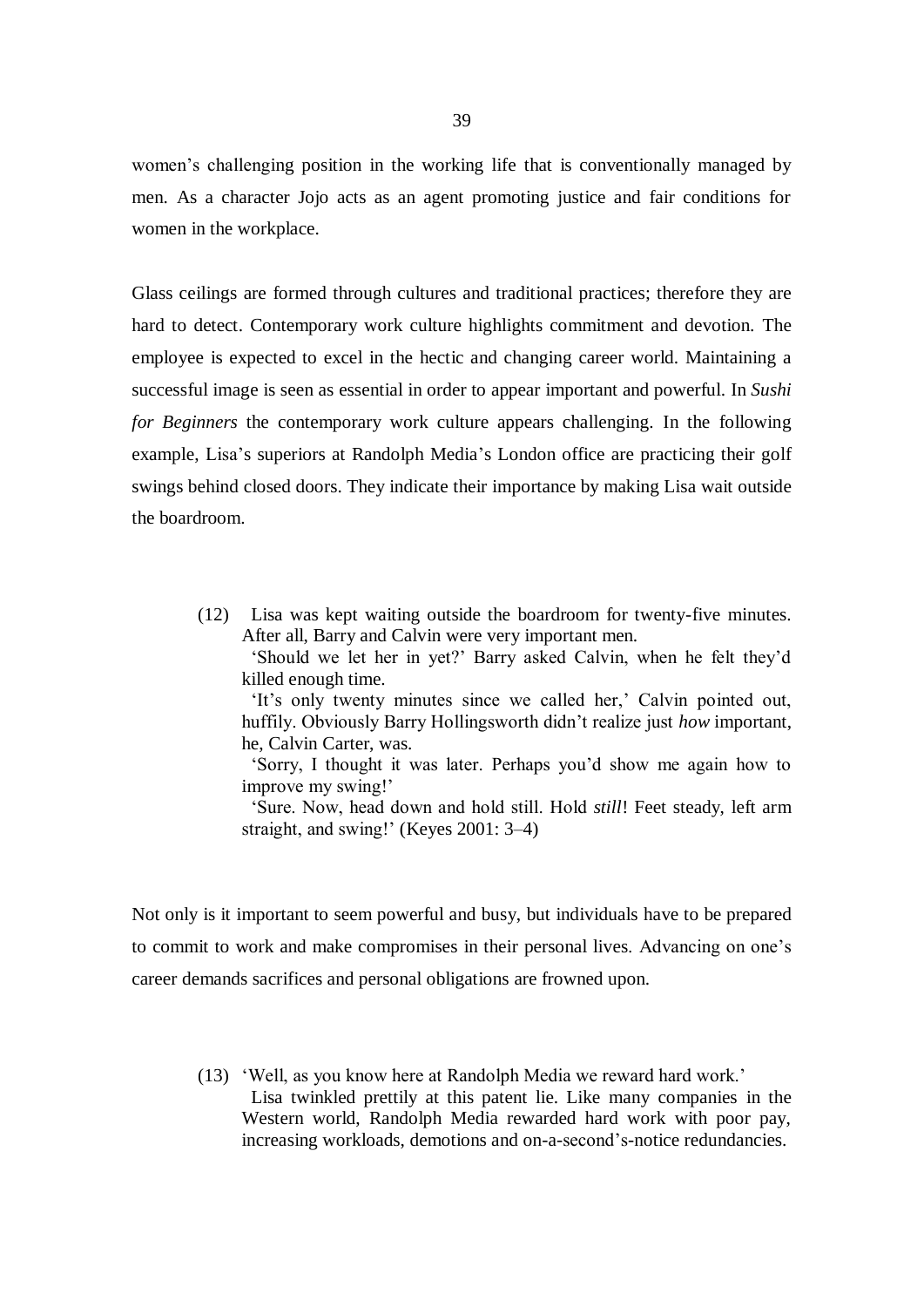But Lisa was different. She'd paid her dues at *Femme*, and made sacrifices that even *she'd* never intended to make: starting at seven-thirty most mornings, doing twelve, thirteen, fourteen-hour days, then going to evening press dos when she finally switched off her computer. Often she came to work on Saturdays, Sundays, even bank-holiday Mondays. (Keyes 2001: 5)

Working long hours, weekends and holidays are challenging to manage. Lisa has been working hard to advance on her career and is expecting to be promoted.

Moreover, globalisation creates challenges in the contemporary working life. Lisa's promotion involves a change of location:

(14) 'We have a vacancy at Randolph Media,' Calvin said importantly. 'It would be a wonderful challenge, Lisa.' I *know*, she thought irritably. *Just cut to the chase*. 'It will involve moving overseas, which can sometimes be a problem for one's partner.' 'I'm single' Lisa was brusque. (Keyes 2001: 5)

Lisa's personal situation is suitable for the offered career opportunity. However, leaving to work in another country is a demanding requirement that is not an easy option to anyone. For instance Clodagh Kelly, mother of two, would have to make extensive adjustments in the same situation. Clodagh intends to return to professional life after maternity leaves and staying at home for over five years. One of the requirements of the contemporary career world is to realize and accept changes in different branches, such as introduction of new technical equipment. Moreover, it is expected to improve and develop one's skills accordingly. Returning to work can be very challenging after having children and staying at home. Professional life moves rapidly forward and absence from work can cause problems because one's professional skills are no longer up to date. When returning from maternity leave, women have a great deal to catch up. They have to invest time and effort to meet current requirements and in addition they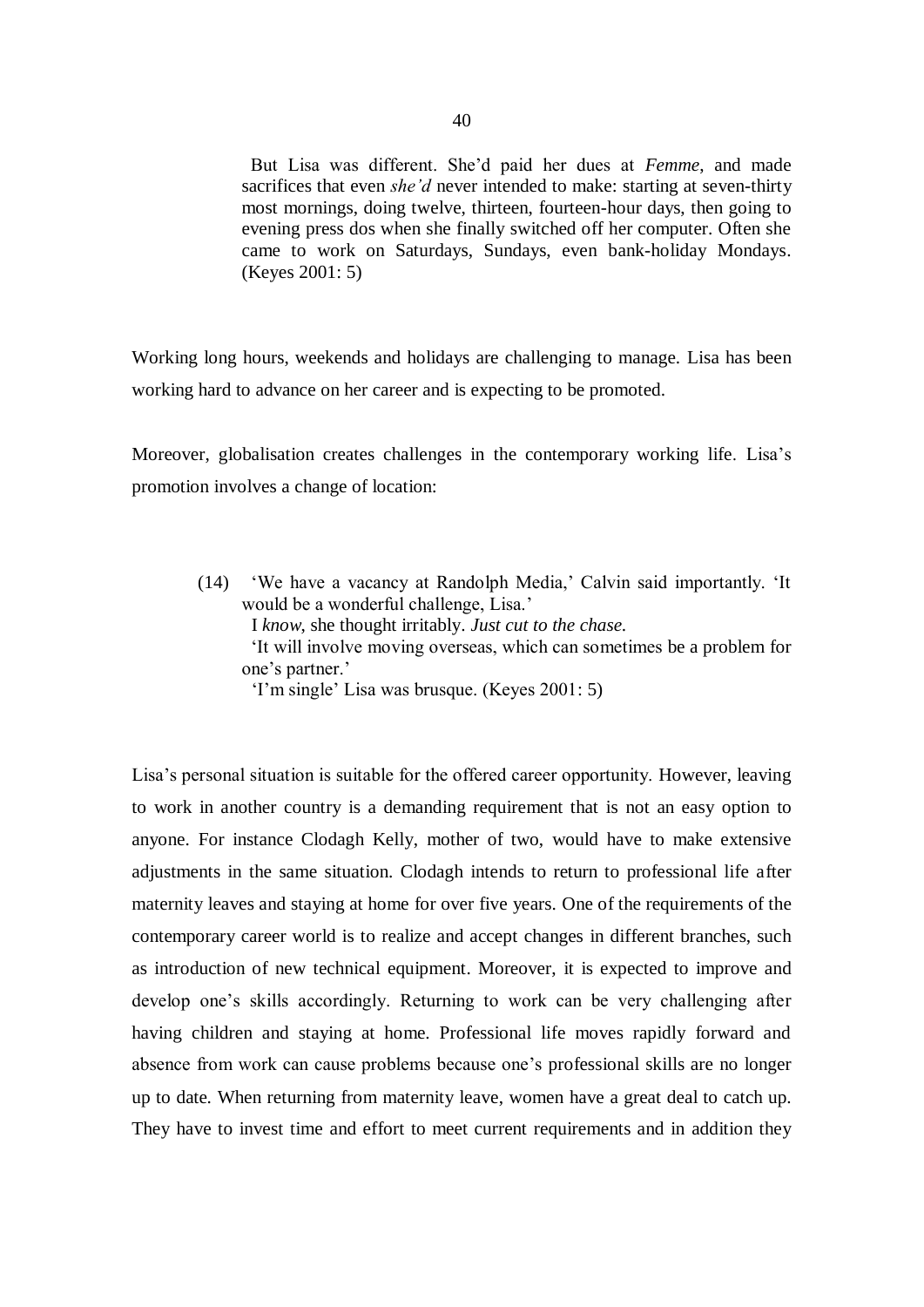will have to balance the changes in their professional life and at home. In the following example Clodagh has had a meeting at the employment agency.

(15) Out on the street, in her [Clodagh's] hateful, ridiculous, expensive suit, she walked slowly to her car. Her confidence was shattered. This morning had been a terrifying lesson in how old and useless she was. She'd hung all her hopes on a job but, manifestly, the world of work was a too-fast place which she didn't have the skills to belong to any more. Now what was she going to do? (Keyes 2001: 296)

The fast pace of the world of work distresses Clodagh and having outdated professional skills becomes as a surprise to her. Returning to work is going to be more challenging than she had expected.

# 4.3 Career and Friendship

Friendships have an important role in chick lit. Typically, friendships are an essential part of chick lit protagonist's everyday life. In the career world friendships can be beneficial but also considered a disadvantage. Good friendships provide comfort and support valued in hectic and stressful modern-day circumstances. On the other hand, friendship problems or lack of female solidarity cause hindrance and damage to career development. In chick lit friendships sometimes even overshadow romantic relationships and family relations. Ferriss and Young (2006: 10) conclude that

[s]he [Mabry], along with Harzewski and others, argues that contemporary literature and films deemphasize a central romance and highlight the female protagonist's non-romantic relationship with her close community of mostly female friends, thus suggesting that contemporary women can express their desires outside the frame of patriarchally defined heterosexual monogamy.

In other words, highlighting friendships suggests that in addition to marriage and marital bliss women have other important goals in their lives and that they are free to pursue them outside of marriage. In *Sushi for Beginners* and *The Other Side of the Story*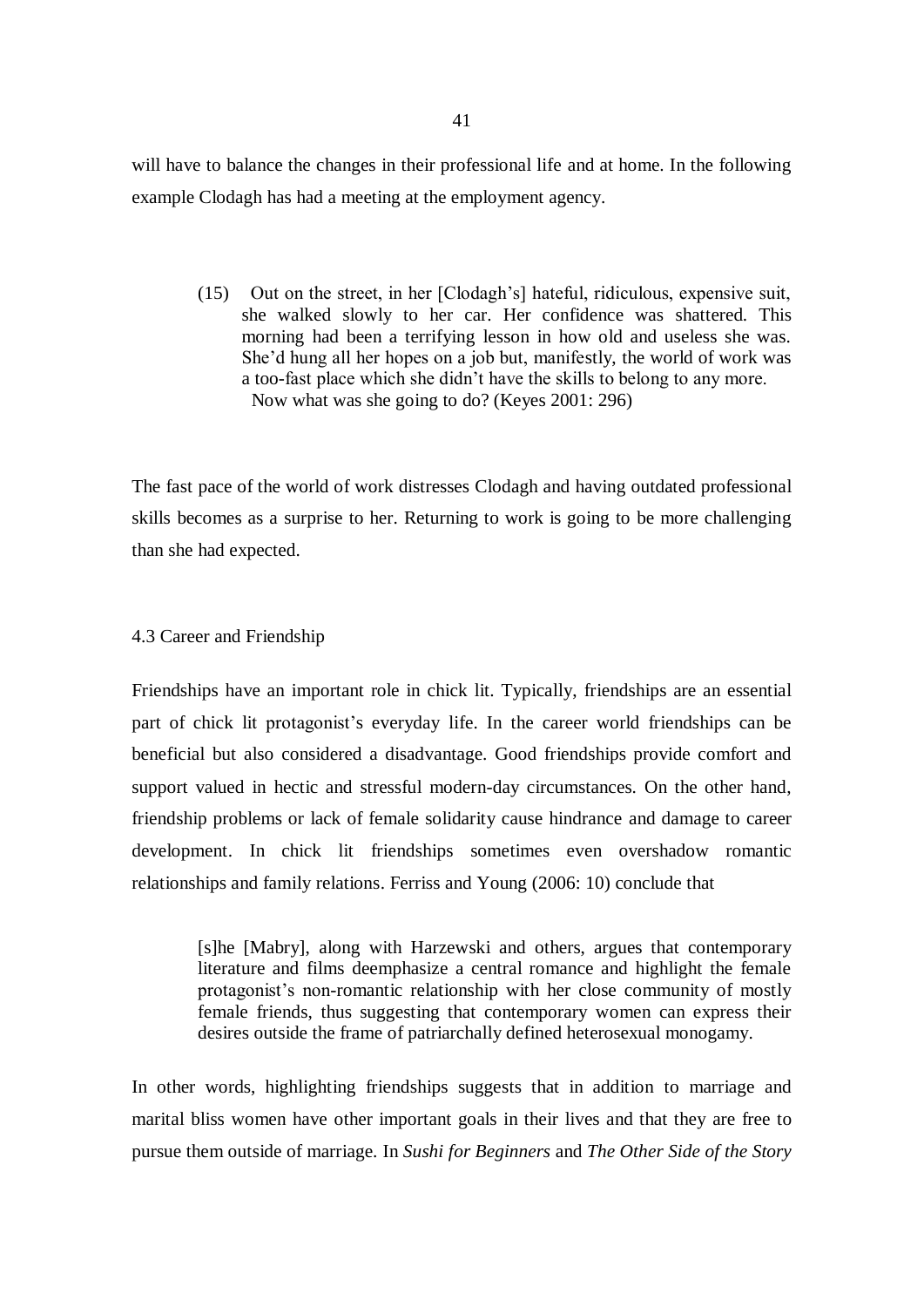there is less focus on romance, because in addition to romantic relations relationships with friends have an important position. For example in *Sushi for Beginners*, Ashling has a close relationship with her single friends, as mentioned in section 1.2. Ashling, Joy and Ted function like an urban family; they support each other and are always available, especially in a case of an emotional crisis. The following example of Ted about to begin his stand-up performance depicts the relationship between Ashling, Joy and Ted.

# (16) Then it was Ted's turn. Ashling and Joy clasped hands, like proud but justifiably anxious parents. (Keyes 2001: 41)

Ashling and Joy are genuinely excited and nervous about Ted's performance and they are hoping that he succeeds. Thus, Ashling and Joy support Ted's career full-heartedly. Similarly, Jojo in *The Other Side of the Story* has an important relationship with her cousin Becky and Becky's husband. Becky and her husband provide mental support and strength to Jojo. For instance Jojo confides to Becky in the example (10) about her career issues and listens to her opinions.

However, friendships are not always straightforward and simple. There are problems and challenges that friends have to deal with and decide if their friendship is worth the effort. When it comes to female friendships, Montoro (2012: 72) argues that chick lit seems to exploit stereotypical versions of women as scheming and manipulative, especially in a case of a romantic rivalry. She (2012: 72) continues that this restrictive presentation of women might cause some readers to evaluate chick lit heroines negatively; however, it is also typical for chick lit to view stereotypes in a new light or allow the readers to decide themselves how to evaluate the characters. In *Sushi for Beginners* and *The Other Side of the Story* there are friendships broken because of romantic rivalry and even though negative characteristics of the heroines are revealed, there are always two sides to the story. Friendship problems have a connection to mental well-being and therefore influence other areas of life as well. In *Sushi for*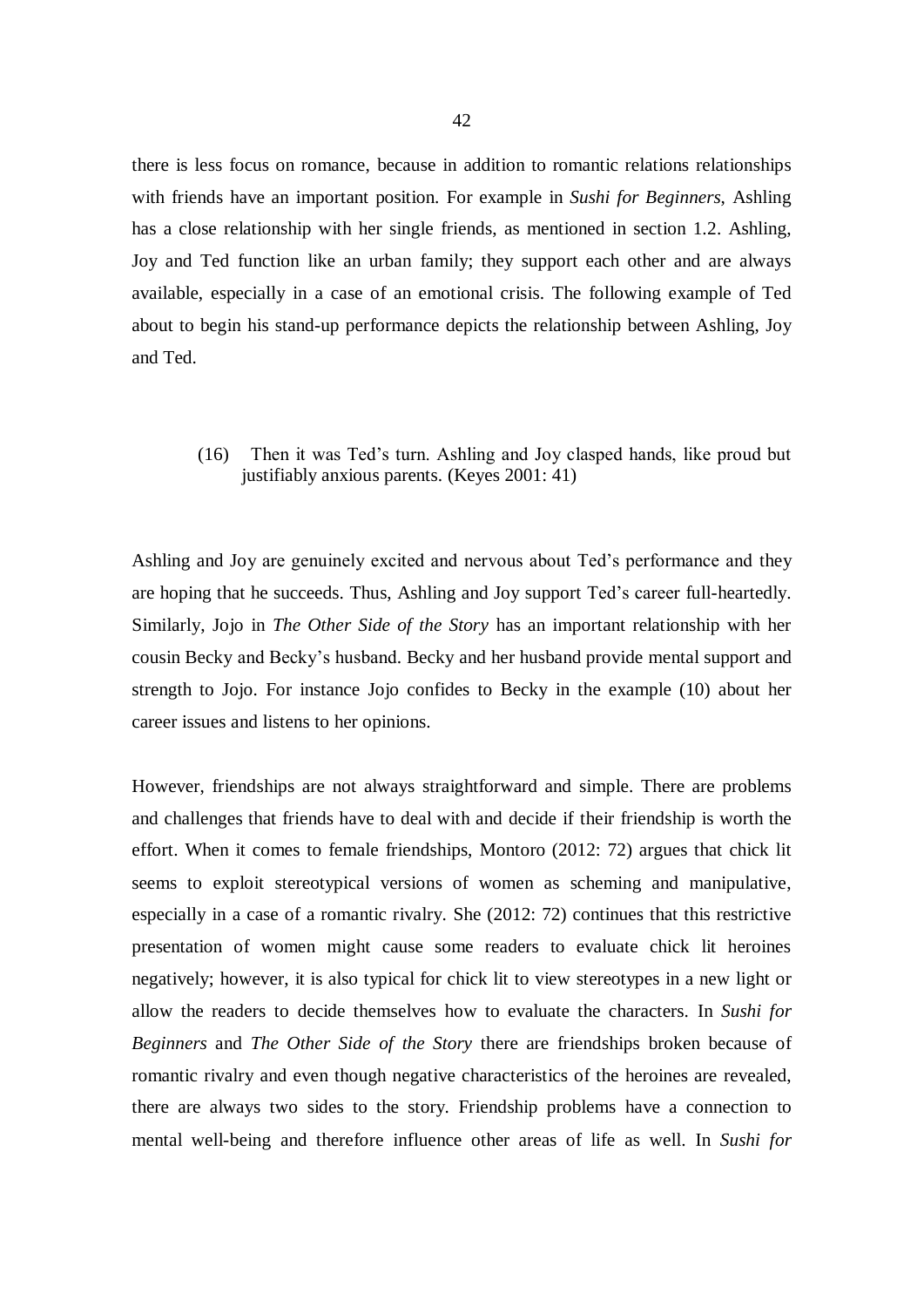*Beginners* Ashling and Clodagh have been best friends since childhood. Nevertheless, their friendship did not prevent Clodagh from stealing Ashling's first boyfriend:

(17) When Dylan and Clodagh exchanged that fatal eye-meet, Ashling was actually on a date with Dylan – her first and, as it transpired, her last. With that one look she was toast. Not that she held it against either of them. They were meant to be together, she might as well be a good sport about it. (Keyes 2001: 30)

Ashling was willing to forget her chance of happiness with Dylan for her friend. Even though in matters of love, there is not always a choice. Second time, however, is too much for Ashling and breaks the friendship between Clodagh and Ashling:

(18) 'No,' Ashling broke the tense silence. 'I forgive you [Clodagh], but I don't trust you. To lose one boyfriend is misfortunate, but to lose two is careless.' (Keyes 2001: 558)

Even though Clodagh is married to Dylan, she steals Ashling's boyfriend again. Losing another boyfriend to Clodagh is unbearable to Ashling and opens her eyes about their friendship. In addition, this is one of the triggers for Ashling's depression. In the name of friendship Ashling forgives Clodagh, even though she loses her trust in Clodagh. Without trust the friendship is unfuntional.

Similarly, in *The Other Side of the Story* stealing a boyfriend breaks up a friendship between two women. As a result, in addition to a great deal of heartache, a whole group of friends falls apart and an important support system is lost. Both Gemma and Lily suffer from the friendship break-up. The following example shows Gemma's thought process after reading about Lily's life with Anton and their baby from the appendix of Lily's book: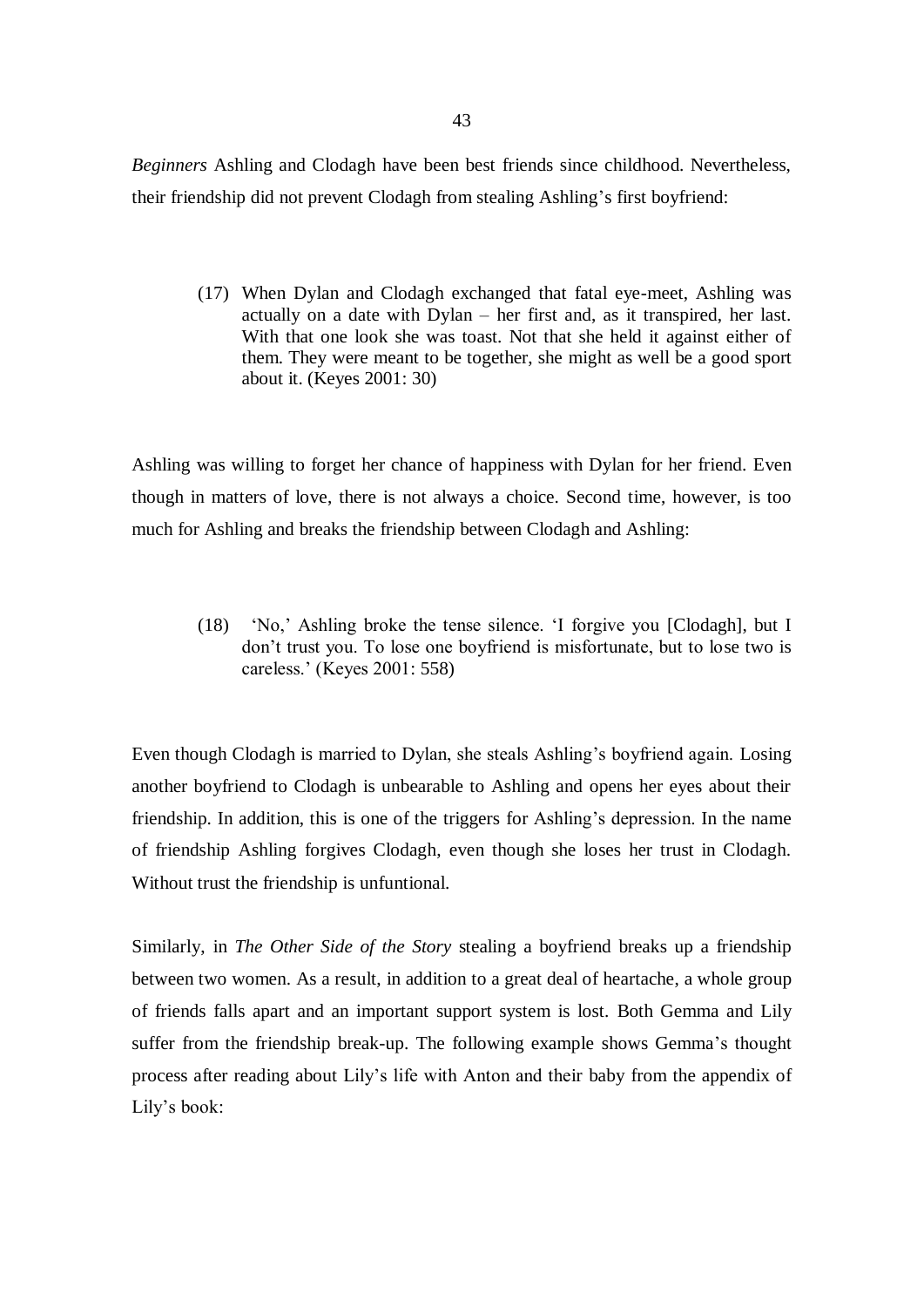(19) The bitter injustice. She'd [Lily] stolen him [Anton], but instead of treating her like a common criminal she was, everyone was slapping her on the back congratulating her, 'Well done, that's a lovely partner you've got there. Good girl yourself.' No mention of the fact that she was thinning on top, of course. Not even a hint that she'd look a damn sight better if she got herself a Burt Reynolds-style hair-follicle transplant – and that's not just me [Gemma] being bitchy, she often said it herself. But no, projecting only a positive spin, everything was lovely and hirsute. (Keyes 2005: 27)

By listing Lily's negative features Gemma is trying to remedy the fact that she feels hurt, bitter and angry about the relationship between Lily and Anton. Moreover, Gemma is mortified by Lily's success and that it is public knowledge. From Lily's perspective the friendship break-up with Gemma is difficult to deal with:

(20) I [Lily] had almost no one to talk to. Since Anton and I had taken the hideous step of going to Dublin and telling Gemma about us, all the Irish girls I knew in London – Gemma's and my mutual friends, the Mick Chicks – had severed contact abruptly. (Keyes 2005: 241)

Friendships are complex. When a friendship falls apart, the mutual acquaintances of the two friends sometimes choose sides. The sudden loss of contact with friends and their support is especially difficult for Lily because she has just moved to a new city, while her family remains in another country. Moreover, she has recently become a mother for the first time.

In the working life female solidarity is important. As mentioned in 3.2 Bradley states that young men are mentored and sponsored by older men in powerful positions. She (2007: 103) continues that "[w]hile women have begun to retaliate by setting up their own networks and mentoring schemes, they are disadvantaged by not holding the most powerful decision-making positions". When considering the career world, heroines in *Sushi for Beginners* and *The Other Side of the Story* appear to have adopted the idea that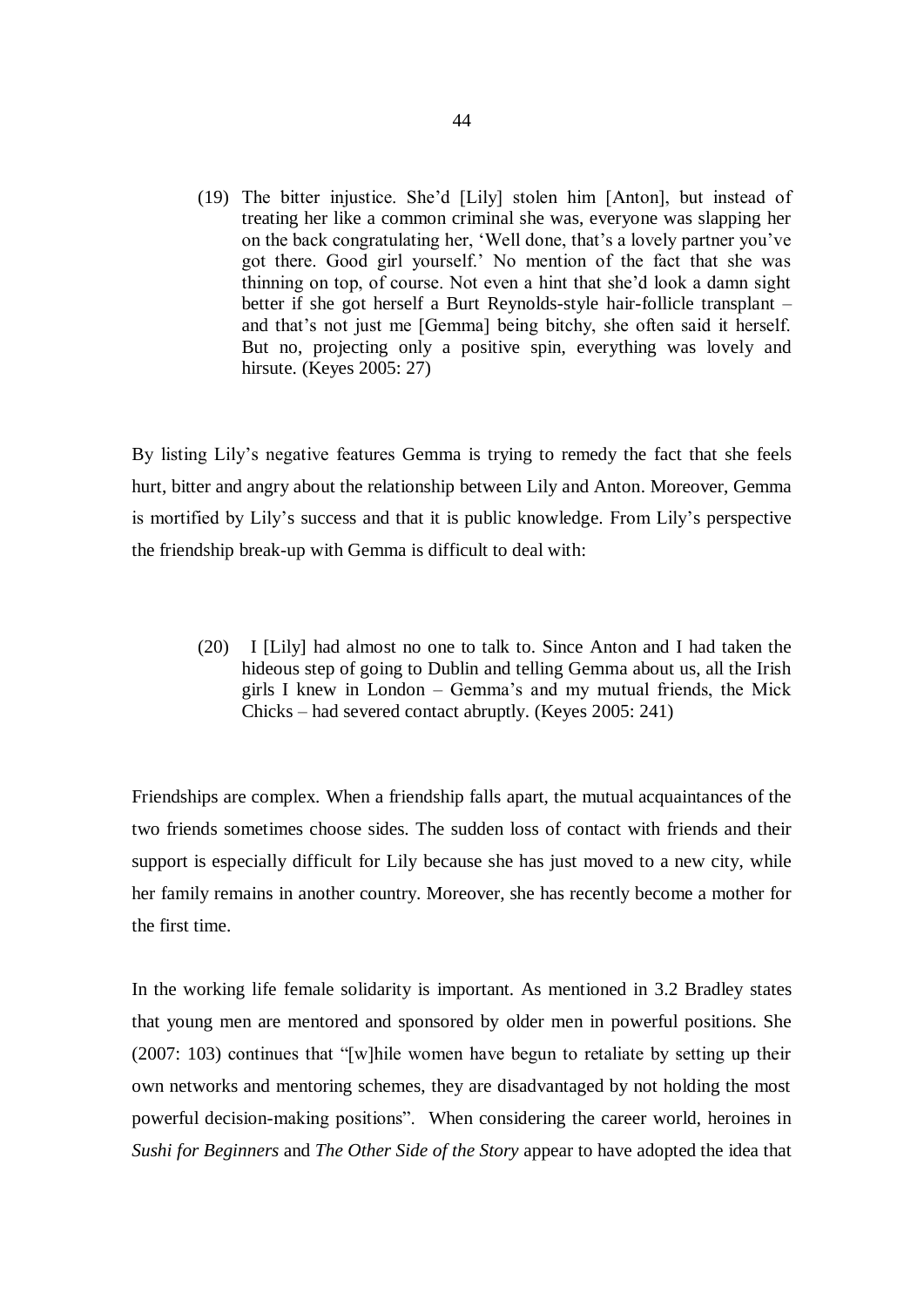an individual woman is responsible for her own professional success rather than help each other develop their careers. Clodagh, in *Sushi for Beginners*, is trying to get employed after being a housewife and taking care of her children for a while. Yvonne, a female employee at the unemployment office, is not supportive or understanding to Clodagh's situation:

(21) 'OK.' Yvonne exhaled long-sufferingly, licked a finger and used it to smooth down a ragged corner of the CV. 'Tell me what you read.' 'How do you mean?'

 There was a pause, so tiny it barely existed, but Yvonne had created it to convey what a hopeless idiot she thought Clodagh was.

 '*FT*? *Time*?' Yvonne prompted. She didn't exactly sigh, but she might as well have. Then she added cruelly, '*Bella*? *Hello!*?'

 All Clodagh read were interior magazines. And Cat in the Hat books. And occasional blockbusters about women who set up their own businesses and who didn't have to sit through humiliating interviews such as this one when they wanted a job. (Keyes 2001: 293–294)

After the two maternity leaves and taking care of her children at home Clodagh is understandably lacking current knowledge of professional life. A humiliating interview at the employment office does not increase her motivation to return to a career life. Yvonne's behaviour towards Clodagh; the unnecessary exhales and her negative attitude, suggests that Yvonne is not genuinely interested in helping Clodagh. This is unacceptable considering female solidarity, because Yvonne should preferably support and guide Clodagh's return to the working life and not hinder it. The following example shows Clodagh's thoughts about the interview:

(22) And, as far as she [Clodagh] remembered, she'd always been interviewed by men before, and they'd been a damn sight nicer than this little cow.  $[...]$ 

 Clodagh decided she hated her, this powerful, merciless child. Calling her 'dear' when she was half her age. (Keyes 2001: 295)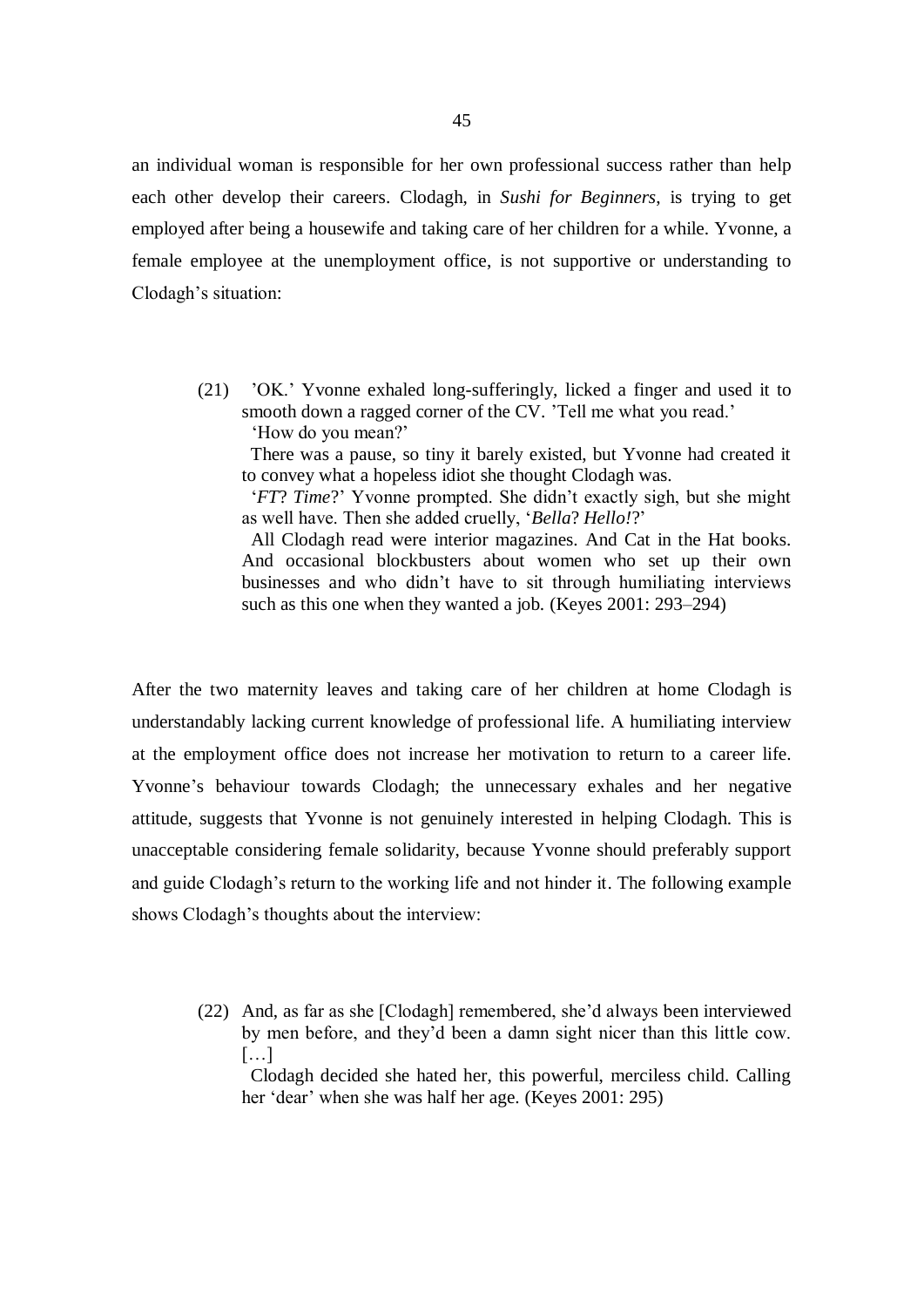In Clodagh's opinion even men behave better than Yvonne. In the background there is the idea that women should understand their own gender better than men. Clodagh is also upset about the interviewer's powerful position at such a young age. She regards Yvonne's behaviour as condescending. Clodagh tries to feel better about the situation by deciding to hate the interviewer and classifying Yvonne as a child without mercy.

In *Sushi for Beginners* and *The Other Side of the Story* envy and jealousy appears between women in their thoughts. Heroines seem to see each other negatively and use offending language about each other. For example Clodagh and Joy are jealous of Ashling's friendship and that affects their appreciation of each other:

(23) Clodagh and Joy didn't really like each other. Joy thought Clodagh was too spoilt and Clodagh resented Joy for her closeness with Ashling. (Keyes 2001: 152)

Joy is bothered by Clodagh's life, because Clodagh appears to get everything she wants and moreover she seems happy. Clodagh, on the other hand, is upset about Joy and Ashling as having such a close friendship, which Clodagh herself does not necessarily have or is not even capable of having. Ashling, in turn, has antipathy towards her superior and comments on her behavior:

(24) 'She's [Lisa] a slave-driving bitch,' Ashling wailed that night over dinner in Mao with Marcus. 'The biggest bully I've ever met in my whole life.' (Keyes 2001: 342)

Competitive and the success-oriented atmosphere of the working life does not agree with everyone. Sometimes women seem to diminish instead of mentoring and supporting each other. Often appearances seem better than reality. For example in *The Other Side of the Story*, Gemma is jealous of Jojo's independent but insecure position: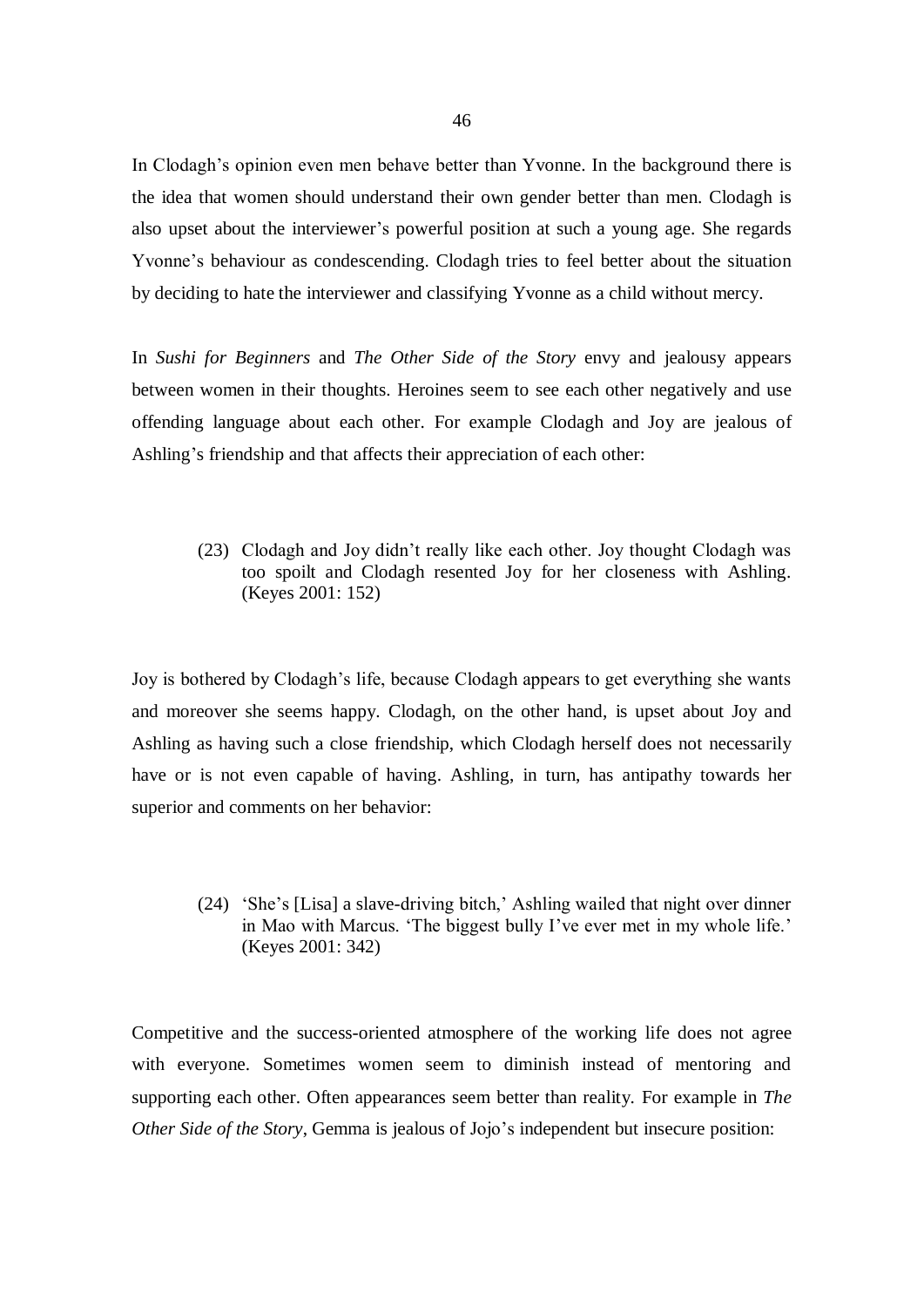(25) 'I [Jojo] have decided, she sounded excited, 'to set up my own and I'd like to take you with me.' The lucky cow. I'd [Gemma] love to do that, set up my own agency.

But I enjoyed my facial features in their current configuration. (Keyes 2005: 567)

Gemma reacts to Jojo's news about starting her own agency by calling Jojo a lucky cow in her mind. Gemma is envious of Jojo's career opportunity because it is desirable also for Gemma. Nevertheless, setting up an agency of her own requires courage and a great deal of effort. It is not for everybody. Gemma reveals her thoughts about female entrepreneurship in the example (25); it causes wrinkles. This suggests that Gemma considers female entrepreneurship to be very stressful and to require a great deal of work. However, this could be Gemma's defense mechanism to explain to herself why she does not set up an agency herself.

4.4 Work and Domesticity

Combining domesticity and a career seems challenging. As mentioned in section 2.3, women are presented as having the choice to have it all. However, having it all requires a great deal of effort. Benstock (2006: 254) concludes:

As chick lit routinely reminds us, women now struggle to balance professional and personal satisfaction. Traditional expectations about women's roles as wives and mothers have proven remarkably persistent and even the most confident and self-assured women must negotiate conventional expectations.

Traditional expectations about wives and mothers can have an effect on decisions made in professional life. In *The Other Side of the Story* Jojo's promotion possibility is affected by the fact that there is a chance she will be having children and give up work:

(26) And after you [Jojo] had the pregnancy scare, it made me [Mark] realize that you might be planning to give up work anyway. (Keyes 2005: 559)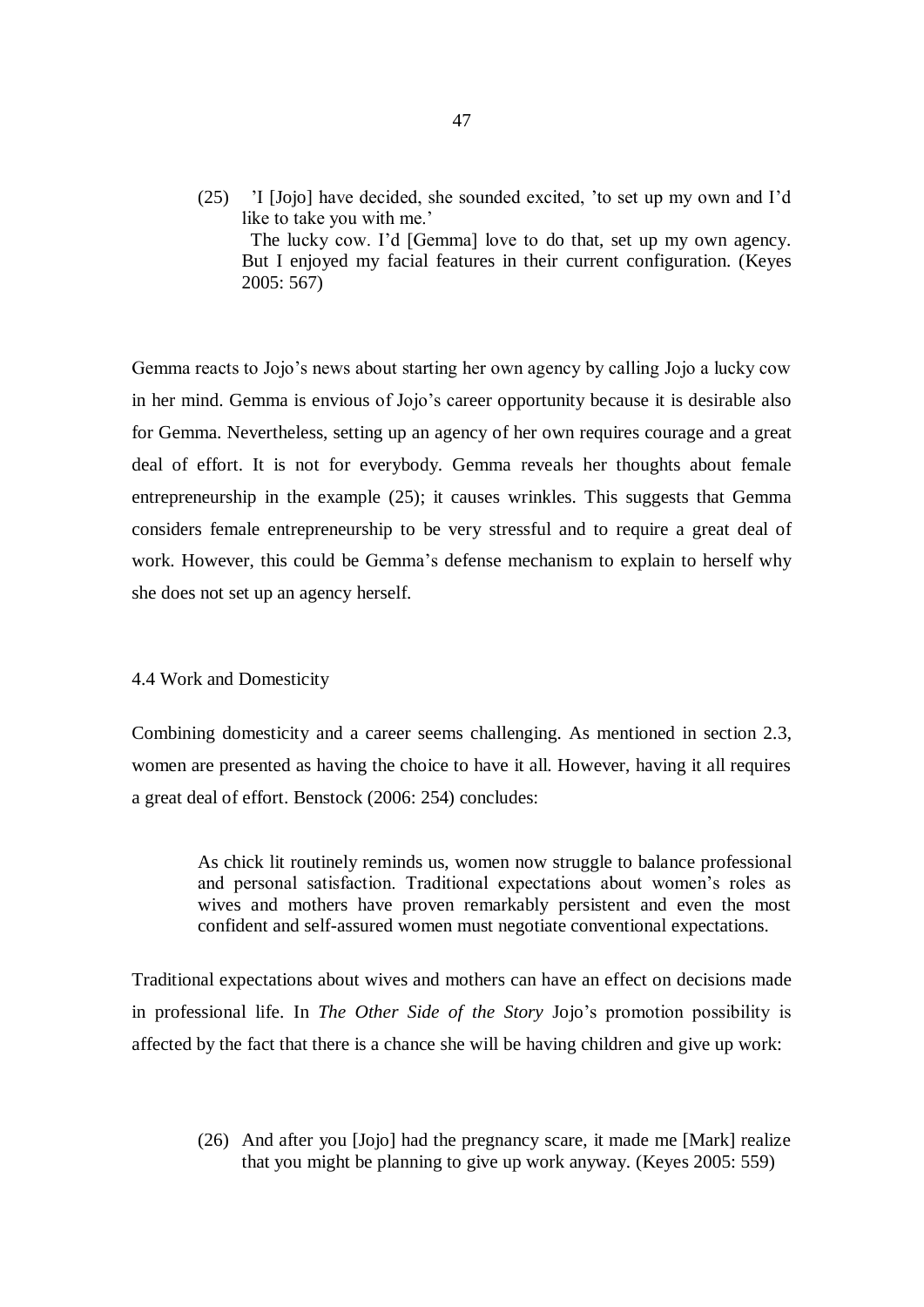Mark justifies his decision to vote against Jojo by assuming that in case Jojo had a child she would automatically give up her career. Mark's assumption is made without knowledge of Jojo's opinion about having children. Jojo is appalled by Mark's behaviour and decides to pursue other career opportunities and romantic relationships.

In *Sushi for Beginners* Lisa negotiates the expectations of a contemporary career woman. Even though Lisa and Oliver had decided together to have a baby, Lisa has doubts:

(27) Secretly she [Lisa] began taking the Pill again. No way was she destroying her precious career. Ah yes, Lisa's career. Oliver had objected to that too, hadn't he? 'You're a workaholic,' he accused, over and over, with mounting frustration and anger. 'Men always say that about successful women.' (Keyes 2001: 384)

In Lisa's opinion having a baby would destroy her career. Lisa justifies her decision to continue birth control by thinking that Oliver disrespects her career and that men stereotypically deem successful women as workaholics. Lisa faces also another expectation about successful women; they do not have time for domestic chores:

(28) 'Tell me now, what would you [Lisa] want with a kitchen? You career women don't have time for cooking,' the seal-plump landlord had flattered. 'Too busy running the world.' (Keyes 2001: 81)

Women should be able to enjoy femininity, domesticity and motherhood without jeopardizing their careers.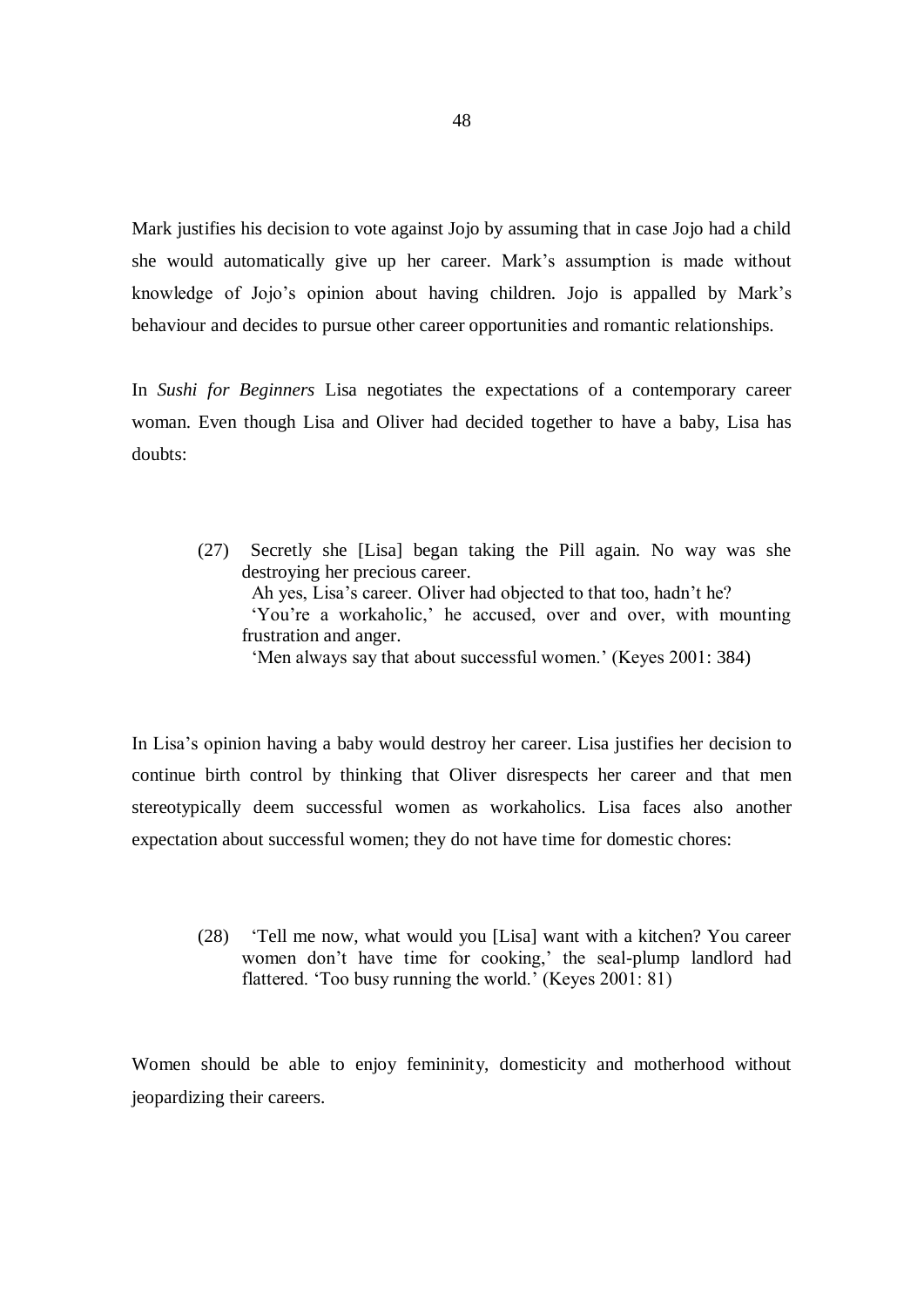Contemporary work culture seems sometimes inflexible when considering combining motherhood, domestic aspirations and career objectives. Clodagh, in *Sushi for Beginners*, has to defend her choices in an interview at the employment agency:

(29) 'You've been out of the workplace for a long time?' Yvonne said. 'It's … how many … over *five* years.' 'I had a baby. I never intended to stay away so long, but then I had another child, and the time never seemed right until now.' Clodagh defended herself in a rush. 'I … seeeeeee …' (Keyes 2001: 292)

Yvonne's behaviour indicates that motherhood is not seen as an asset when applying for a job. Nevertheless, motherhood should be appreciated rather than diminished. Bradley (2007: 178–179) highlights effective motherhood, which requires mothers to perform well in terms of continuing the species as well as in raising children who make positive contributions to society. Bradley (2007: 179) further argues that

[e]ffective motherhood benefits us all. We should give support to those who perform this vital social task, whether it be in terms of enabling them to stay at home with their children without jeopardizing their chances of labour market success when they return, or ensuring that the conditions of labour make it possible for mothers to continue working.

In other words, effective motherhood should be seen as an advantage in contemporary work culture. Despite the unsupportive treatment at the employment agency, Clodagh adjusts to her new circumstances and considers them a learning experience.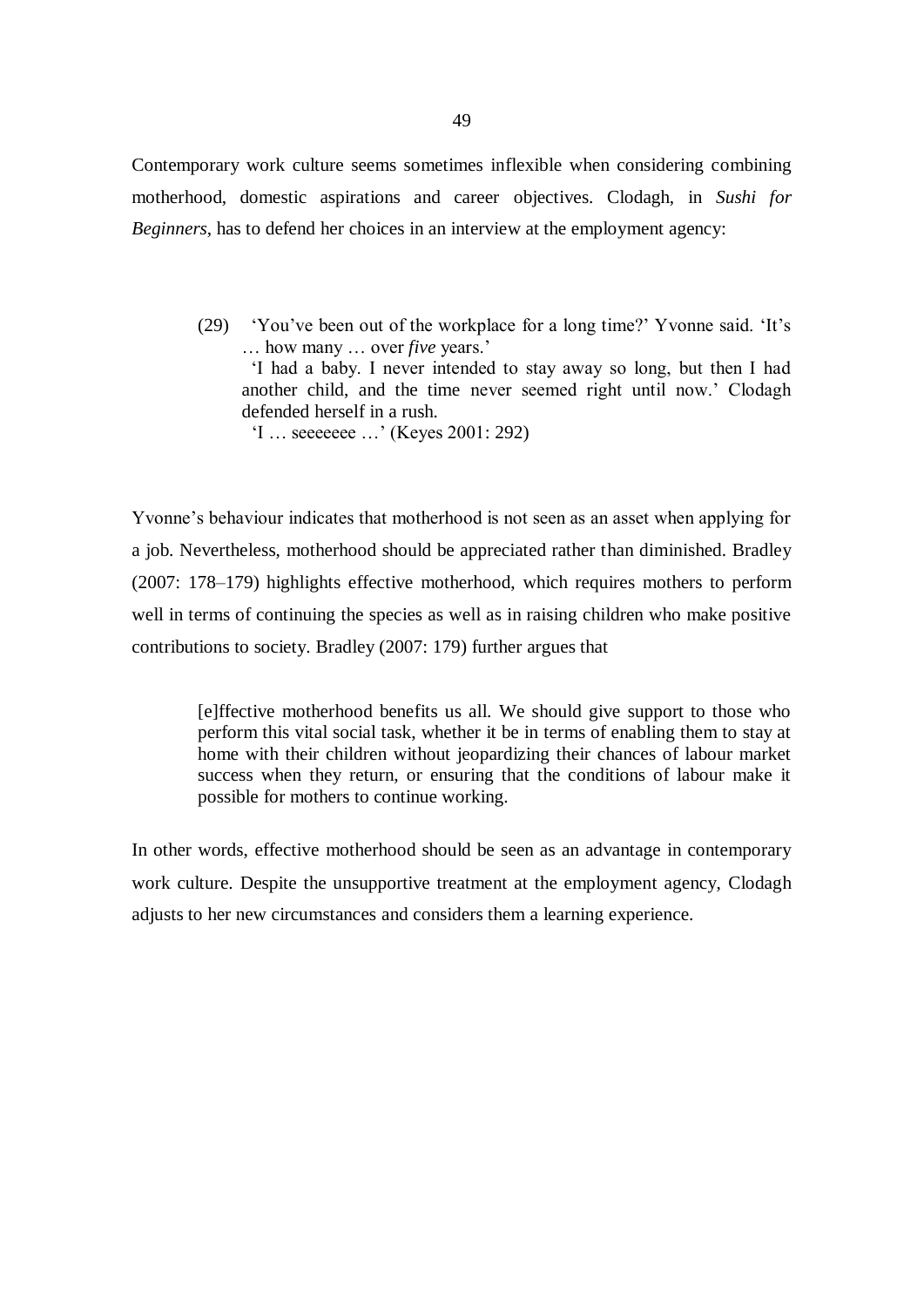# 5 NEGOTIATING APPEARANCE

*Sushi for Beginners* and *The Other Side of the Story* depict various appearance-related issues. Montoro (2012: 64) highlights the importance of appearance in chick lit and argues that "the way people *look* is an aspect influencing our assessment of other individuals so it does have a place in the social evaluation of others". However, everything is not always the way it looks. Appearance can deceive and looks can be altered to a certain point. Alison Umminger (2006: 240) discusses negotiating body image in chick lit and states that "[l]ooks are a form of currency that aid not only one's search for a mate but also one's ability to secure that promotion, get that next job, and become a fully realized human being". Thus, it seems to be very important how one looks.

Ideals change continually. Negra (2009: 119) explains that "[o]ne of the most distinctive features of the postfeminist era has been the spectacular emerge of the underfed, overexercised female body, and this ideal has drifted into middle age (and beyond)". The underfed and overexercised female body seems an unhealthy objective. Negra (2009: 119) continues that "[n]otably, contemporary beautification discourses place strong stress on the achieved self". In other words, one's own choices and actions are important when considering appearance. In addition to the ideal female body image, an ideal of femininity has developed. Negra (2009: 119) argues that "[o]ver roughly the last ten years, a growing frankness about sexuality and the body have accompanied an ever more specific sense of what ideal femininity should look like". However, it is challenging to get it right. Sinikka Aapola, Marnina Gonick and Anita Harris (2005: 158) state that

[w]omen are encouraged to overindulge themselves simultaneously as they are told to restrict themselves; to diet as well as to enjoy consumption; to stop smoking as well as to drink alcohol; to feel good about one's body as it is, as well as to try to modify it through exercise and so on.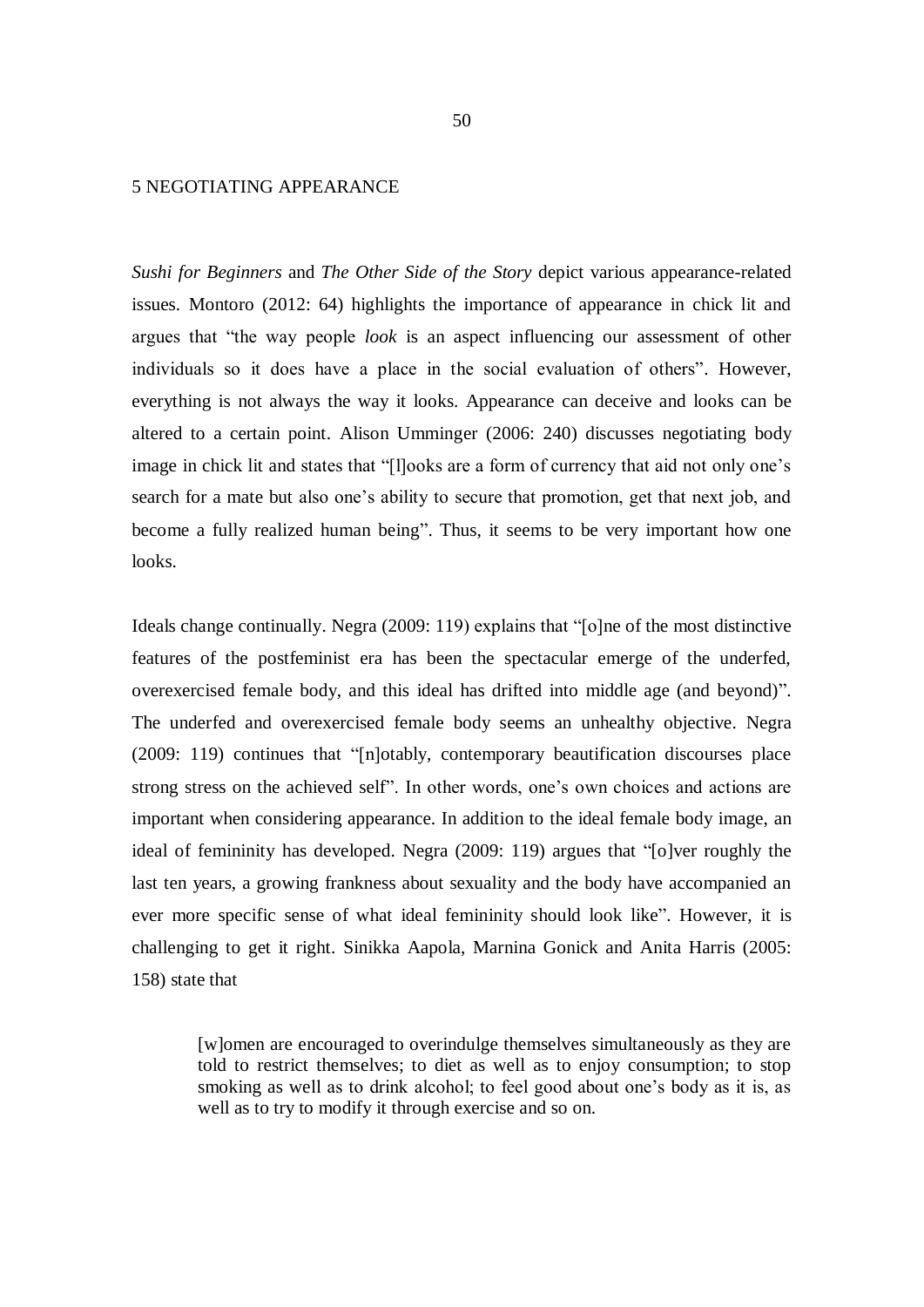There seems to be a great deal of conflicting demands when considering ideal femininity and female body.

Chick lit deals with appearance variously; depicting challenges as well as triumphs. Montoro (2012: 77) explains that

[b]ut inasmuch as this genre [chick lit] attempts a faithful representation of current social concerns, inclusive of the career, relationship and even appearance pressures women are under, the connection of these novels feminism is atypical but, still, similarly valid. For instance, their characters' obsession with looks might be viewed not as failure to cater for feminist concerns but as empowering. Chick Lit authors seem to endowed their fashion interests or weight worries. If this is the case, a characterization of twenty-firstcentury femininity does not conflict with, but is instead fully endorsed by, an extensive treatment of appearance schemas that simply reflect the type of external contextual pressures that a Cosmopolitan-reading generation of women seems to be under.

Negotiating appearance appears important when considering empowerment. Genz and Brabon (2009: 76) list the stereotypical symbols of feminine enculturation such as make-up, fashion magazines and Barbie dolls as means of female empowerment and agency. Furthermore, they (2009: 77) argue that

[r]eclaiming elements of femininity and girlishness in fashion and style, Girl Power discards the notions that feminism is necessarily anti-feminine and antipopular and that femininity is always sexist and oppressive. Instead, Girlies are convinced that feminist and feminine characteristics can be blended in a new, improved mix.

By changing the way in which femininity and girlishness are seen, they can be appreciated in a new manner. It becomes possible for women to genuinely enjoy their femininity. In *Sushi for Beginners* and *The Other Side of the Story* appearance is considered a cause of celebration as well as concern. Juliette Wells (2006: 59) states that "[w]ith beauty, chick-lit writers must toe a fine line. If the heroine is too stunning, readers may resent her; if she is too ordinary looking (let alone unattractive), she gives nothing to admire". Appearance seems to be capricious; beauty and flaws can be advantageous as well as damaging.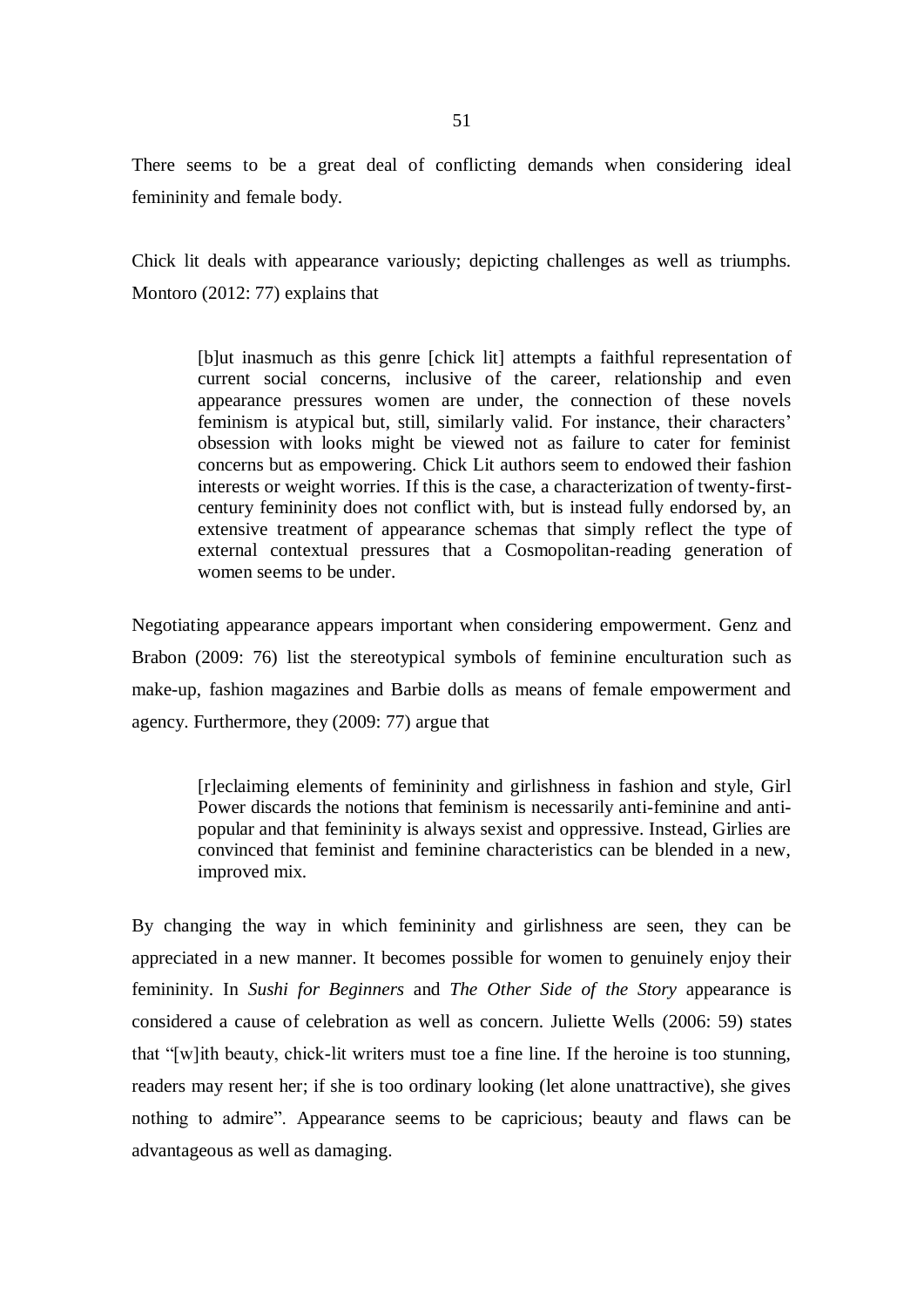# 5.1 Appearance and Power

In contemporary society appearance is highlighted and therefore connected also to power. When discussing power Stone (2007: 60) states that

[o]ften, institutions keep women subjugated with little need for men to exert any direct control or authority over women. Sandra Bartky (1990: ch.5) discusses how the images used in beauty and cosmetics advertising establish norms for what counts as an attractive feminine appearance. Women can hardly avoid measuring and regulating themselves against these norms. Thus, these images exercise disciplinary power: they produce self-regulating, selfpunishing, feminine individuals. This trend reinforces masculine power, by leading women, for instance, to develop more constricted postures and ways of moving than men do.

In other words, self-regulating and self-punishing feminine individuals are the result of women trying to achieve the norms for attractive female appearance. Furthermore, these norms are based on the images from advertising and therefore lack basis in reality. In *Sushi for Beginners* Lisa's profession is closely connected with fashion and beauty. Thus, she has adopted the beauty norms thoroughly. For example in a quest for results in body sculpting Lisa combines Pilates with a strict diet:

(30) Lisa prided herself on never going to the gym, especially not in Dublin. It was wildly passé, all that stair-mastering and cross-country rowing. The Irish fitness industry was so behind the times they still thought spinning was a novel idea! No, Lisa was more interested in the less violent and more fashionable forms of body sculpting. Pilates, power-yoga, isometrics. Preferably one-on-one with a body doctor who included Elizabeth Hurley and Jemina Khan among his clients.

 The only problem with something like Pilates was that, as it didn't actually raise your metabolism, best results were achieved when combined with a starvation diet. Which was where the devices like the letter-'A' diet came in. Surprisingly few foods started with letter 'A'. If it had been 'B', things would have been very different. Bacon, Bounties, Bacardi, brie, bread, biscuits … And if she really needed to streamline down to bone, she'd spend a week doing 'Y'. Yams, that was about it.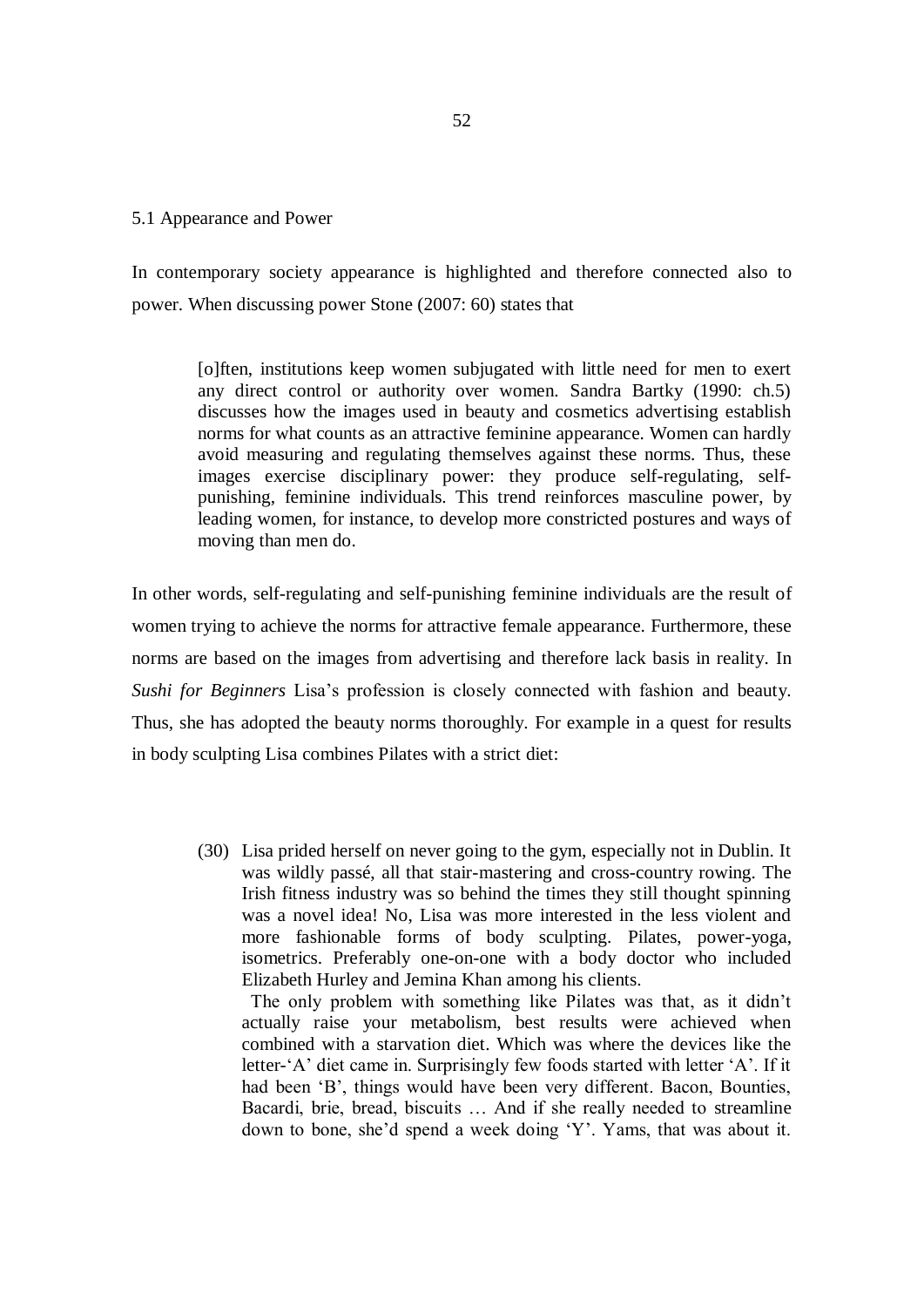And yellow peppers, at a stretch. Oh, and Yorkies, she'd forgotten about them. Perhaps 'Z' would be safer. (Keyes 2001: 268)

Lisa regulates her weight and fitness with diet and exercise. In addition, a starvation diet seems like a form of self-punishing as well as an unhealthy choice. However, although the goal of Lisa's starvation diet is to gain as few calories as possible, the rules of the letter diet allow, for example chocolate bars. There is a conflict between restricting one's nourishment choices and indulging oneself simultaneously. Obsession about looks is causing Lisa to regulate herself and commercial products such as chocolate, are alluring her to indulge herself.

Power relations are affected by behavior and vice versa. The power of cultural norms that regulate women's bodies is reinforced by trying to hide femininity. For instance in *The Other Side of the Story*, Jojo's clothing choices are restricted:

(31) Her [Jojo's] pinstriped suit held her like a safety harness and, without it, she felt way too busty. Released from the confines of the jacket her body's behaviour made her think of a spilt mug of coffee – so much comes out it was impossible to believe that once upon a time, it had all fitted in. (Keyes 2005: 97)

Without her suit Jojo feels inappropriate. Women might prefer not to look overly feminine in the workplace, because that would seem unconventional or unprofessional. Appearance and femininity are often an issue in career world. Negra (2009: 90) argues that

[t]he position of women in the workplace has been disproportionately affected by a renewed social conservatism which sometimes translates into discriminatory policies with anecdotal reports of female dress codes, required makeup, and a generalized sense of appearance-based discrimination proliferating.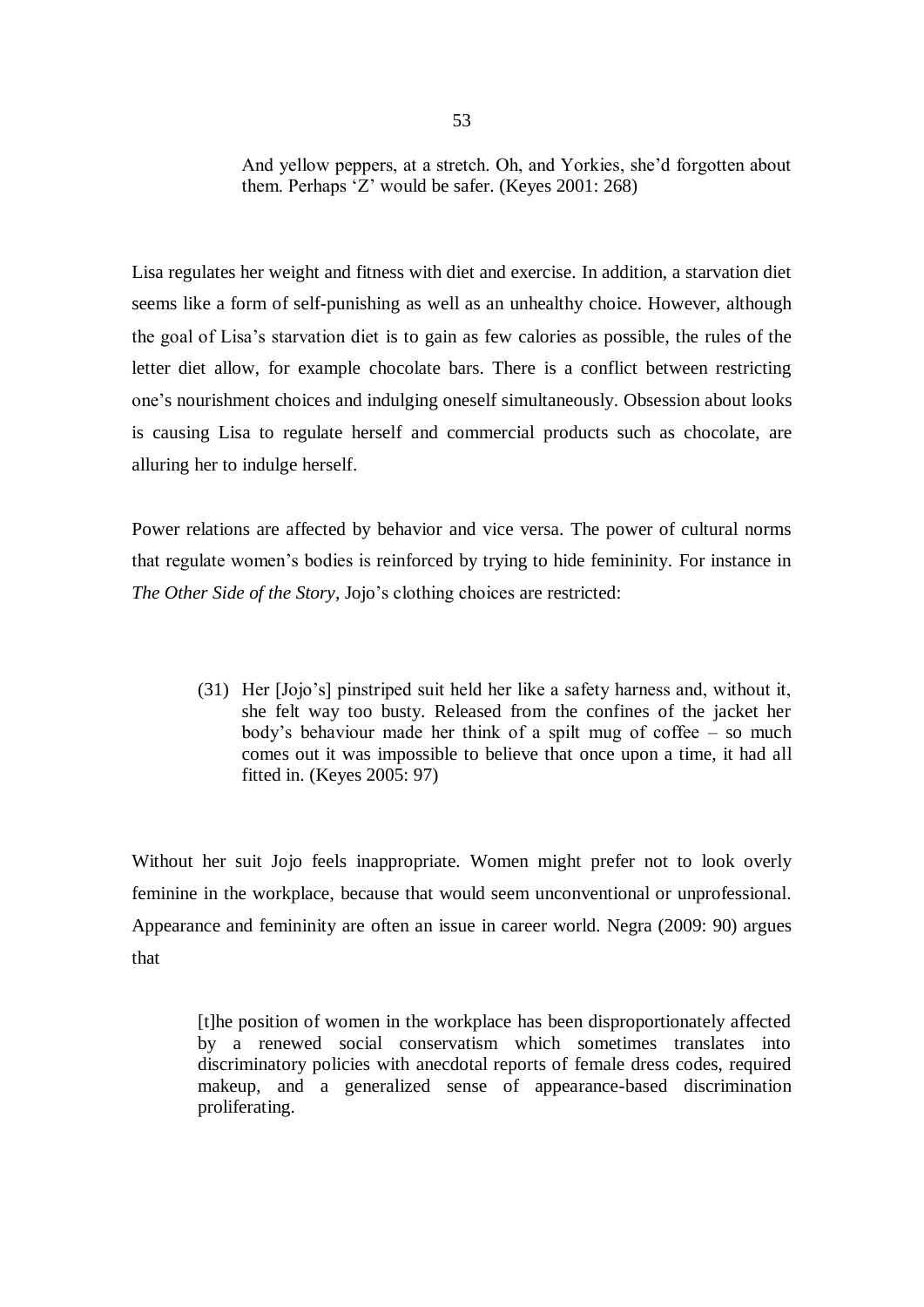In other words, appearance pressures have entered the contemporary career world and can be used as a means to affect power relations. Jojo is expected to wear red lipstick to work:

(32) She snapped open her compact and reapplied her trademark vamp-red lipstick. She wished it wasn't her trademark; she'd love to wear pale pink lipgloss and great neutral taupes. But the one time she'd come to work in 'Crushed sorbet', people looked at her oddly. Mark Avery told her she was looking 'a little peaky' and Richie Gant had accused her of having a hangover. (Keyes 2005: 95)

On one hand, Jojo's choice of lipstick shade is restricted by the opinions of her colleagues, who prefer vamp-red, although Jojo should be allowed to choose any shade. On the other hand, Jojo's trademark lipstick provides her power and confidence.

Physical attractiveness, sexuality and power seem to be closely connected. People that are blessed with good looks seem to have more power and therefore more possibilities than those less fortunate. However, the characters of chick lit present also a different view, namely that it is possible for women to be successful and happy in contemporary society by being themselves, with their own faults, desires and other characteristics. For example Jojo overcomes appearance-related pressures at a photo shoot for Book News:

(33) 'Let's do something a bit different,' he [a photographer called Keith] suggested. 'Instead of the usual shot of the desk and you sat behind it like Winston Churchill, let's sex it up a bit.'

 Jojo stared stonily at Manoj. 'What have you been saying to him? For the last time, read my lips. I am NOT taking my top off.'

 Keith lit up. 'Would you be prepared to do that? It would be very discreet. Two carefully placed thumbs and –'

 A look from Jojo silenced him abruptly and when he spoke again he was a little less buoyant. 'This is a great desk you have here, Jojo. What about lying on it, on your side, giving a big wink?'

 'I'm a literary agent. Have a little respect!' And she was too tall; she'd spill over the ends. (Keyes 2005: 96–97)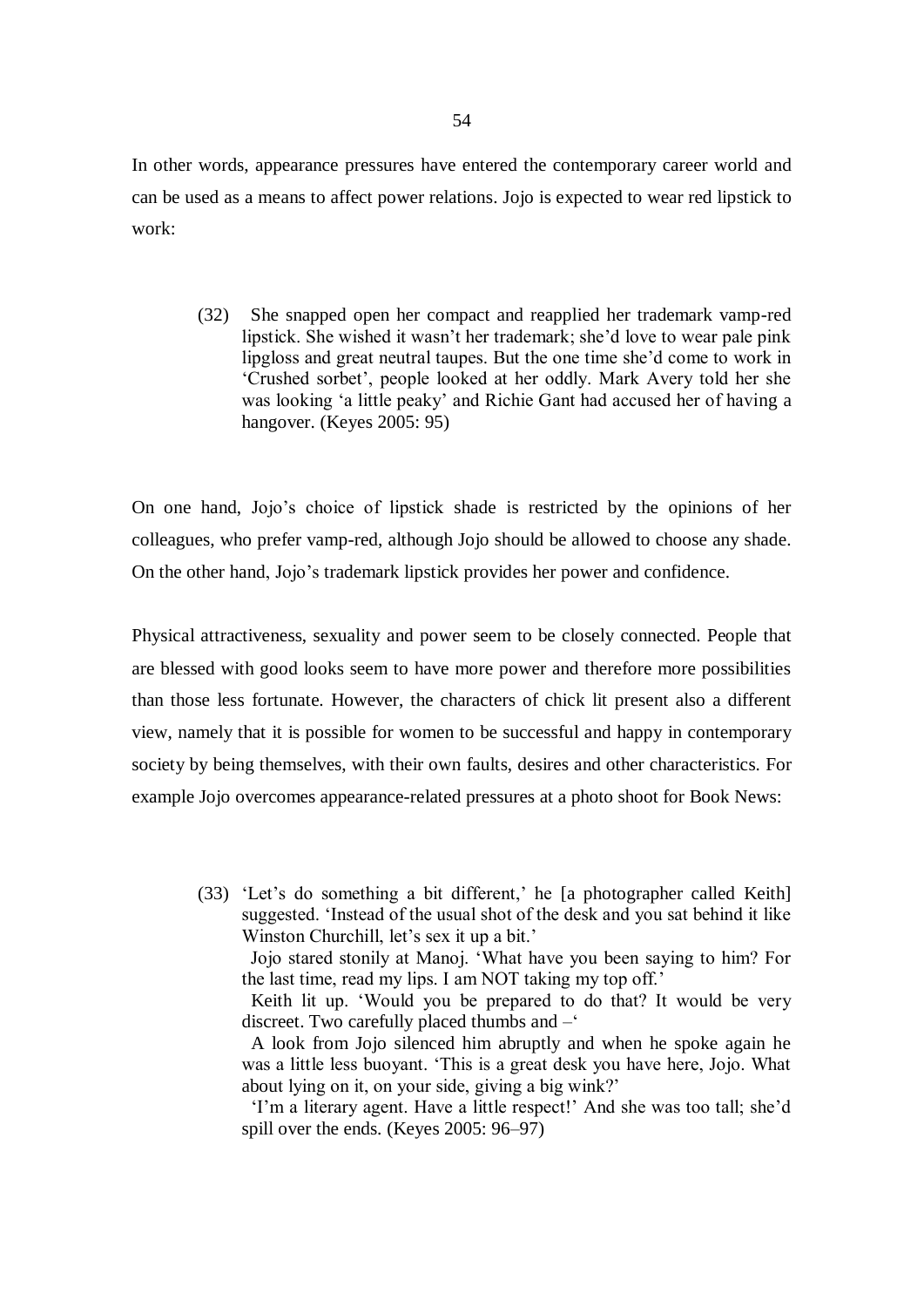The photographer suggests Jojo to pose in a sexy photograph for Book News, which seems inappropriate for a professional publication. Jojo refuses Keith's suggestion by appealing to the fact that a literary agent deserves respect. In addition, Jojo is concerned about her height when considering posing on her desk. Even though Jojo refuses to model for a sexy photograph on professional grounds, she does not deem the idea as impossible. Perhaps she would have done it if she was shorter. In Jojo's point of view it is allowed to enjoy sexuality and use it as an advantage. Moreover, she regards the matter humorously. Benstock (2006: 253) concludes:

It [scholarly attention to chick lit] gives younger scholars, in particular, a chance to consider issues that relate directly to their lives: particularly the post feminist issue of whether a woman can be sexy and taken seriously at the same time – without taking herself too seriously.

In the career world being sexy and serious at the same time can be challenging. Chick lit provides examples that manage to combine sexiness and power while preserving a light tone.

## 5.2 Ideal Body Challenge

Heroines of *Sushi for Beginners* and *The Other Side of the Story* create their own ways to manage challenges related to ideal body image. Bradley (2007: 155) discusses gendered bodies and explains that the media provides considerable pressure on women's bodies by presenting glamorous, sexy and thin ideals. In pursuit of these ideals women are bound to fail. Bradley (2007: 156) argues that "[m]isery is blamed on the self, its inability to resist the temptations of food, its weakness in sticking to regimes, and attention is drawn away from the social arrangements which act to disadvantage and demoralize women". In other words, blaming oneself for failing the pursuit of ideal body, consumes important resources that could be directed to improve women's position in society. Bradley (2007: 156) continues that "[a]ll this is reflected in the obsession with dieting and with the range of beauty products and services designed to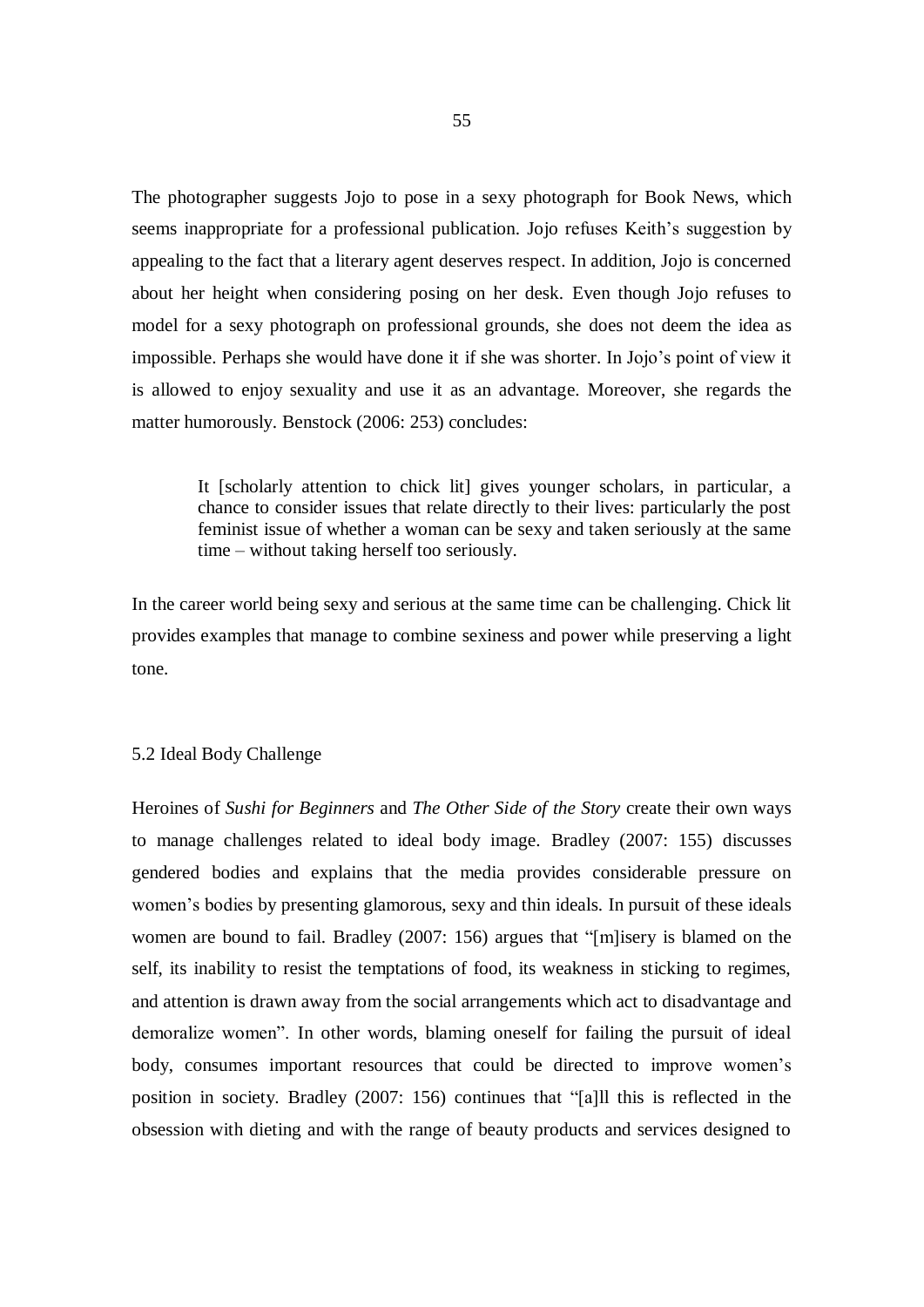alter bodies and improve appearance". These obsessions cause challenges. For instance Jojo encounters prejudice about dieting at a dinner table:

(34) 'Good Christ,' said the man beside her [Jojo]. Ambrose was his name – some guy from Brandon's work. 'You can really put it away.' 'It's food' Jojo said. 'What am I supposed to do with it? Weave

baskets?'

 The man watched another mouthful of food disappear into Jojo's mouth and breathed, 'Blimey,' loud enough for everyone to hear.

 Jojo hunched lower over her plate. What a prince. Some men just took exception to her – her appetite? her height? – something anyway. But knowing they were assholes didn't mean it didn't get to her.

'Jojo never diets,' Shayna said proudly. (Keyes 2005: 141–142)

Jojo has to defend her eating, even though in Jojo's opinion eating should be seen as a natural act. Having her appetite criticized offends Jojo and causes Shayna to defend her friend by proudly declaring that Jojo never diets. This reveals that in Shayna's opinion Jojo is brave to fight against the obsession of dieting.

Pursuing the ideal body causes problems, because the means of achievement are not necessarily healthy. The following example reveals Jojo's thought process about problems with dieting:

(35) Unabashed, Ambrose nodded at Skeletor. 'Look at Cecily. She eats nothing and she's well fit.' One way of putting it, Jojo thought, wondering when Skeletor had last had a period. (Keyes 2005: 142)

Naturalness and healthiness would seem sensible priorities when pursuing an ideal body. However, the ideal body image created by media and culture seems to have no room for sensibility. Ambrose comments on Cecily's eating habits and declares her as "well fit" suggesting perhaps that Cecily has the ideal body image according to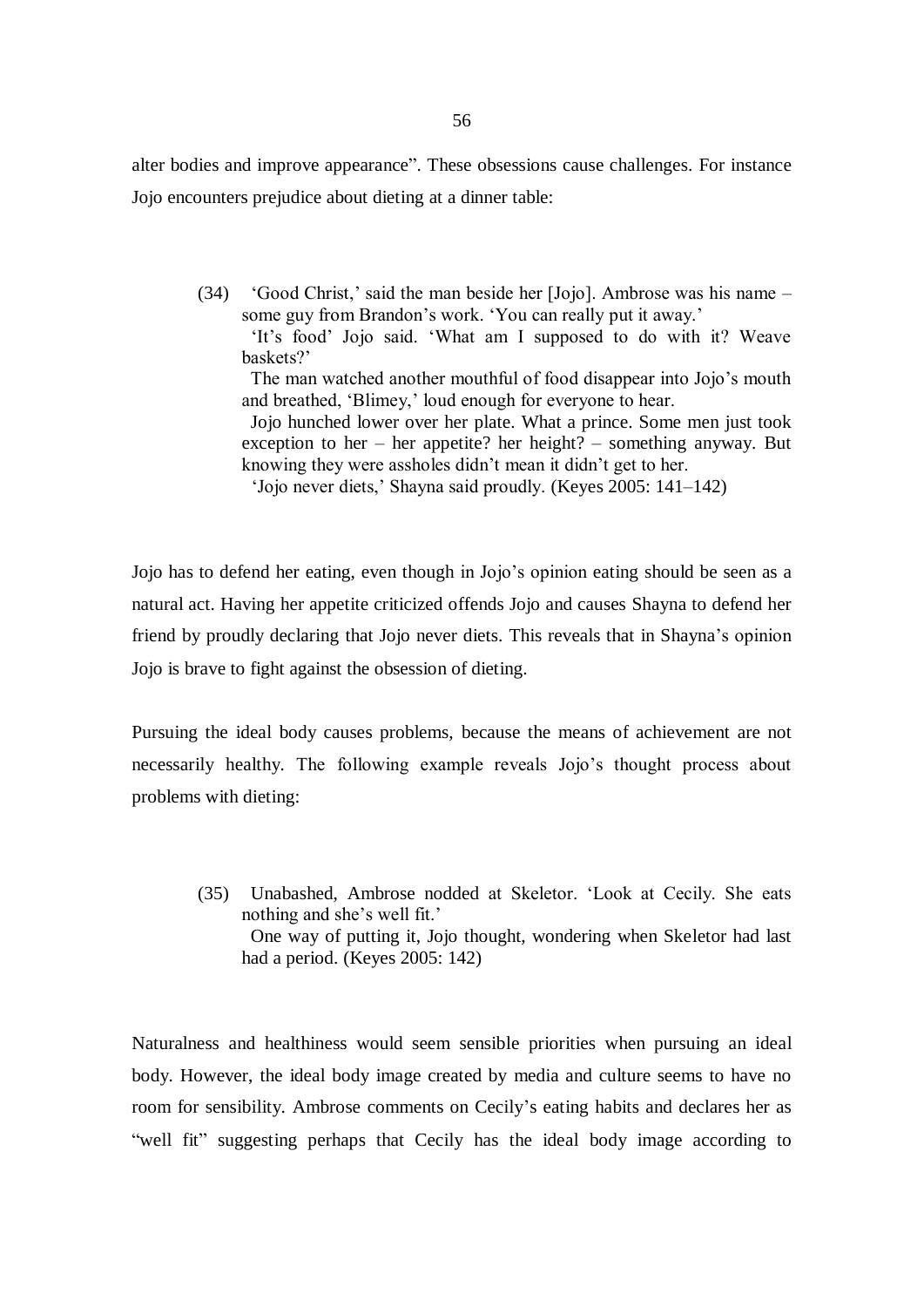Ambrose's opinion, whereas Jojo considers Cecily resembling a skeleton who might not consume enough calories to menstruate. Cecily herself sees the situation like this:

(36) Jojo was a big girl – bigger than Cecily could imagine being in her worst Maltesers-filled nightmares – but she was gorgeous. Luscious and ripe in those fabulous black trousers and clingy burgundy top, her decolletage and shoulders satin-smooth and luminous. (Actually thanks to pearlescent body lotion, Jojo would have happily told her if she'd asked.)

 But it was the way Jojo seemed so comfortable in her own skin that most entranced Cecily. To the point where she'd wondered tentatively about cancelling her gym membership. Even – dammit! – eating whatever she wanted. If it worked for this Jojo, couldn't it work for her?

 Occasionally this happened to women around Jojo. While they were with her, they saw through the advertising industry's lies and believed that size didn't matter, that it was intangibles like *joie de vivre* and confidence that counted. But then they went home and discovered, to their great disappointment, that they weren't Jojo Harvey and couldn't understand why they'd felt what they'd felt at the time. (Keyes 2005: 142–143)

Even though women are aware of false images of advertising industry, it requires strong mental capacity to reject pursuing them.

Food is an important theme when considering the challenges connected to achieving the ideal body. Montoro (2012: 94–95) argues that although chick lit heroines might deny themselves culinary satisfaction, they still discuss food. Discussing food can also be seen as a culinary satisfaction, which shows that chick lit heroines do not follow their own rules of denial literally when it comes to indulgence. In *Sushi for Beginners* Lisa discusses chocolate when she is upset:

(37) The chocolate called her [Lisa] from the drawer, but she resisted it. Just because she felt she was in hell was no excuse to go over fifteen hundred calories a day. (Keyes 2001: 35)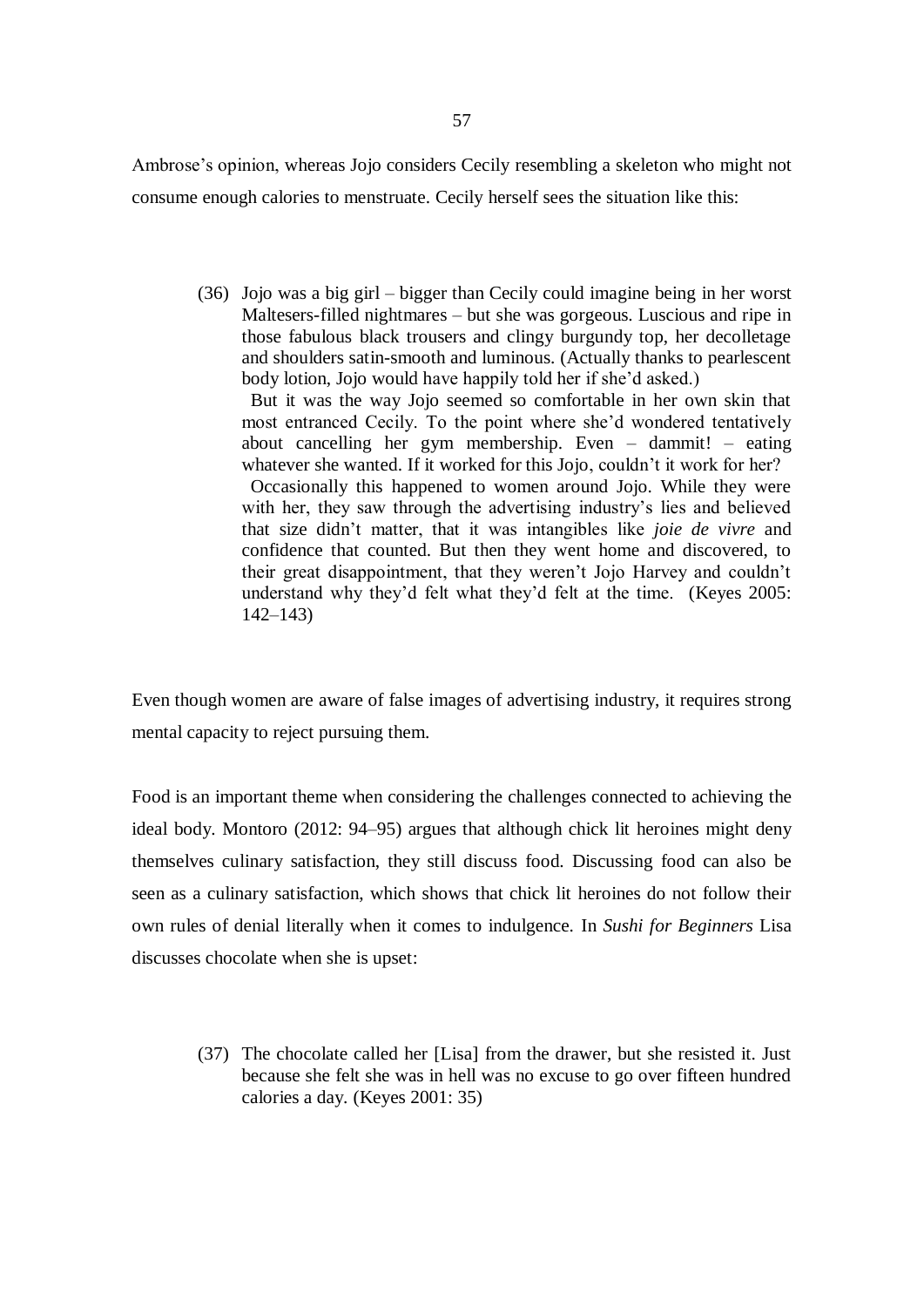Lisa perceives chocolate as comfort food in a mentally stressful situation. Even though Lisa tries to reason with herself and remember her diet, eventually she consumes her whole chocolate stash. Montoro (2012: 95) continues that "[a]dmitting that food is not something to fear but something to enjoy could be seen as a sign of weakness in relation to their obsessive concerns with appearance, for their ideal weight can hardly be combined with gastronomic indulgence". Thus, chick lit characters are aware of ways to pursue the ideal body and they consider a fit figure a goal; however, they enjoy delicacies as well. In the following example Lisa combines two healthy habits:

(38) she'd [Lisa] made herself walk home. She'd started doing that to counteract all the dinners Kathy made her eat. (Keyes 2001: 559)

Lisa feels she has to take a counteraction for eating a proper homemade dinner. Taking a little walk in the brisk air is not only healthy, but serves to soothe her guilty conscience after the dinner.

### 5.3 Changing the Way You Look

Appearance can partly be affected by one's own choices and actions. Changing the way one looks has become an important feature in contemporary society and therefore it also generates business. The process of creating intentionally achieved and upheld appearance seems to require patience, sacrifice and suffering. In *Sushi for Beginners* Lisa invests a great deal of time and effort in improving and maintaining her appearance:

(39) Lisa was clear-eyed about her looks. In her natural state – not that she'd been in that for a very long time – she was a pretty enough girl. But with huge amounts of effort she knew she'd upgraded herself from attractive to fabulous. As well as the usual attention to hair, nails, skin, make-up and clothes, she popped huge amounts of vitamins, drank sixteen glasses of water a day, only snorted cocaine on special occasions and every six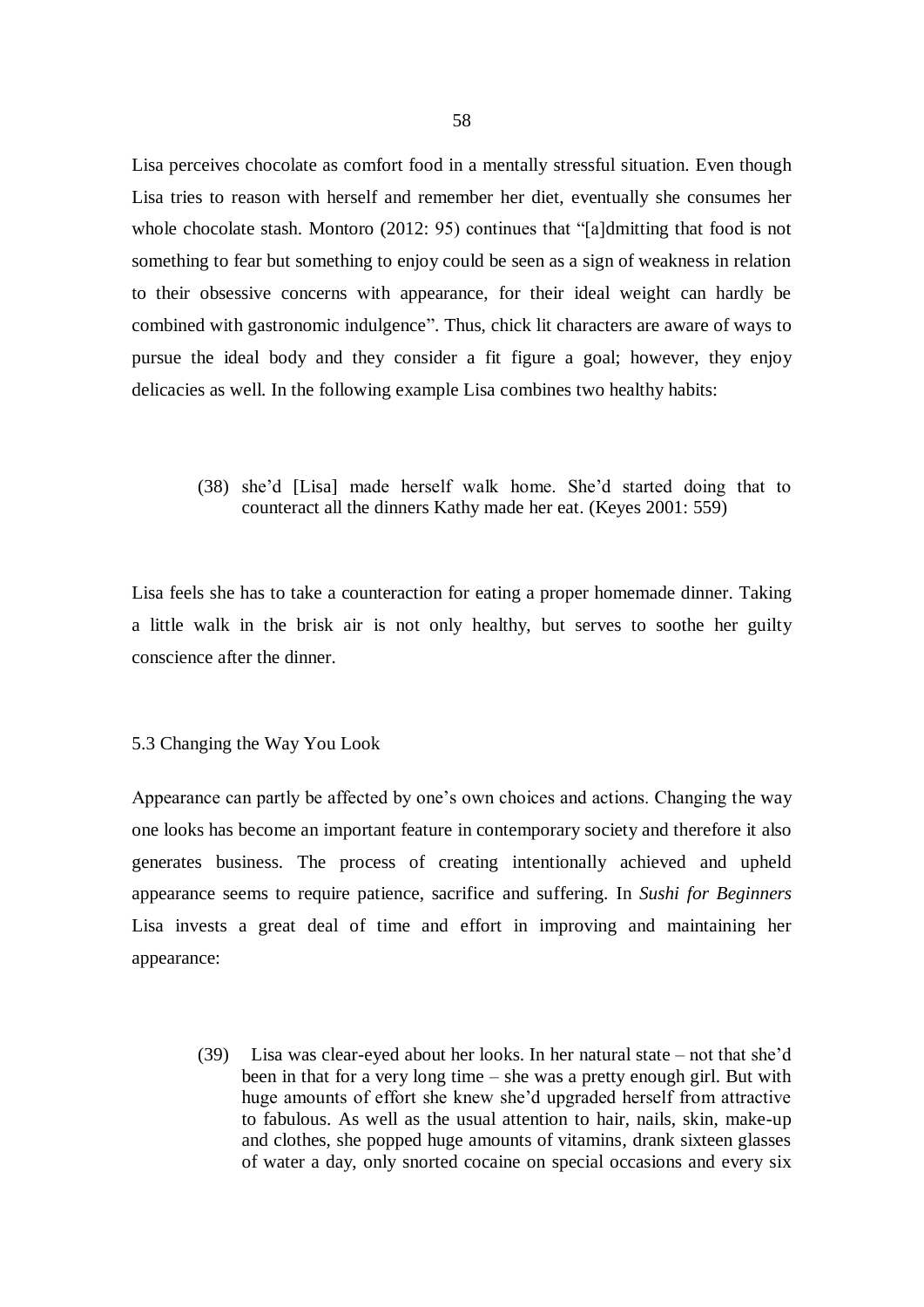months had a botulism injection in her forehead – it paralysed the muscles and gave a lovely wrinkle-free appearance. For the past ten years she'd been constantly hungry. So hungry that she barely noticed it now. (Keyes 2000: 95)

In addition to various beauty products and treatments, carefully selected outfits, attention to vitamins, water and substance consumption as well as a strict diet, Lisa exploits means of cosmetic surgery by taking a botulism injection regularly in her forehead. Genz and Brabon (2009: 151) discuss cosmetic surgery and argue that "[t]his is one of the contradictions of the rhetoric of choice that the postfeminist woman grapples with: what looks like individual empowerment, agency and self-determination can also signal conformity and docility". In other words, cosmetic surgery can be seen as an empowering choice by an individual as well as following the social norms of women's appearance depending on the point of view.

Changing the way one looks is a popular theme in chick lit. Ferris (2008: 55) states that

[n]otably, *Party Girl* and *The Devil Wears Prada* make the female protagonist more of an agent in her own transformation. As such, they signal a further transformation in ideas about fashion, moving away from the clichéd notion of the industry as oppressing women. Instead, external transformation through clothing and cosmetics appears as a means of performing identity, of trying on roles, cognizant that, despite naïve expectations to the contrary, there is no way of living outside of contemporary consumer culture. Instead, its tools are harnessed as a means of self-fashioning.

Similarly, in *Sushi for Beginners* and *The Other Side of the Story* the heroines are agents of their own transformation and they use fashion, clothing and beauty products as a means to perform identity. Contemporary consumer culture and fashion industry can be seen as having a positive effect on women's lives. Empowerment can be achieved through products, services and body fitness. In *The Other Side of the Story* Gemma is trying on the role of a writer by means of clothing: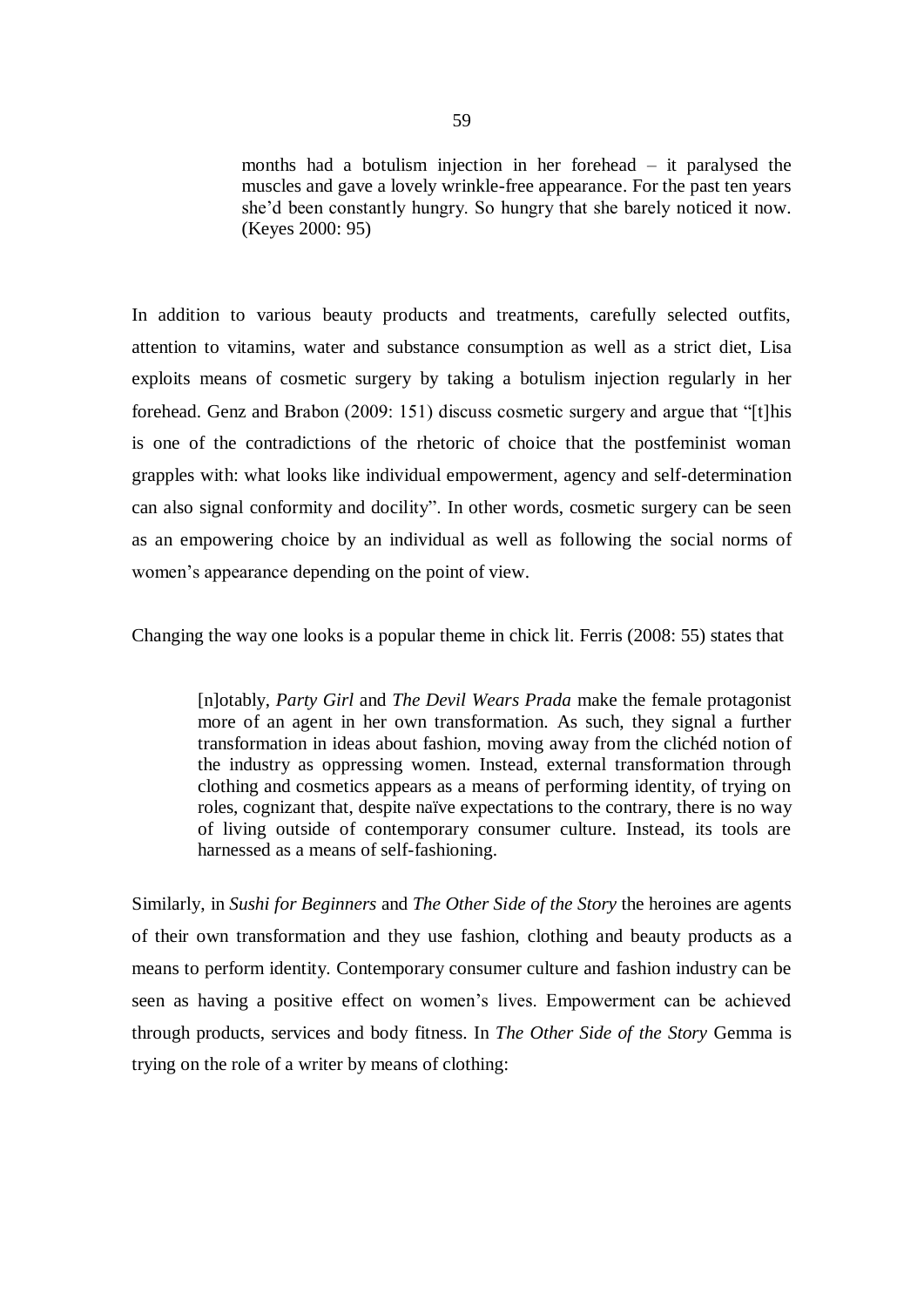(40) I [Gemma] caught the 6.35 a.m. from Dublin and went straight from Heathrow into Lipman Haigh. I wore my new black suit. By Donna Karan. No, Prada. Either way it made me look tiny-waisted and chic. (Keyes 2005: 574)

Wearing carefully selected clothes from a high fashion brand gives Gemma confidence when attending an important meeting. Harzewski (2011: 184) argues that sometimes in chick lit beauty is defined in material terms as well as associated with values of high fashion such as exclusivity and expense. Here Gemma gets strength from those qualities.

Beauty products, clothes and other ways of changing the appearance can have an effect on femininity and sexuality. Moreover, self-esteem is connected to appearance, femininity and sexuality. Genz and Brabon (2009: 93) argue that "[s]exuality/femininity thus undergoes a process of resignification whereby it comes to be associated with feminist ideas of female emancipation and self-determination rather than its previous connotations of patriarchal oppression and subjugation." In other words, sexuality and femininity can be seen as positive means of empowerment. In *Sushi for Beginners*  carefully considered and executed appearance provides Lisa confidence to handle a difficult matter:

(41) On Saturday morning, when Liam picked Lisa up in his taxi to drive her to the airport, his admiration was blatant.

 'God above, Lisa,' he exclaimed paternally. 'But you're looking fantastic!'

 *Scam*tastic, actually. 'I should do, Liam. I've been preparing since seven<sup>'</sup>

 She had to admit that she'd pulled it off. Everything was perfect: her hair, skin, eyebrows, nails. And clothes. On Wednesday and Thursday couriers had delivered some of the most magnificent garments on the planet, she'd cherry-picked the choicest pieces and was now wearing them.

 On the drive, Lisa explained a little of what was happening, which upset Liam.

 'Getting divorced,' he muttered. 'Your man must be mad. And blind.' (Keyes 2001: 494)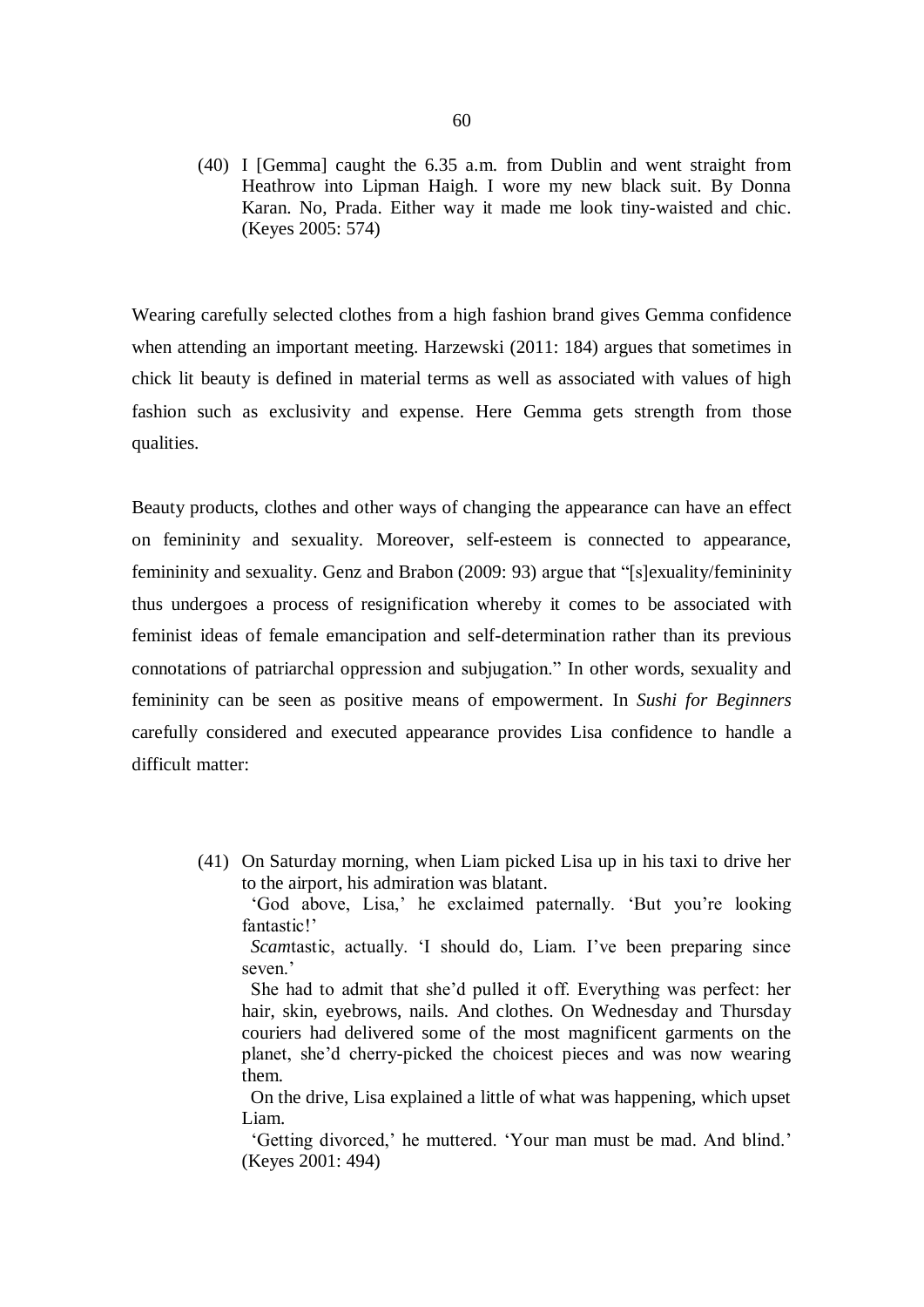By focusing on her appearance Lisa feels better prepared to encounter emotionally challenging situation of discussing divorce with her husband. Attention from the taxi driver confirms Lisa's efforts. Similarly, in the following example Clodagh is empowered through appearance:

(42) Sad and lonely and still burdened with the fruits of her [Clodagh's] destruction, she wondered if she'd ever be able to fix all that she had broken. Would anything ever be normal again? As she passed Hogan's crowd of boys noticed her and began whistling and shouting compliments. At first she ignored them, then on a whim tossed her hair and gave a dazzling over-the-shoulder smile which elicited whoops of wild appreciation from them. All at once her heart lifted.

Hey, life goes on. (Keyes 2001: 559)

After meeting with Ashling and admitting her failures, Clodagh feels distressed. Unexpected admiration from a crowd of boys lifts Clodagh's spirits and helps her to realize that there are always possibilities in life despite hardship. However, the attention that Lisa receives from the taxi driver as well as the admiration towards Clodagh from a crowd of boys are not very serious confirmations. Lisa and Clodagh gain their feeling of empowerment through celebrating their femininity as well as recognizing their power within. The bystanders only help Lisa and Clodagh to discover this.

Appearance decisions are connected to empowerment. Although there are appearance related guidelines, norms and ideals, individuals can choose their own style. Dole (2008: 64) argues that "[l]ike fashion itself, which attempts to balance a personal style with that year's trends, a young woman's life is often focused on balancing individuality with conformity to appropriate norms". Thus, individuals can make their own choices and feel empowered by them. In the following example Ashling admires Lisa's choices: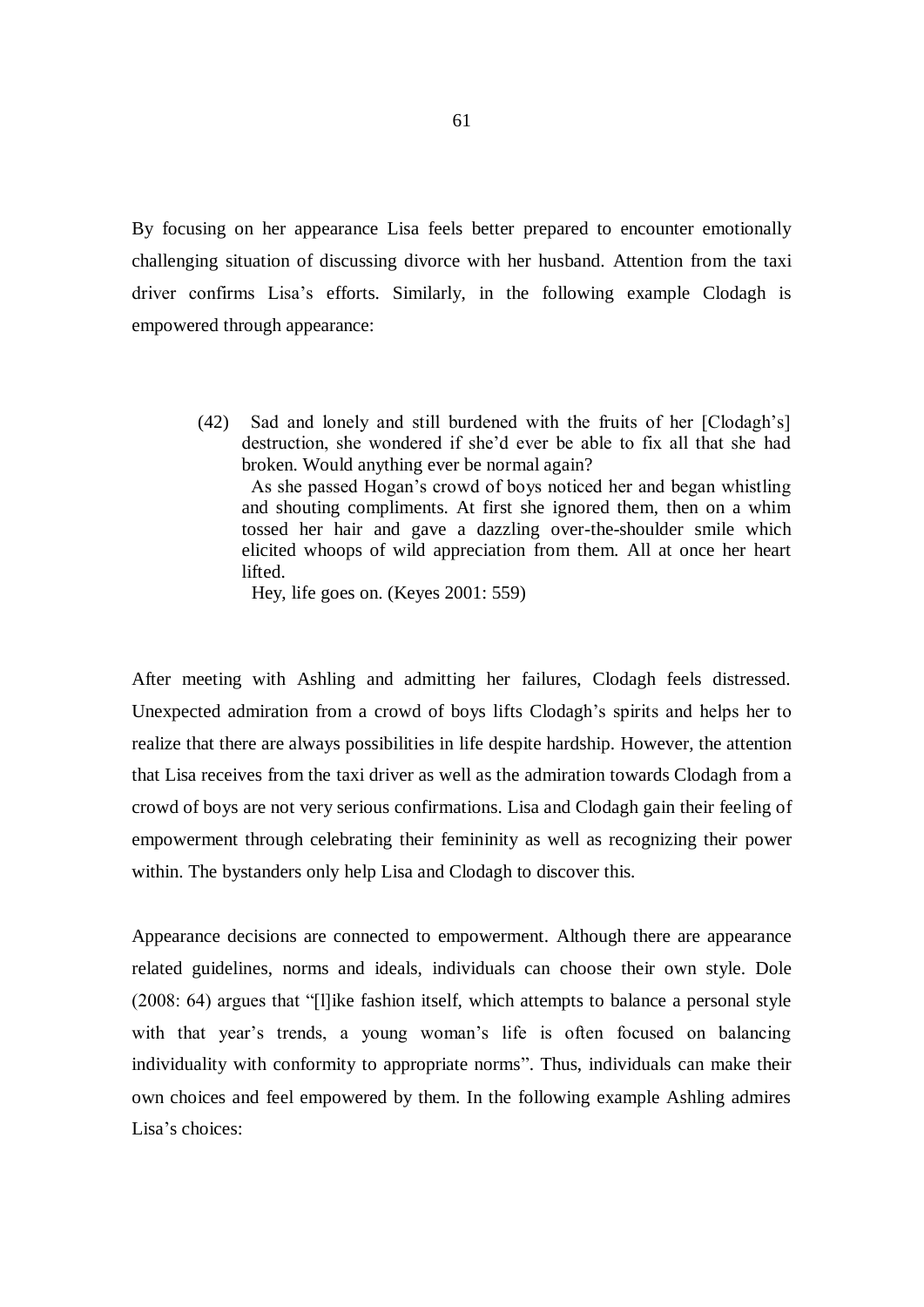(43) Her [Lisa's] trainers were pink Nike ones that Ashling had seen in a magazine, but that you couldn't get in Ireland yet. Her pink parachutesilk rucksack matched the pink gel in the heel of the trainers. And her hair was lovely – shiny and swingy, thick and glossy – in the way that you could never achieve yourself.

 In fascination Ashling checked out the contents of the woman's basket. Seven cans of strawberry Slimfast, seven baking potatoes, seven apples and four…five…six…*seven* individually wrapped little squares of chocolate from the pick'n'mix. (Keyes 2001: 31)

Lisa chooses to use the colour pink as a part of her style, even though it might be associated with little girls' wardrobes. Dole (2008: 76) discusses femininity in chick flicks and concludes that "[t]he extremes to which these films [chick flicks] go suggest that most women can now feel that they have many legitimate and non-exclusive choices, and that one of those choices is to be free to be… pink". Thus, chick culture encourages women to enjoy femininity and everything related to it despite of different opinions.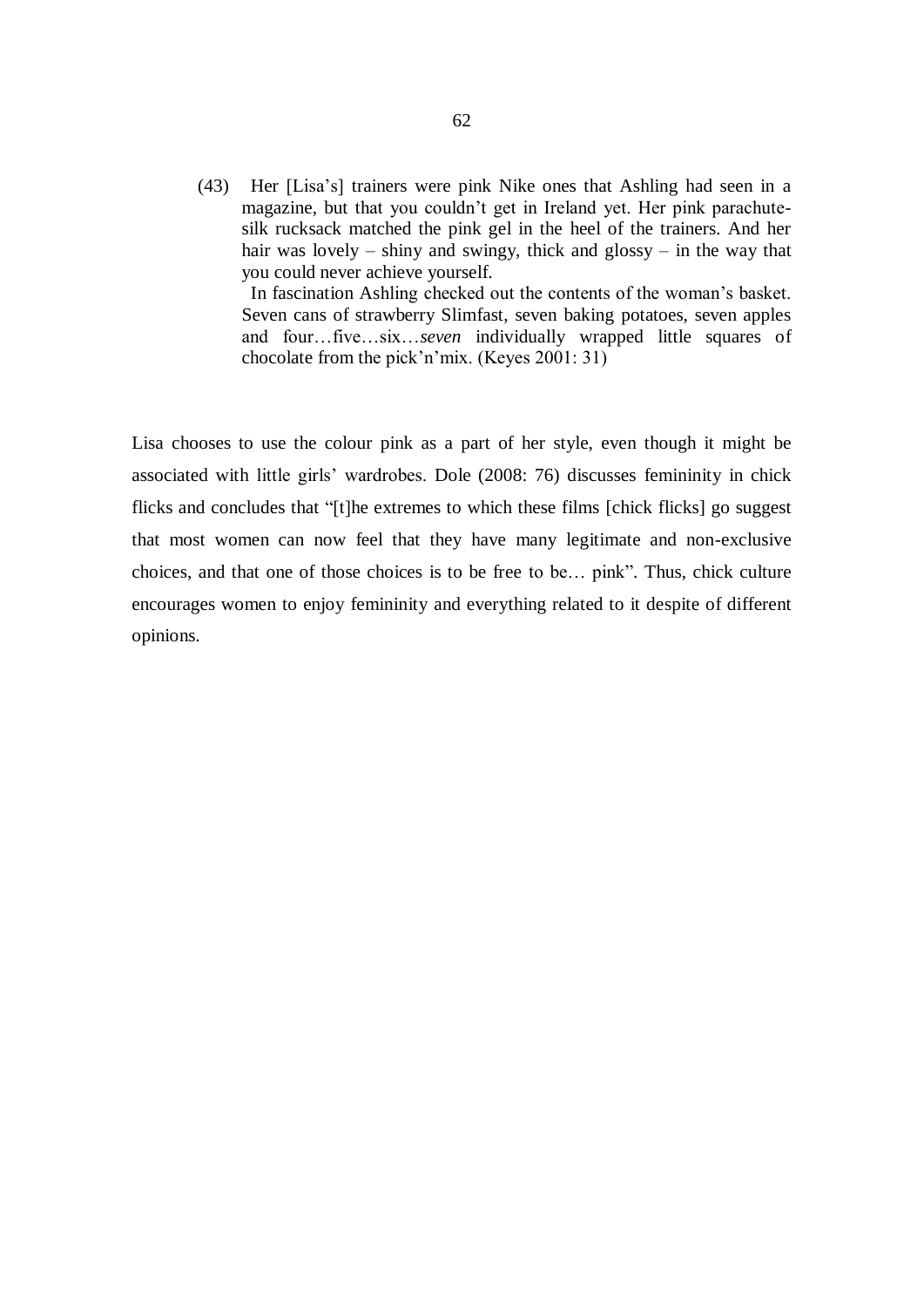## 6 PERSUADING ROMANTIC RELATIONSHIPS AND HAVING CHILDREN

Romance leads to marriage and children, perhaps. Normally the story ends when 'they' get together. Romance has a central position in *Sushi for Beginners* as well as in *The Other side of the Story*. Harzewski (2006: 31) defines romance as "a term that has been used at different times to a variety of fictional works involving some combination of the following: high adventure, thwarted love, mysterious circumstances, arduous quests and improbable triumphs". Even though chick lit introduces various themes, romance plays an important role in chick lit heroines' lives. Harzewski (2011: 180) states that "chick lit as a temper of postfeminism seems to express the fact that feminism's gains in the professional arena have not abated the desire for romance." Thus, chick lit heroines aim to succeed in diverse areas of life. Marriage and having children appear as the ultimate goal for young women. On the other hand, chick lit underlines the image of single woman and the possibility to choose in contemporary society. Harzewski (2006: 39) argues that

[a]s the novels [chick lit novels] do not necessarily culminate in marriage, the books present a more realistic portrait of single life and dating, exploring, in varying degrees, the dissolution of romantic ideals or exposing those ideals as unmet, sometimes unrealistic, expectations.

Today's society and literature has acknowledged the presence of single women and that it is not always so easy to find a companion. A single woman can be as successful and a perfectly happy member of the society as every other character. However, the appreciation of a single woman's position cannot be taken for granted, even though attitudes have changed.

There are a great deal of expectations and assumptions concerning marriage and having children because women and motherhood are strongly connected. Bradley (2007: 125) explores discourses of motherhood explaining that in their core there are usually the following propositions: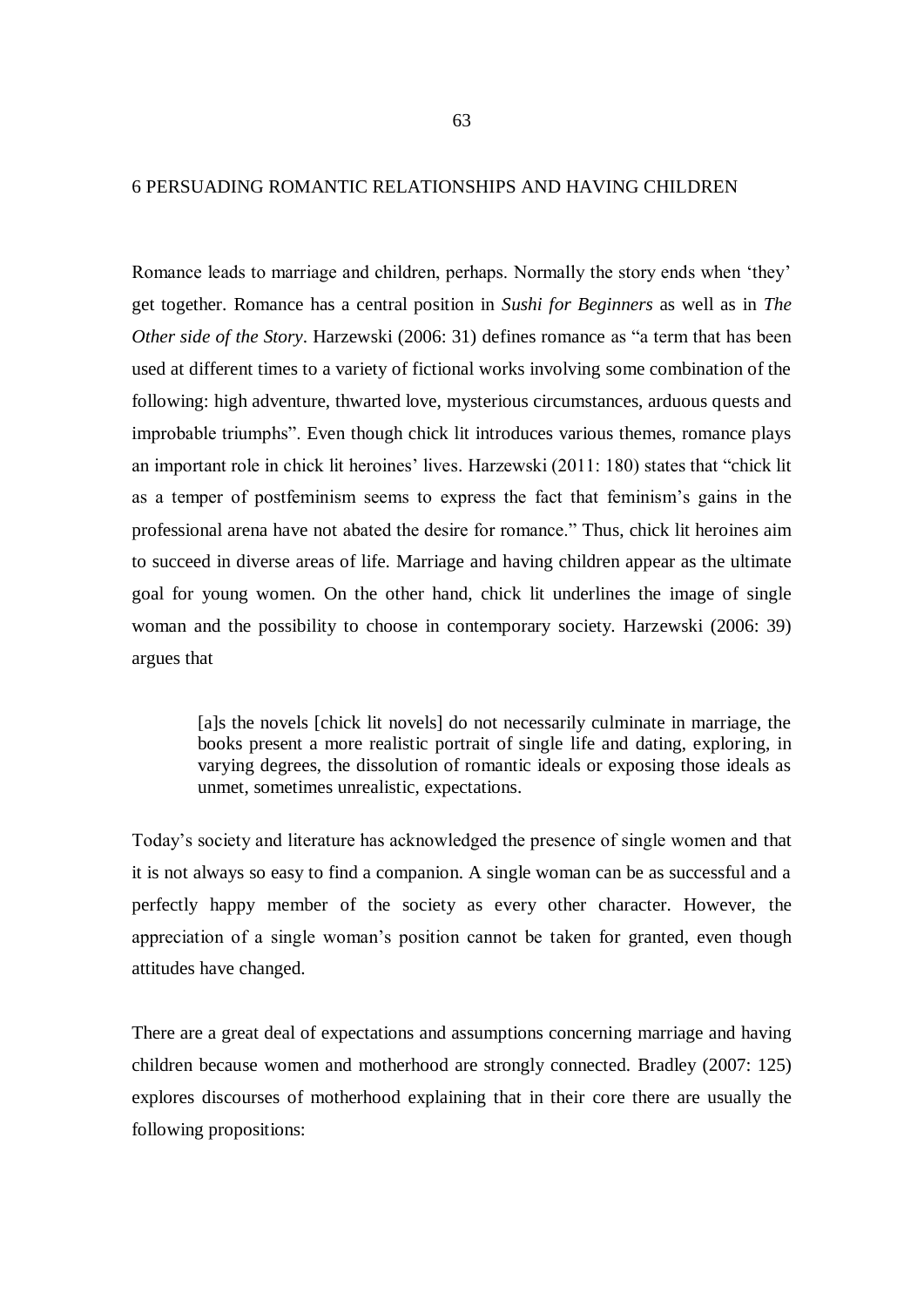[A]ll women are designed to be mothers; women who do not become mothers will be unhappy and unfulfilled; those who do become mothers are compelled, either by biological instinct or by moral pressure, to put the well-being of their child(ren) before anything else.

Thus, it might be difficult to see motherhood differently. *Sushi for Beginners* as well as *The Other side of the Story* shed light on the challenges of parenting and becoming a mother. There are different kinds of relationships and life situations that must be taken into account when considering procreation.

### 6.1 Romantic Ideals

Functioning romantic relationships can be seen as goals of life and a means to happiness. Negra (2009: 61) argues that "[i]n postfeminist culture the single woman stands as the most conspicuously time-beset example of contemporary femininity, her singlehood encoded as a particularly temporal failure and a drifting off course from the normative stages of the female lifecycle". In other words, a single woman should find a partner relatively fast. The following example in *Sushi for Beginners* reveals Ashling's thoughts about being single:

(44) Once awake she [Ashling] was suddenly seized with an urgency about her age, the ticking of her biological clock and all the usual thirtysomething, single-woman angst. The fuck!-I'm-thirty-one-and-notmarried! syndrome. (Keyes 2001: 325–326)

Pressure about marriage and procreation is not healthy for anyone. Ashling sees marriage as the purpose of life. Lisa A. Guerrero (2006: 88) discusses marriage as the ultimate goal of chick lit and argues that although many chick lit protagonists do not get married, marriage has an idealized place in their minds. She (2006: 89) highlights the paradoxical existence of chick lit protagonists, who are successful and independent in a society that has absurd expectations for them. The heroines of *Sushi for Beginners* and *The Other Side of the Story* aim to achieve satisfaction in professional life as well as in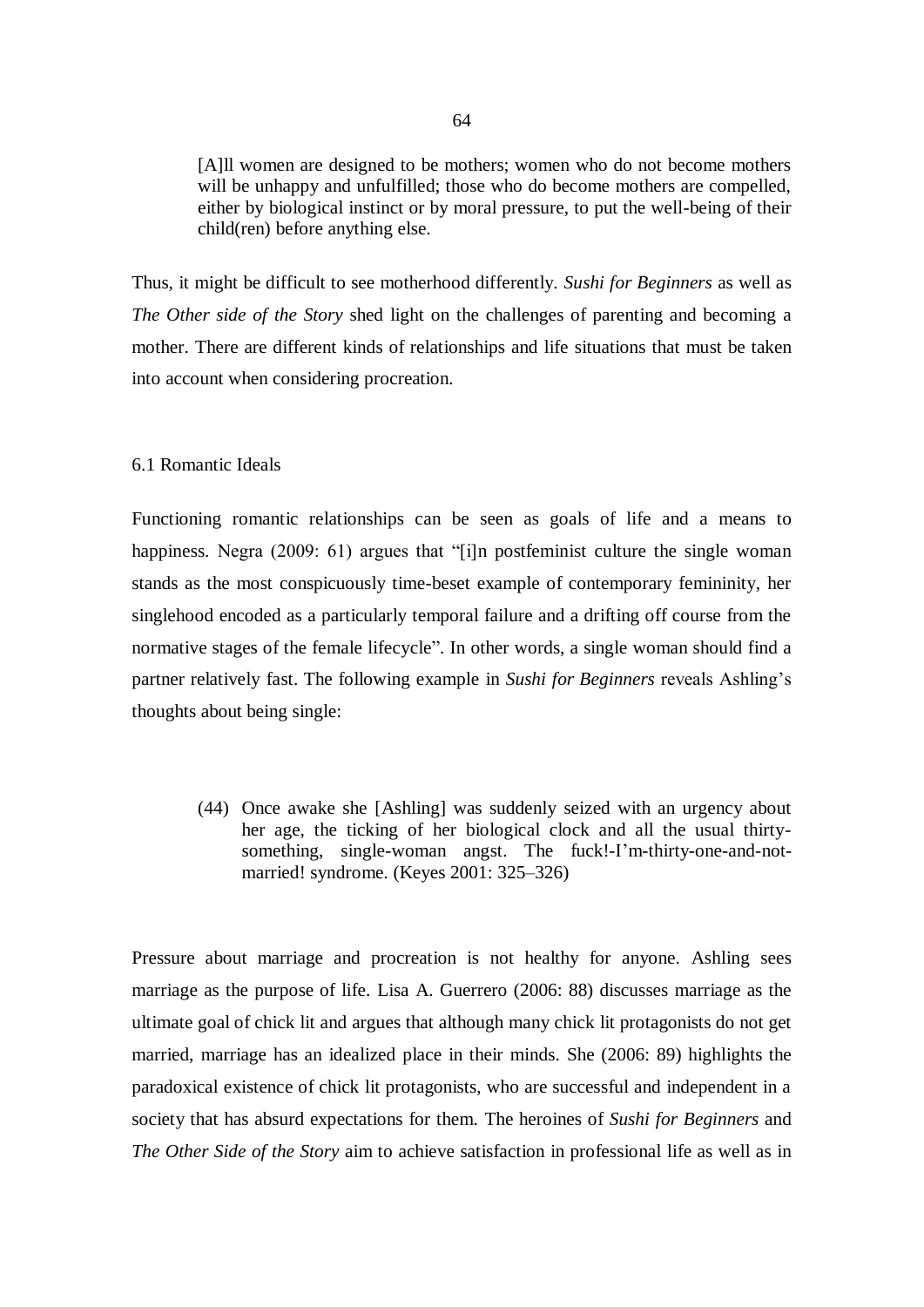different areas of personal life, such as relationships with friends and appearance. Moreover, they desire to form romantic relationships with partners who have the right qualities.

Romantic ideals usually lack a basis in reality. Ashling idealizes marriage and is convinced that a married woman is happy with her husband, even though she might say otherwise. For instance when Clodagh tells Ashling about her problems, Ashling dismisses them:

(45) 'And above all, you [Clodagh] have Dylan.'

'Ah now, marriage isn't all it's cracked up to be.'

 Ashling wasn't convinced. 'I know you have to say that. It's the rule, I've seen it in action. Married women simply aren't allowed to say that they are mad about their husbands, unless they're *just* married. Get a group of married women together and they compete to see who can diss their husband the most. "My one leaves his dirty socks on the floor," "Well my one never noticed that I got my hair cut." I think you're all just embarrassed by your good fortune!' (Keyes 2001: 152)

Marriages are bound to have problems because they are formed by two different people with their own opinions. Therefore, marriage should not be assumed to be only filled with happiness. Clodagh, on the other hand, sees single life as enviable:

(46) [']But I really envy you!' She [Clodagh] suddenly exploded. 'Single, starting a new job, all that excitement.'

 Ashling was speechless. To her, Clodagh's life was the Holy Grail. The good-looking, devoted husband with the thriving business; the tasteful, Edwardian red-brick house in the chi-chi village of Donnybrook. Nothing to do all day long except microwave Barney pasta, make plans to redecorate already perfect rooms and wait for Dylan to come home.

 'And I bet you were out clubbing last night,' Clodagh almost accused. (Keyes 2001: 29)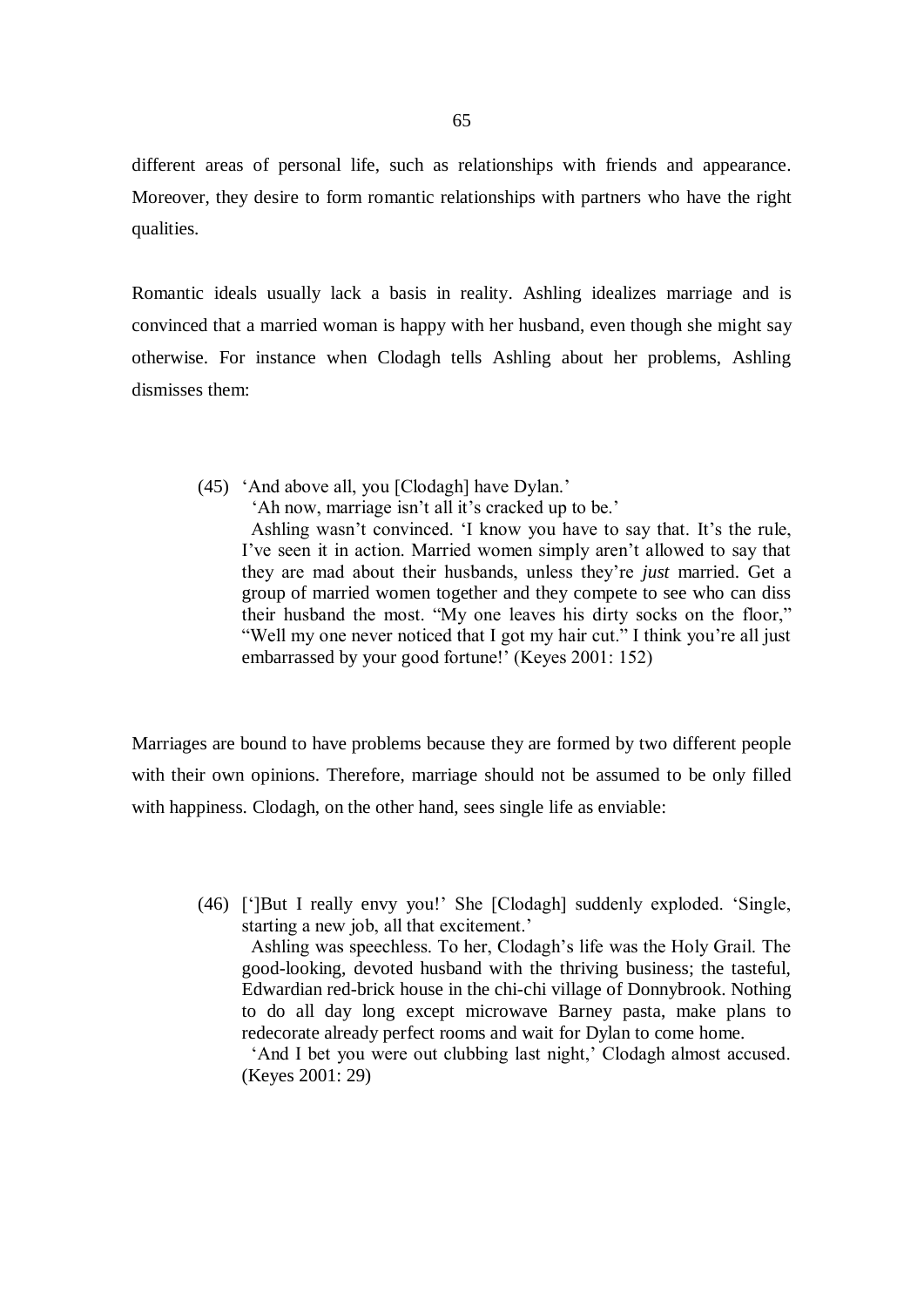Clodagh is convinced that leading a single life is full of excitement and clubbing. Naturally, Clodagh's opinion is one-sided. Harzewski (2011: 29) states that "[w]hile many narratives are truncated by marriage plot conventions, others depict a comfortable but static suburban telos as a potential crisis, with heroines vacillating between the more secure status of marriage and open-ended possibilities of the single state". Thus, both married and single lives have their advantages as well as disadvantages.

Marriage as a romantic ideal and the ultimate goal of life may have lost some of its appeal, because there are complicated marriages around chick lit heroines. In *The Other Side of the Story* Gemma is critical about her mother's opinion about marriage:

(47) 'And you [Gemma's mother] forgive him?' 'He's my husband. I took my marriage vows in a *church*.' She said it in a non-negotiable way, my [Gemma's] hand itched for a stray hammer to beat some sense into her.

Thank God I'm an atheist, is what I say.

 If something like this happened to me, I didn't think the relationship would ever recover and I doubted I'd ever be able to forgive. As it was, I didn't think I'd ever be able to stop despising Dad. I suppose it was Mam's denial which made it possible for her. Thinking herself as a dutiful wife, instead of a woman with feelings and rights, meant that Dad was able to slot right back into the life that she'd kept warm for him. It infuriated me beyond belief. (Keyes 2005: 528)

Gemma's mother forgives her husband in the name of marriage, even though he left her for another woman. In Gemma's opinion a dutiful wife is a different person from a woman with feelings and rights. Similarly, Lily is skeptical about marriage, which is revealed in an interview about status of her relationship with Anton:

(48) 'And how did you [Lily] meet your husband, Anton?' 'We're not married yet.' […] 'So how did you meet your *fiancé*, Anton?' 'Partner,' I said, just in case she asked me to produce a ring. Martha looked at me sharply. 'But you will marry?'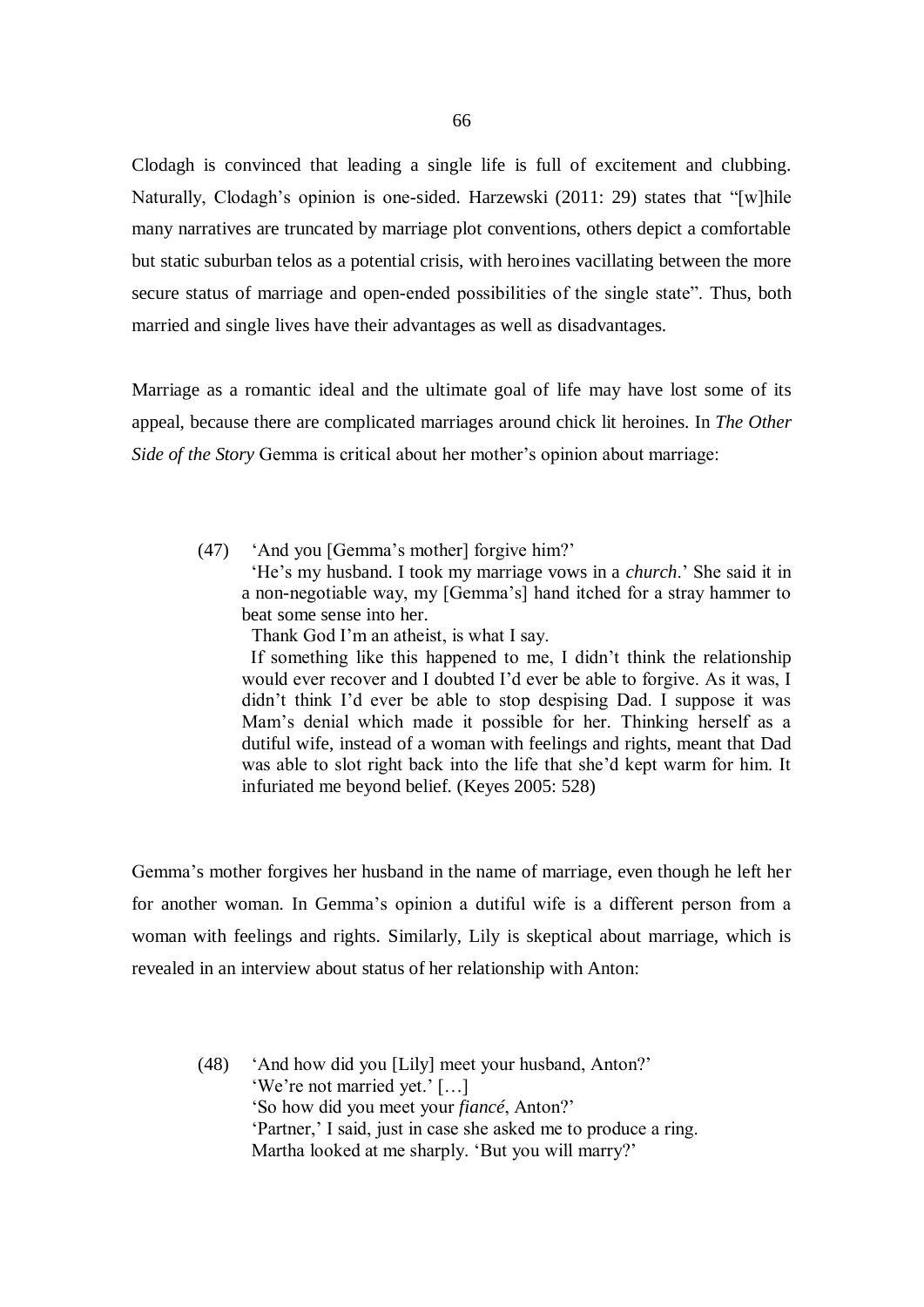I made vaguely positive noises but in truth it made little difference to me whether or not we did. My parents, by contrast, are great believers in the institution of marriage. They love it so much that they keep on doing it; Mum has been married twice and Dad three times.' (Keyes 2005: 219)

The interviewer seems to value marriage and almost press Lily into marrying Anton. Lily's parents have been married several times and therefore she does not consider the institution of marriage as everlasting or essential.

Romantic ideals sometimes cause disappointments that are challenging to encounter. Harzewski (2011: 180) states that "[c]hick lit does not critique marriage per se but shows skepticism toward the traditional HEA [happily ever after]". In *The Other Side of the Story* Jojo is having an affair with a married man. Jojo loves Mark and has romantic ideals about their relationship. However, she is constantly disappointed because Mark is not single:

(49) 'Jojo?' he [Mark] whispered. 'I'm very sorry. I can't make it today.' She said nothing. Too disappointed to make it easy for him.

 'Sam's in a bit of trouble.' Sam was his son. 'We got a call last night. He went drinking with his mates  $-$  told us he was watching videos  $-$  and got so bad he ended up in hospital.'

'Is he OK?'

'He is now But we've all had a bit of a fright and I ought to stay close.'

 What could she say? Sam was a thirteen-year-old boy. This was serious stuff. 'Where are you?'

'In the shed.'

 In the shed. Surrounded by weed killer, slug repellent and spider's webs. She nearly laughed – the glamour of an affair.

 'Well, take care of yourself, and him and er, the others.' *Your wife, your daughter.*

 'I'm sorry, Jojo, you know I am. But there's a chance that tomorrow I  $\text{could} -$ 

'Tomorrow, I've got plans. I hope Sam will be OK. See you Monday.'

 She disconnected and pulled her comforter up to her chin, having a moment. She wasn't going to kvetch. Right from the get-go she'd known what she was getting herself into and that was the deal she'd made with herself. (Keyes 2005: 130)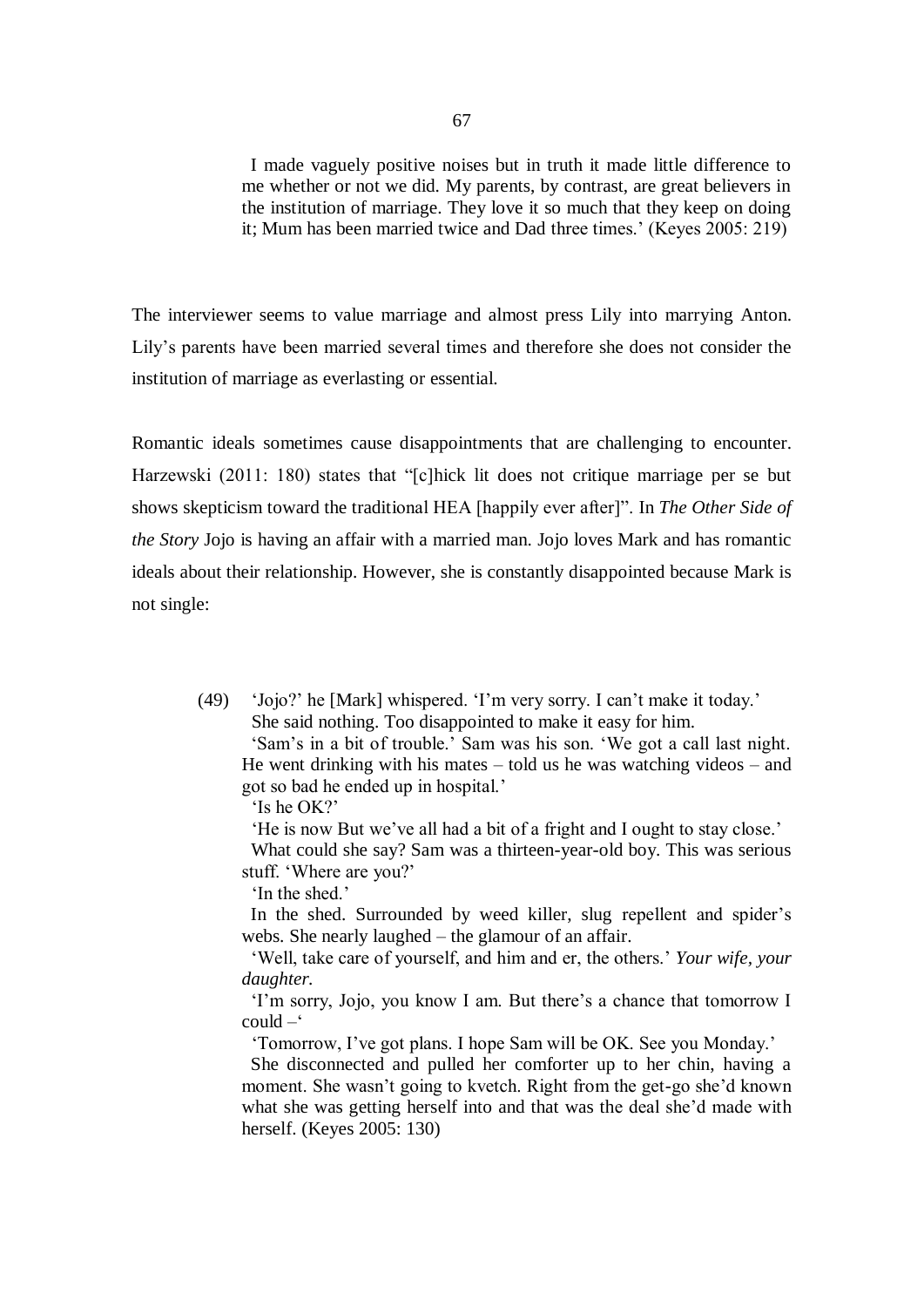Jojo is a realist about her relationship with Mark and understands the position she is in. However, she is not satisfied with her role as another woman and has higher expectations for a romantic relationship in the long run. Nevertheless, their relationship is filled with romantic scenes despite the occasional disappointments. Mabry (2006: 200) discusses chick lit heroines' romantic partners and notes that "sex becomes a way for the woman to explore her own identity and express her own desires". Jojo explores her identity with Mark, expressing her own desires freely. Eventually, their relationship ends and Jojo discusses the break-up with her cousin:

(50) 'So what? I'll get over him, hey, I'm nearly there already. And if I want, I'll meet someone else sometime. I mean, look at me – I run my own business, I've got all my own teeth and hair, I can fix bikes –  $\zeta$ 'You look like Jessica Rabbit.'

 'I'm a cryptic crossword ninja.' 'You do a brilliant Donald Duck impersonation.' 'Exactly. I'm *fabulous.*' (Keyes 2005: 642)

Jojo and Becky list Jojo's positive qualities to convince themselves that Jojo will survive the break-up. These positive features make Jojo feel fabulous and enhance her self-esteem.

The dissolution of romantic ideals can be seen as opportunities to learn. In *Sushi for Beginners* Lisa's marriage has problems and she is headed for a divorce:

(51) This pain has changed me [Lisa], she admitted. This pain that is not going to go away for a very long time has made me a nicer person. Even if I don't want to be, she acknowledged wryly. Even if I consider it a fate worse than death, I am softer, kinder, better.

 And I'm *glad* I was married to Oliver, she thought defiantly. I'm sorry and sad and pissed *off* that I messed it up, but I'll learn from it and I'll make certain it won't happen again.

And that was the best she could do.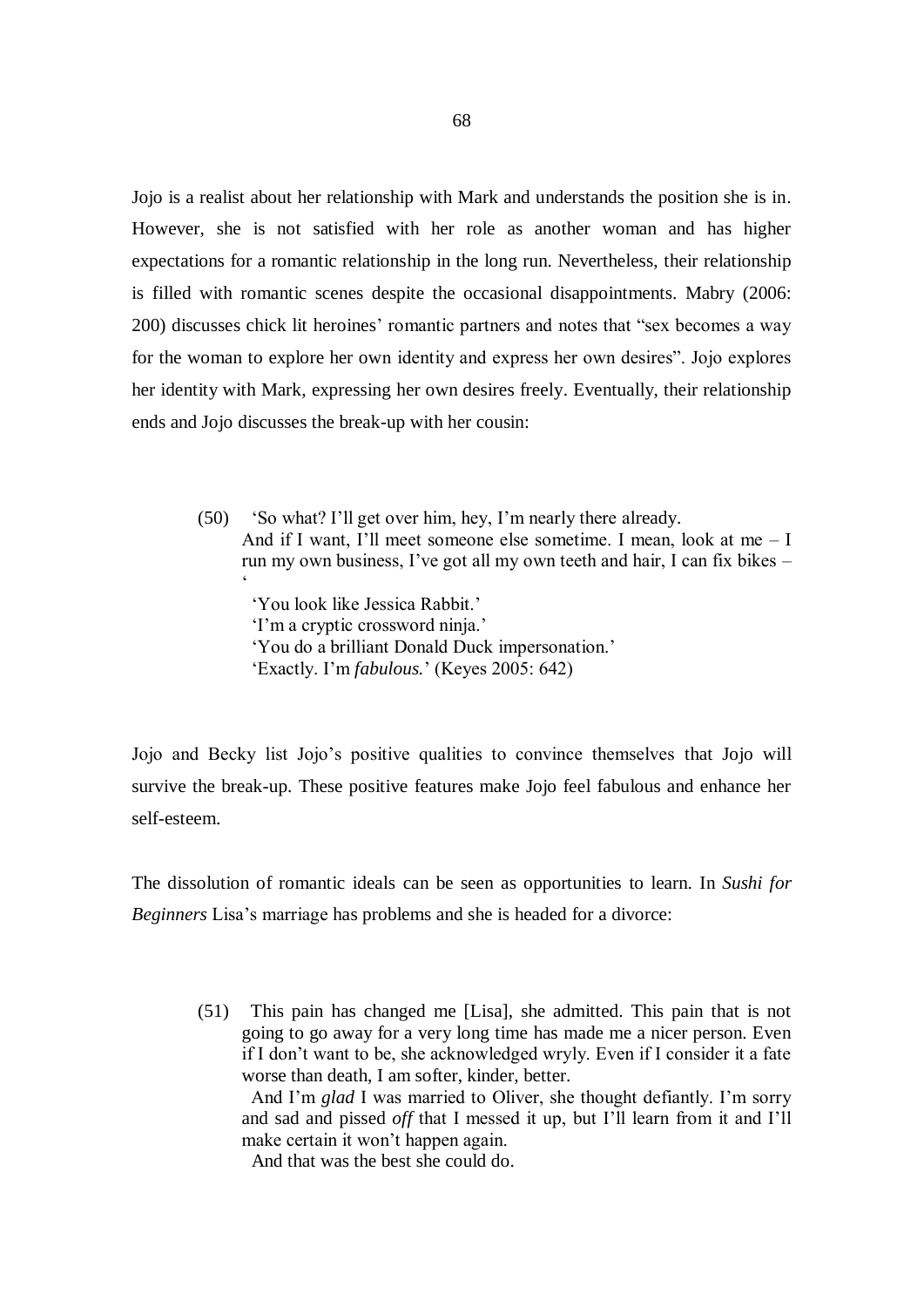She sighed heavily, picked up her bag, then left for work like the survivor she was. (Keyes 2001: 554–555)

Lisa acknowledges the effects of the pain caused by her broken relationship and considers herself changed as a person. This learning experience relates to bildungsroman mentioned in section 1.2. Lisa is able to develop her personality into a softer, kinder and better person as a result of the break-up of her relationship break-up. As a means of keeping her sadness at bay Lisa lists positive features in her life:

(52) As she [Lisa] walked along she worked hard at keeping the sadness at bay*. I am fabulous. I have fabulous mum and dad. I have a fabulous new job as a media consultant. I have fabulous shoes.* (Keyes 2001: 559)

Lisa gains strength through thinking about her personality, appearance, family, career and shoes. In other words, empowerment achieved through matters that are personally significant to Lisa.

### 6.2 Exploring Motherhood

Motherhood can be seen as an ultimatum issued by society as well as an individual choice. Negra (2009: 139) states that "[i]f marriage is the unquestioned goal for all women in the advice books on dating, motherhood is a deep and abiding quest in the body of panic literature directed to professional women that emerge in the early 2000s". In *Sushi for Beginners* fertility and finding a man is connected with temporal panic:

(53) Joy leant over to the pack of tarot cards, '- till I see what they say. The Empress? What does that mean?' 'Fertility. Mind you [Ashling] keep taking your pill.' 'Cripes. How did *you* get on last night? Meet anyone nice?' 'No.'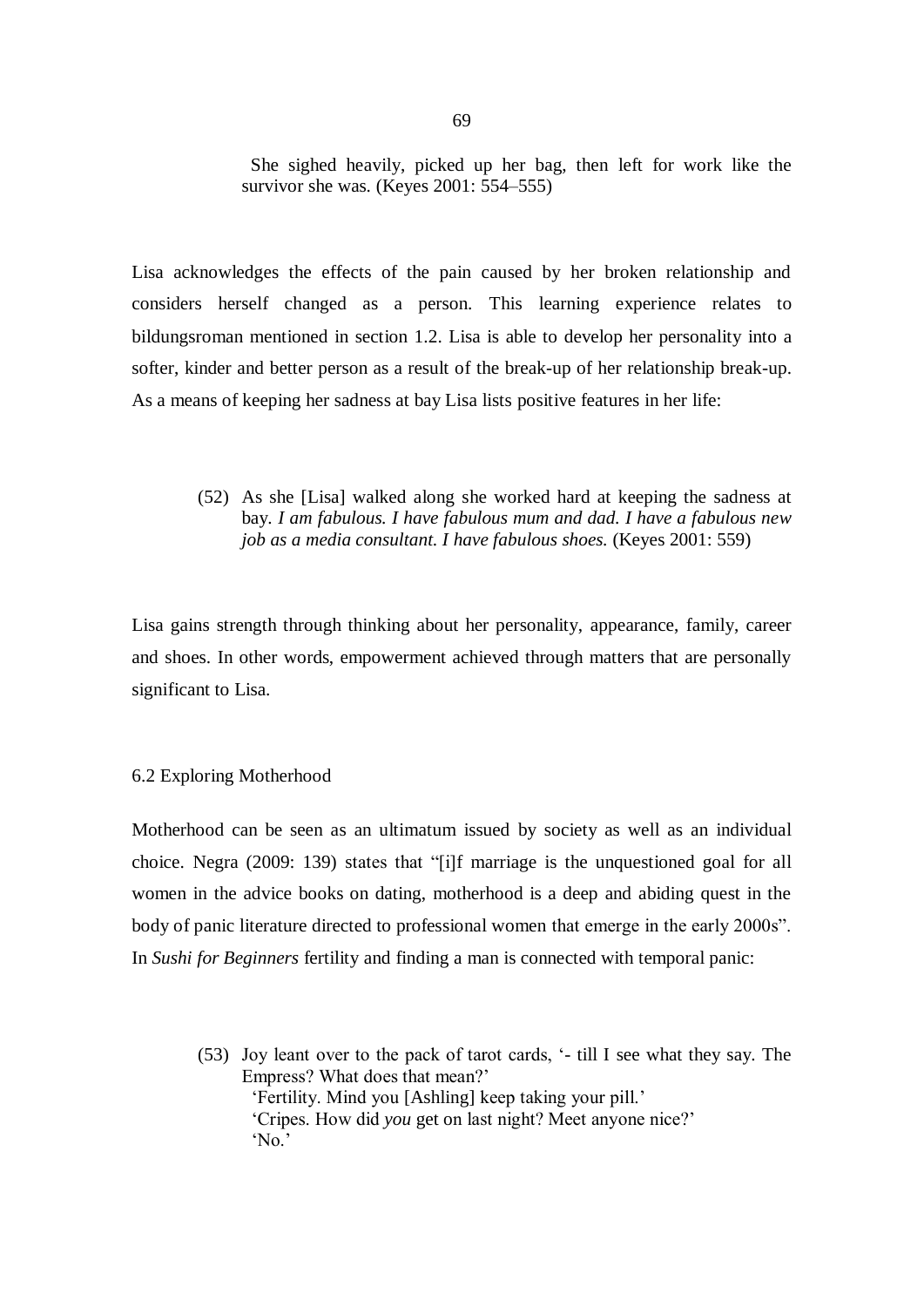'You'll just have to try harder. You're thirty-one, all the good men will be gone soon.' (Keyes 2001: 50)

In Joy's opinion thirty-one seems a critical age to find a partner and start considering starting a family. On the other hand, Becky in *The Other Side of the Story* declares that there is never a right time to procreate:

(54) Becky chose her words carefully. 'Is there a chance he [Mark] might not be happy?' Jojo considered. 'Sure.' She half-laughed. 'But he might be psyched. But what about me? Am I happy?' 'Are you?' 'It's not the right time to have a baby.' 'But it's never the right time – for anyone, not just you. By the time it's the right time, it's often too late.' 'You're right. A baby isn't the end of the world. (Keyes 2005: 491)

Having a baby brings changes to everyday life and it is challenging to arrange various life areas according to a different focus point. For instance in *Sushi for Beginners*, Lisa considers having a baby as overly challenging:

(55) She [Lisa] didn't want a baby, they destroyed your life. It was easy for models and Spice Girls. They had teams of nannies to ensure you got your sleep, personal trainers to insist you regained your figure, private hairdressers to comb your hair when you hadn't the energy to. (Keyes 2001: 383–384)

There are many reasons why having a baby can be seen as destructive when considering different life aspects. For example Lisa might be concerned about changes in her appearance, career opportunities and social relationships. On the other hand, there are many positive effects connected to procreation as well.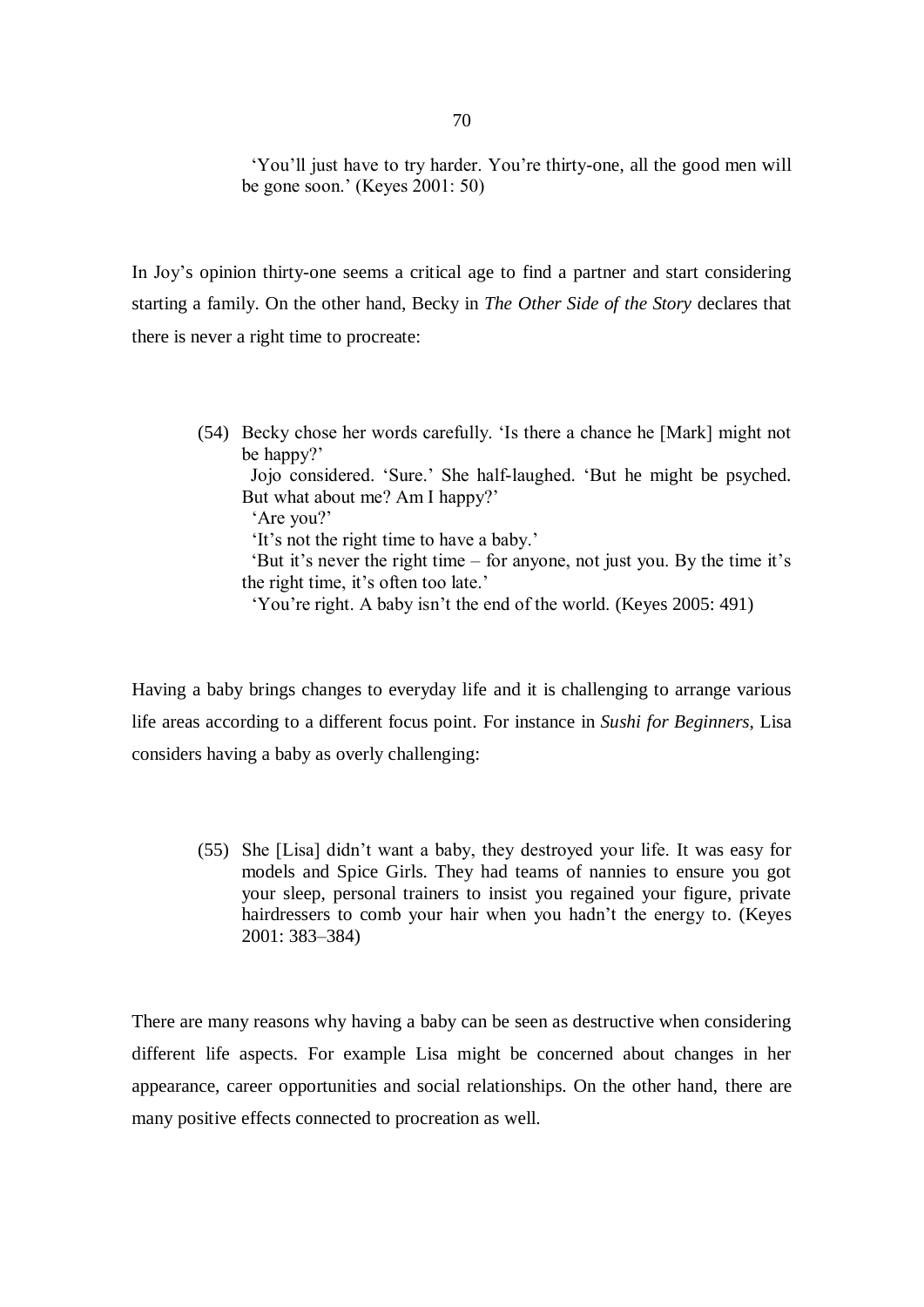Planning procreation is challenging and therefore it is difficult to prepare for the future. In *The Other Side of the Story* Lily's pregnancy is unplanned:

(56) Like everything else about Anton and me, the pregnancy had not been planned. We were horribly poor, I was making a small amount of money but as yet Anton was making none, and we had no idea how we would afford a baby. But it did not seem to matter. I had never been so happy. Or so ashamed. (Keyes 2005: 235)

Lily feels happy and ashamed simultaneously. Happiness does not always follow society's rules, norms and opinions. Having an unplanned pregnancy seems frowned upon and therefore Lily feels ashamed in addition to falling in love with her best friend's boyfriend. Bradley (2007: 126) explains that authentic experiences of becoming a mother challenge dominant discourses of ideal motherhood. The following example shows Lily's thoughts about becoming a mother for the first time:

(57) I [Lily] had never loved anyone the way I loved her [Ema] and no one had ever loved me as much as she did; not even my own mother. [...] Everyone thinks their baby is the most gorgeous who ever lived, but Ema really was a beauty. […]

 She was a big smiler, sometimes she giggled in her sleep and she was the squeeziest creature ever. The creases in her thighs were irresistible. She smelt adorable, she felt adorable, she looked adorable and she sounded adorable.

That was the plus side.

 On the minus … I could not recover from the shock of being a mother. Simply nothing had prepared me and I wouldn't mind but, usually for me, I had attended pre-natal and mothering classes in an attempt to be properly geared up. I may as well not have bothered, the impact was uncushionable.

 To be entirely responsible for this tiny powerful bundle of life scared me to death and I had never worked so hard or relentlessly. What I found most difficult was that there was no time off. Ever. Anton, at least, had a job in the outside world and got to leave the flat each day but for me, being a parent was twenty-four-seven. (Keyes 2005: 248)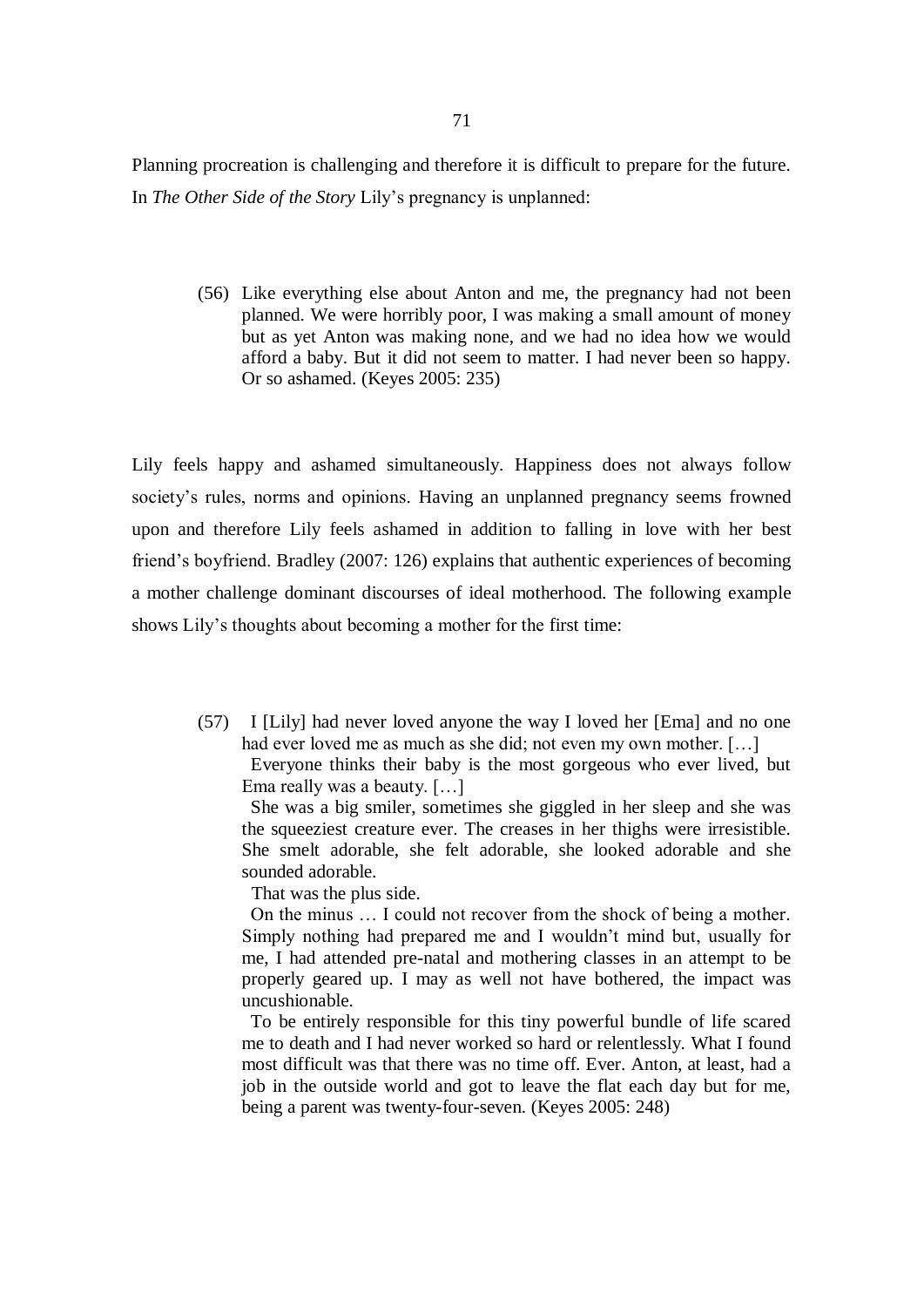Lily acknowledges her feelings of love and happiness but also of shock and scare. Becoming a mother changes her as a person and she learns from it. Lily for instance has to learn to manage her finances, because she is now also responsible for her baby.

The expectations of motherhood and parenting are powerful. Negra (2009: 68) argues that motherhood is highlighted in popular culture and introduces "new bravura mothering in which postfeminist motherhood is equated with ultimate clarity and the will to achieve or endure". However, this can be contested. For example in *Sushi for*  Beginners, Ashling is aware of the expectations of ideal contemporary motherhood, namely the role of a super-woman:

(58) Ashling knew Clodagh was vaguely defensive that she wasn't one of those super-women who did a full-time job as well as rearing children. (Keyes 2001: 150)

Clodagh is struggling with parenting and the expectations of traditional motherhood. Ashling is confused about those expectations:

(59) Ashling considered in confusion. But maybe Clodagh was right. Everyone just expects mothers to sublimate all of their own wants and needs for the good of their children. Perhaps that wasn't fair. 'Sometimes,' Clodagh sighed, heavily, 'I just wonder, what's the point? My day is filled with ferrying Craig to school, Molly to playgroup, Molly home from playgroup, Craig to his origami lessons ... I'm a slave.' 'But bringing up kids is the most important job anyone can do,' Ashling protested. (Keyes 2001: 151)

In Ashling's opinion, raising children is valuable. However, she questions society's expectations for mothers to disregard their own wants and needs for the sake of their offspring.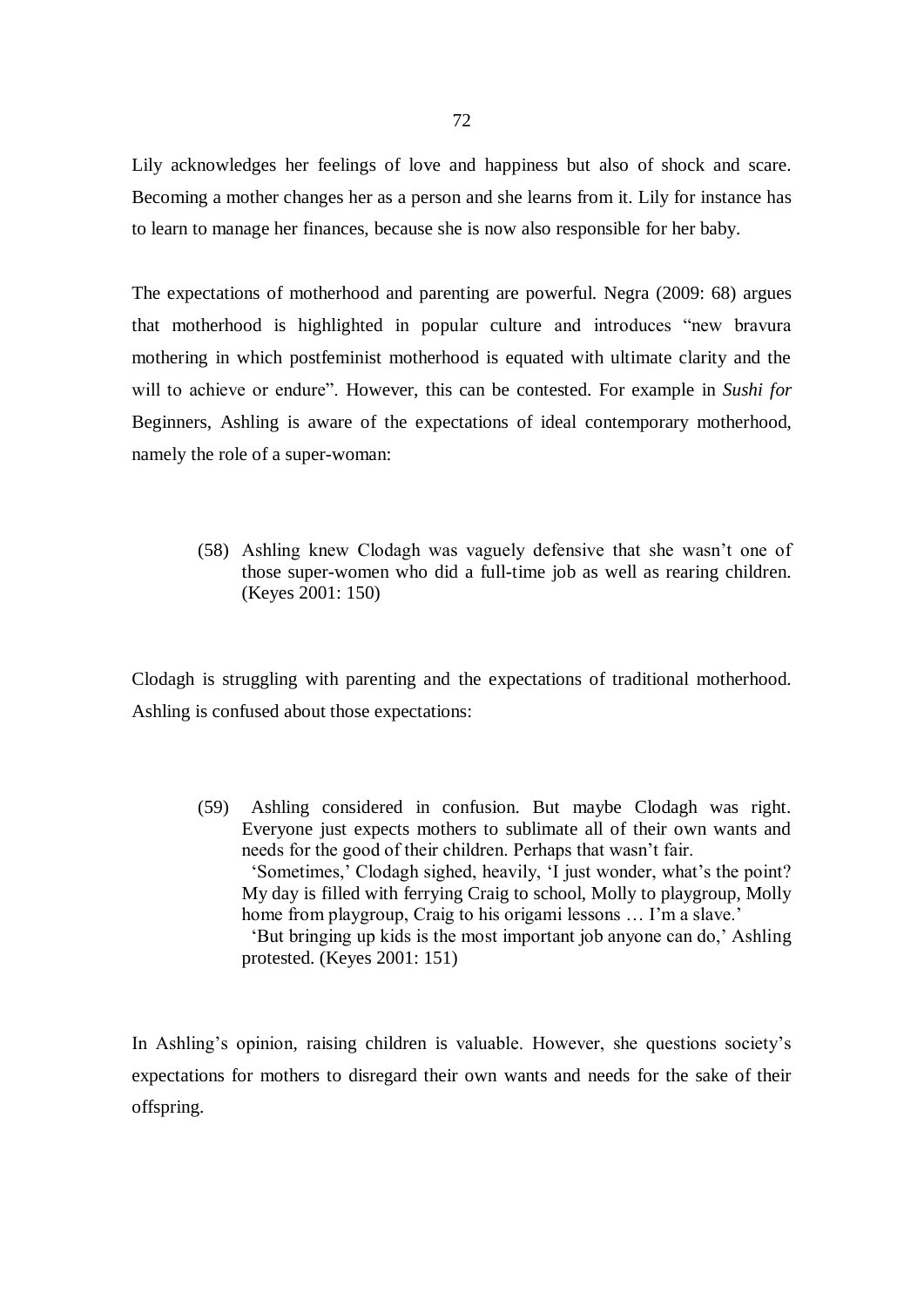Motherhood and parenting are demanding because there is a great deal to consider. Clodagh is overwhelmed with her life as a housewife. In the following example Clodagh evaluates her life:

(60) Clodagh woke early. Nothing new there. Clodagh always woke early. That's what having children did to you. If they weren't roaring to be fed, they were squashing into the bed between you and your husband and if they weren't doing that, they were in the kitchen at six-thirty on a Saturday morning, clattering saucepans ominously. (Keyes 2001: 24)

It seems that Clodagh is overlooking her own desires and needs and concentrating only on her children. For example Saturday morning could be a time to sleep a few extra hours but instead the children are dominating the scene. Moreover, Clodagh's marriage takes its toll because her children occupy every area of her life:

(61) 'We used to talk about more than the kids.' Dylan sounded weird. 'Like what?' Clodagh asked defensively. 'Don't know. Nothing … anything. Music, films, people …' 'Well, what do you expect?' she said angrily. 'The kids are the only people I see, I can't help it. (Keyes 2001: 337)

Marriage and having children might be seen as living a dream. However, living a dream does not necessarily mean that there are no problems. The following example reveals Clodagh's thoughts about her situation:

(62) She felt trapped, painted into a corner, blocked. As though she was locked in a small dark airless box, which was getting ever tighter – she couldn't understand it. She'd always been happy with her lot. Her life had been exactly as it should and its progress had been ever forward to. A horrible thought wormed in – was it going to be like this for ever? (Keyes 2001: 336)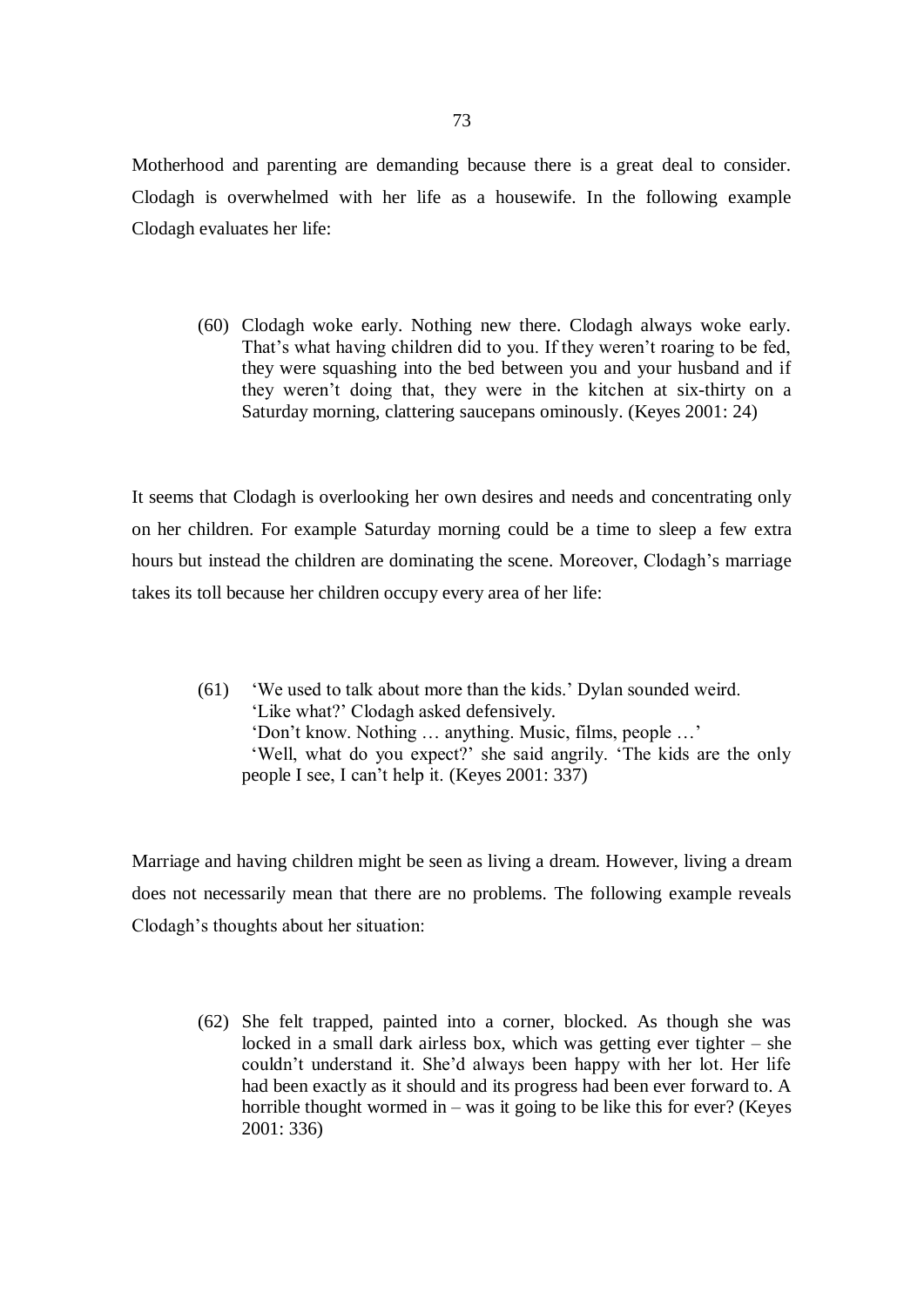It is incomprehensible for Clodagh that she feels trapped, because she is of the opinion that her life had so far proceeded according to an ideal pattern. Eventually, Clodagh divorces her husband and becomes a single mother:

(63) 'We've [Clodagh and Dylan] sold the house in Donnybrook and me and the kids are living in Greystones now. Miles out, but it was all we could afford. I'm a single mother now since Dylan decided he couldn't cope with custody. It's a steep learning curve –  $($ Keyes 2001: 557)

Clodagh acknowledges that there is a great deal of learning to do in her new life situation. For instance she has to lower her standards of home location, because of the changes in her financial circumstances. There are different ways to manage motherhood. In the ideal world everybody chooses their own style.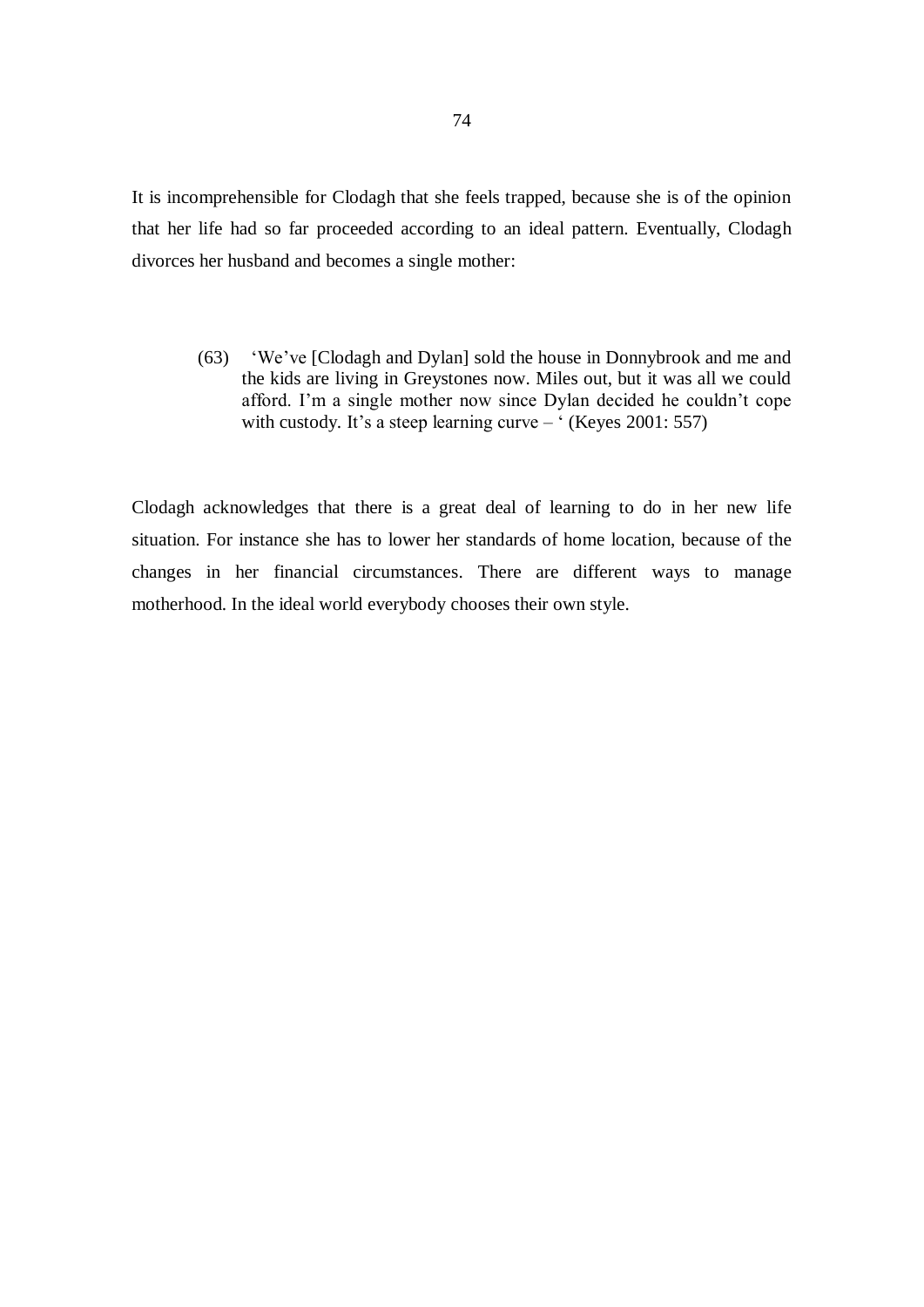## 7 CONCLUSIONS

In this thesis I have studied feminist/postfeminist empowerment and female agency through actions and choices of heroines in Marian Keyes's chick lit novels, *Sushi for Beginners* and *The Other Side of the Story*. Moreover, I have explored women's position in contemporary society depicted in these novels concentrating on challenges and expectations concerning career world, returning to working life after maternity leave, managing a young family with an uncertain income, caring and nurturing in a mother-daughter relationship, appearance pressures, romantic relationships and mental health issues. The image of an ideal woman as well as expectations of the society cause challenges, pressures and conflicts to the lives of women. It is demanding to balance between various aspects of life. This becomes visible through the representations and actions of heroines in *Sushi for Beginners* and *The Other Side of the Story*. The two novels include themes that shed light on women's position in contemporary society. Chick lit introduces new aspects of the woman's place in the world and in relationships in addition to viewpoints of romance literature. Furthermore, chick lit brings the protagonist closer to the reader with its straightforward narrative style and shows that it is more common to have single women also as heroines in literature nowadays.

The development of feminism creates new possibilities for women to perform and explore different identities and challenge gender boundaries. Feminism is visible in *Sushi for Beginners* and *The Other Side of the Story*; protagonists can be seen as active individuals who celebrate their femininity and are empowered through it, which provides their agency. Considering gender identity as performative introduces new possibilities for these women to encounter challenges and expectations of society. Narratives of heroines can be seen as development stories or bildungsroman in which these heroines learn from their experiences and grow as persons. Moreover, these stories provide new examples for navigating through contemporary society. By taking advantage of these new examples and possibilities protagonists, renegotiate the dilemma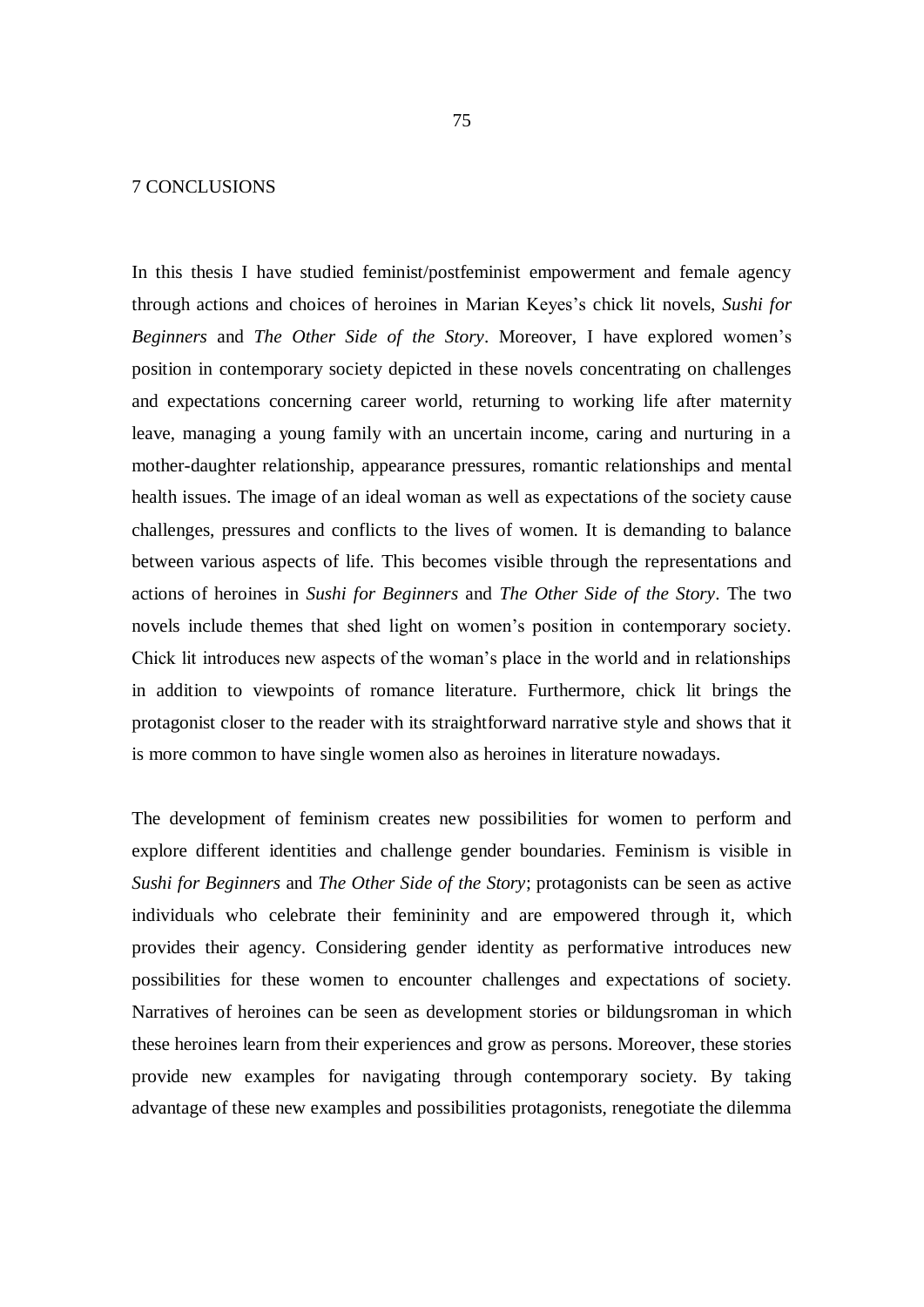of having it all. Heroines can decide for themselves whether to choose traditional or modern ways of living or combining them.

Collectivity in working life is challenging. First, there are many different aspects to consider when balancing between personal and professional life; there are circumstances, such as Gemma's family concerns that are emotionally challenging as well as demand a great deal of attention and therefore might even disrupt career development. Secondly, even though the working life seems more equal nowadays, glass ceilings still exist. However, there are different options to deal with unequal treatment at the workplace, such as Jojo's decision to leave the service of a disappointing employer and start her own literary agency. Thirdly, women should help each other; promote, sponsor and encourage when considering career opportunities and avoid diminishing each other's accomplishments. Furthermore, combining work and domestic life should be more straightforward and unnecessary expectations should be disentangled.

There are various appearance pressures in society. The image of ideal body and ideal femininity seem unrealistic to accomplish. Appearance is connected to power and it seems that flawless looks are the currency to gain everything nowadays; however, perhaps it is attitude and personality that matter in the end. Aiming to achieve ideal body image has both challenges and possibilities. It is important to acknowledge that ideal body is created through media images as well as popular culture and it might not be achievable. Nevertheless, there are ways to change one's appearance. Beauty products, exercising, carefully selected clothes and even plastic surgery can be seen as sources of empowerment; such as Gemma's designer clothes that provide her confidence.

Romance and romantic relationships are desirable for chick lit protagonists. Depictions of marriage in *Sushi for Beginners* and *The Other Side of the Story* are not very encouraging. Moreover, staying single can also provide happiness. When considering chick lit, marriage as an institution may have lost some of its standing but finding a suitable companion has not. Romantic relationships are an interesting part of life and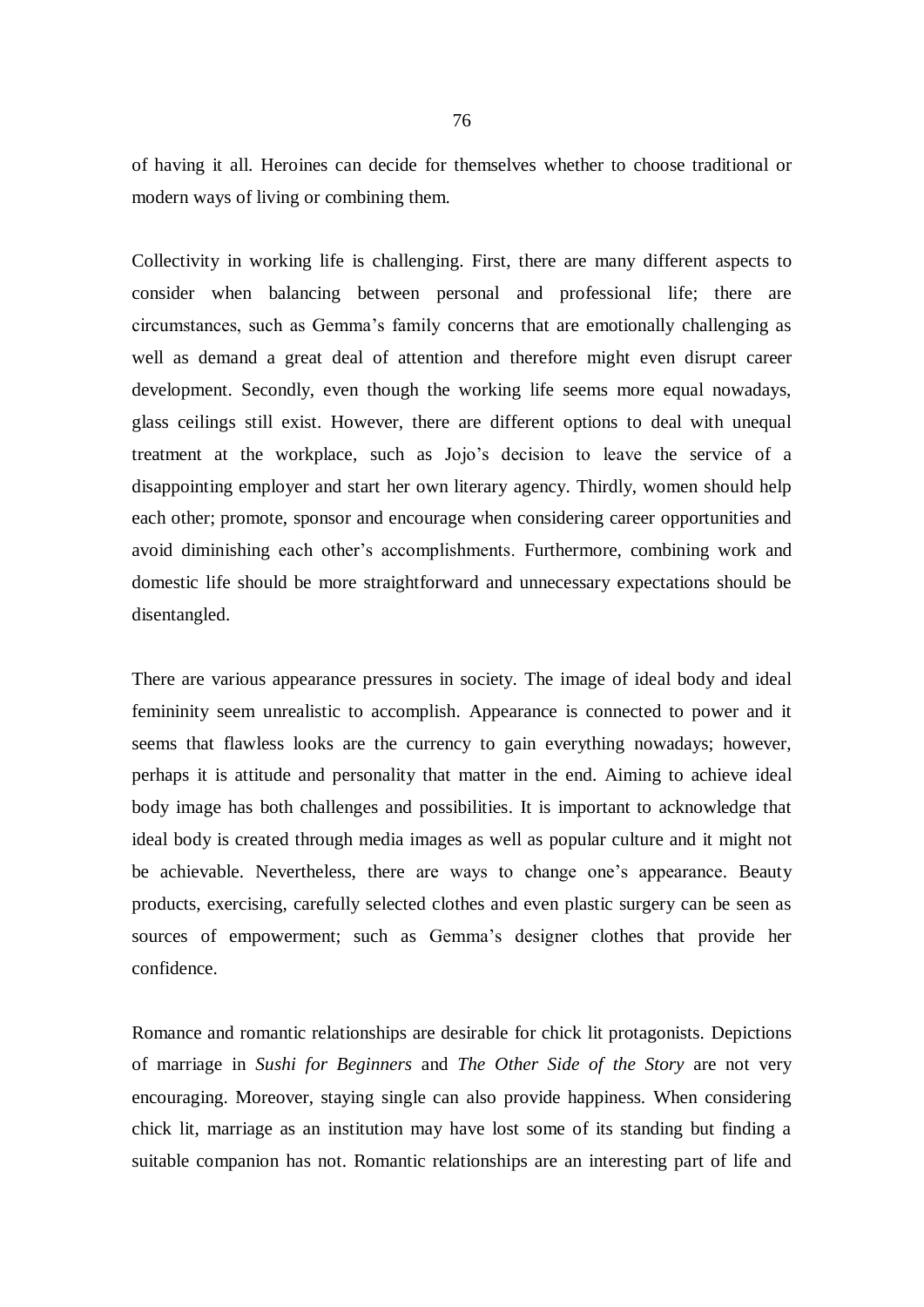can be seen as learning experiences regardless of the outcome. There are strong expectations concerning motherhood and having children in contemporary society. Chick lit heroines challenge those expectations by shedding light to different ways of approaching motherhood. One can learn a great deal from motherhood and parenting, such as responsibility and love. Moreover, motherhood, parenting as well as choosing not to have children can be seen as sources of empowerment.

All in all, these narratives have an effect on social and political atmosphere in contemporary society, because they include empowerment and the readers are able to relate to the protagonists and their experiences.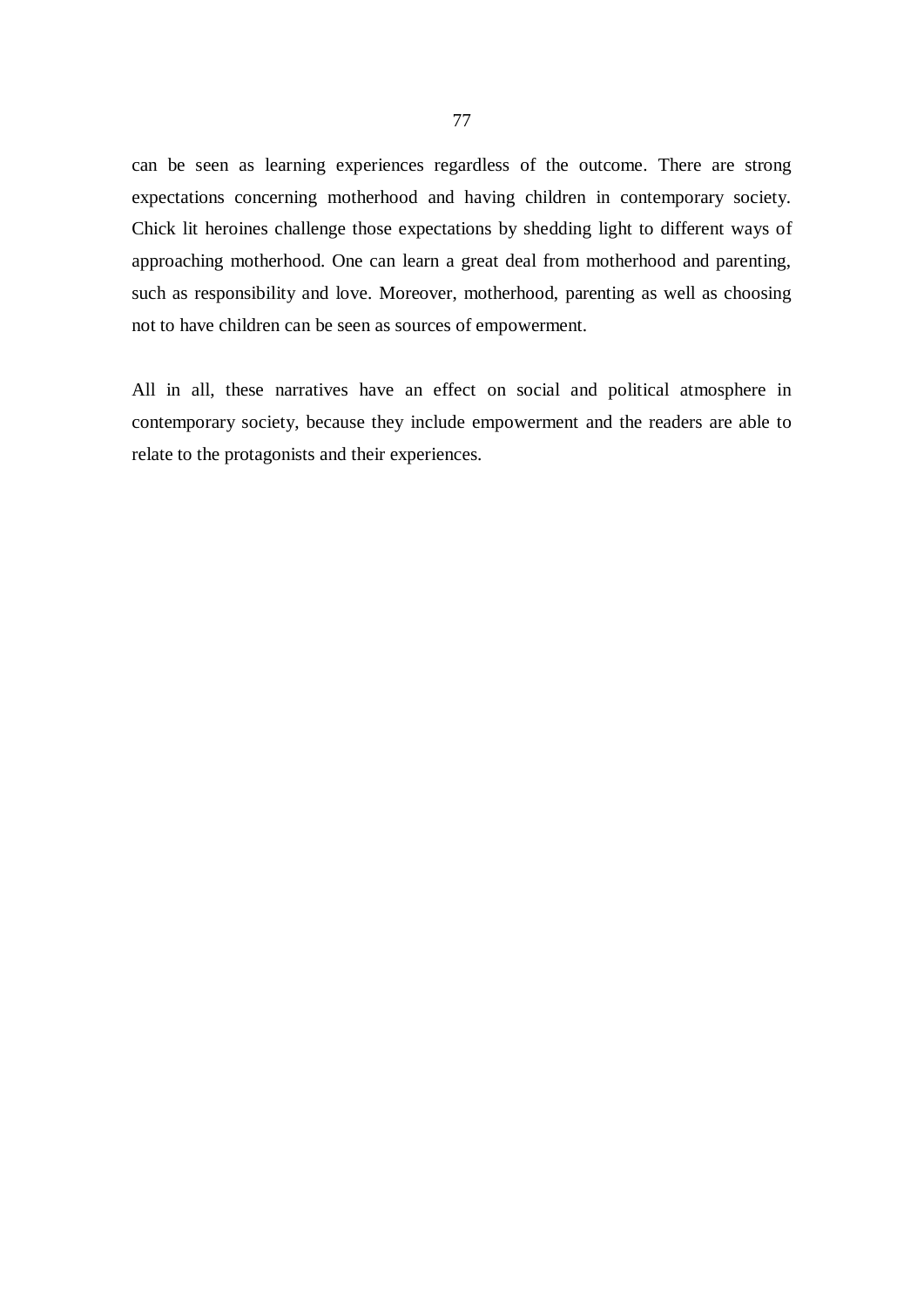## WORKS CITED

Primary Sources:

Keyes, Marian (2001). *Sushi for Beginners.* London: Penguin Books.

Keyes, Marian (2005). *The Other Side of the Story.* London: Penguin Books.

Secondary Sources:

- Aapola, Sinikka, Marnina Gonick & Anita Harris (2005). *Young Femininity. Girlhood, Power and Social Change.* Hampshire: Palgrave Macmillan.
- Barker, Deborah (2008). "The Southern-fried Chick Flick: Postfeminism Goes to the Movies" in *Chick Flicks. Contemporary Women at the Movies.* Eds. Suzanne Ferriss and Mallory Young. New York: Routledge. 92–118.
- Benstock, Shari (2006). "Afterword: The New Woman's Fiction" in *Chick Lit. The New Woman's Fiction.* Eds. Suzanne Ferriss and Mallory Young. New York: Routledge. 253–256.
- Bradley, Harriet (2007). *Gender.* UK: Polity Press.
- *Bridget Jones's Diary* (2001). Director Maguire, Sharon, writers Fielding, Helen, Andrew Davies and Richard Curtis, based on the novel by Helen Fielding. USA: Miramax Films, Universal Pictures, Studio Canal.
- Butler, Judith (1990). *Gender Trouble. Feminism and the Subversion of Identity.* New York: Routledge.
- Coates, Jennifer (1986). *Women, Men and Language.* New York: Longman Group UK Limited.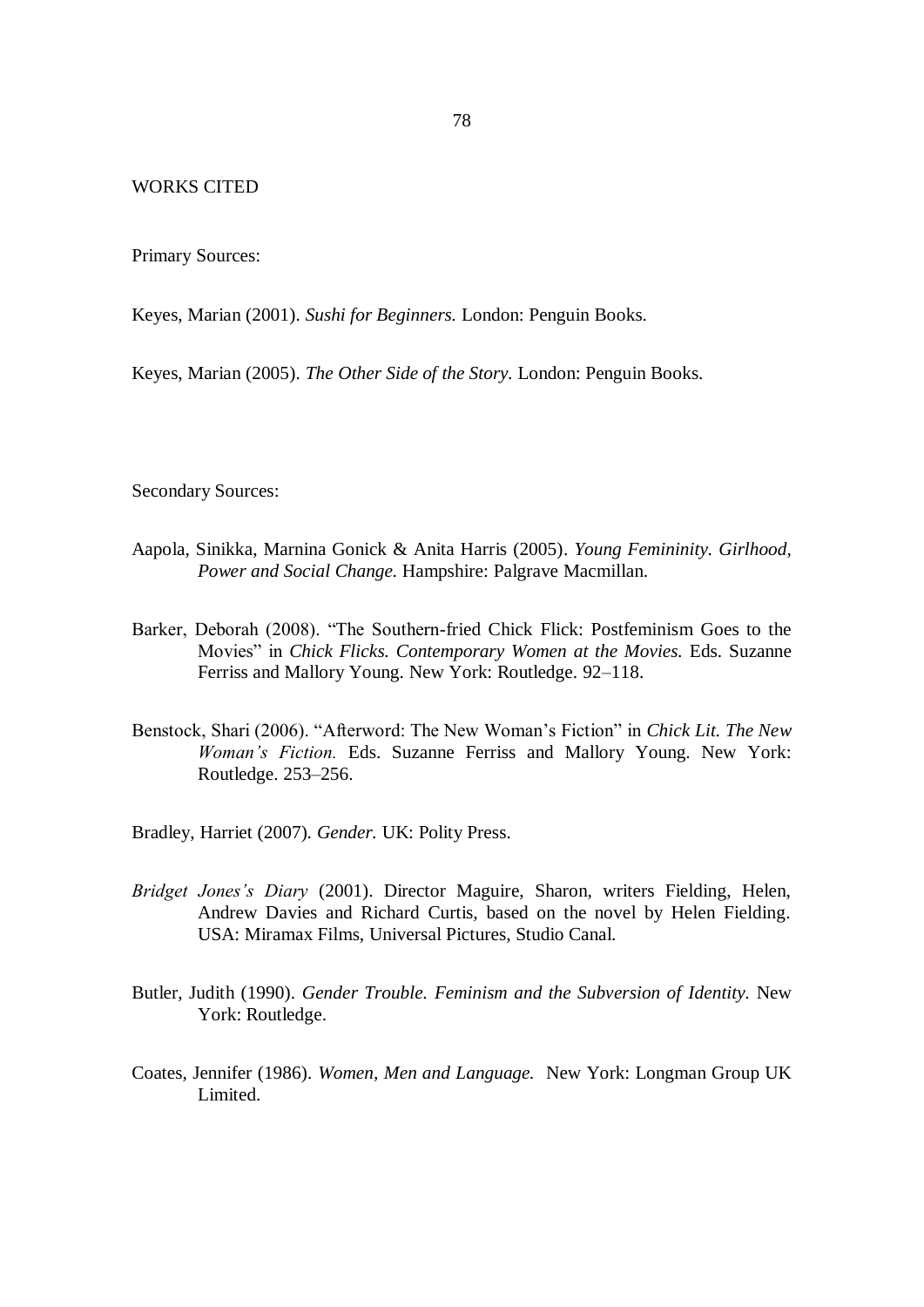- Dole, Carol M. (2008). "The Return of Pink: *Legally Blonde*, Third-wave Feminism, and Having It All" in *Chick Flicks. Contemporary Women at the Movies.* Eds. Suzanne Ferriss and Mallory Young. New York: Routledge. 58–78.
- Felski, Rita (2003). *Literature after Feminism.* Chicago: The University of Chicago Press.
- Ferriss, Suzanne & Mallory Young (2006). "Introduction" in *Chick Lit. The New Woman's Fiction*. Eds. Suzanne Ferriss and Mallory Young. New York: Routledge. 1–13.
- Ferriss, Suzanne & Mallory Young (2008). "Introduction: Chick Flicks and Chick Culture" in *Chick Flicks. Contemporary Women at the Movies.* Eds. Suzanne Ferriss and Mallory Young. New York: Routledge. 1–25.
- Frankel, Lois P. (2010). *Nice Girls Don't Get the Corner Office: 101 Unconscious Mistakes Women Make That Sabotage Their Careers.* New York: Hachette Book Group.
- Genz, Stéphanie & Benjamin A. Brabon (2009). *Postfeminism. Cultural Texts and Theories.* Edinburgh: Edinburgh University Press.
- Genz, Stéphanie (2010). "Singled Out: Postfeminism's "New Woman" and the Dilemma of Having it All" in *The Journal of Popular Culture* February 1<sup>st</sup> 2010 Vol. 43. No. 1, 2010. Wiley Periodicals, Inc. 97–119. [Cited 20.4.2015] Available at: http://web.ebscohost.com/ehost/pdfviewer/pdfviewer?sid=1c57875c-356e-49d0-9832-263bfb3f561e%40sessionmgr15&vid=2&hid=28
- Guerrero, Lisa A. (2006). "'Sistahs Are Doin' It for Themselves': Chick Lit in Black and White" in *Chick Lit. The New Woman's Fiction.* Eds. Suzanne Ferriss and Mallory Young. New York: Routledge. 87–102.
- Hale, Elizabeth (2006). "Long-Suffering Professional Females: The Case of Nanny Lit" in *Chick Lit. The New Woman's Fiction.* Eds. Suzanne Ferriss & Mallory Young. New York: Routledge. 103–118.
- Harzewski, Stephanie (2006). "Tradition and Displacement in the New Novel of Manners" in *Chick Lit. The New Woman's Fiction*. Eds. Suzanne Ferriss and Mallory Young. New York: Routledge. 29–46.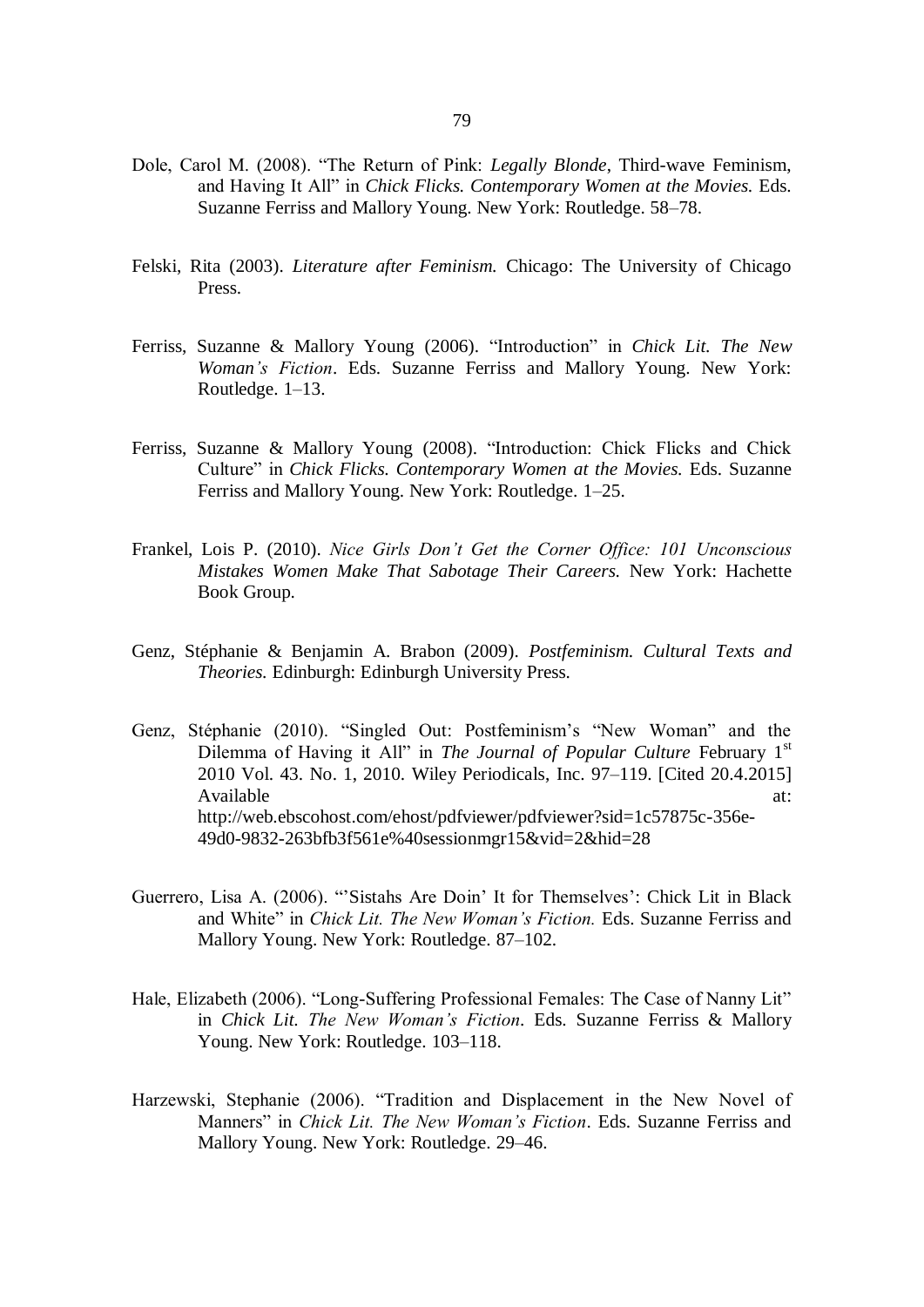- Harzewski, Stephanie (2011). *Chick Lit and Postfeminism.* Charlottesville: University of Virginia Press.
- Kabeer, Naila (1999). "Resources, Agency, Achievements: Reflections on the Measurement of Women's Empowerment" in *Development and Change.* Vol. 30. Oxford: Blackwell. 435–464. [Cited 20.4.2015] Available at: http://web.ebscohost.com/ehost/pdfviewer/pdfviewer?sid=7518592a-cbd5- 4af3-b192-f459ae77284c%40sessionmgr11&vid=3&hid=20
- Kabeer, Naila (2005). "Gender Equality and Women's Empowerment: a Critical Analysis of the Third Millennium Development Goal" in *Gender and Development.* Vol. 13. No. 1, March 2005. [Cited 20.4.2015] Available at: http://www.visionaryvalues.com/wiki/images/Gender\_Equality\_and\_Empower ment\_MDG\_Kabeer.pdf
- Mabry, A. Rochelle (2006). "About a Girl: Female Subjectivity and Sexuality in contemporary 'Chick' Culture" in *Chick Lit: The New Woman's Fiction.* Eds. Suzanne Ferriss and Mallory Young. New York: Routledge. 191–206.

mariankeyes.com (2015). [Cited 20.4.2015] Available at: http://www.mariankeyes.com

Montoro, Rocío (2012). *Chick Lit. The Stylistics of Cappuccino Fiction.* London: Continuum International Publishing Group.

Morris, Pam (1993). *Literature and Feminism*. Oxford: Blackwell.

- Negra, Diane (2009). *What a Girl Wants? Fantasizing the Reclamation of Self in Postmodernism*. New York: Routledge.
- Stillion Southard, Belinda A. (2008). "Beyond the Backflash: *Sex and the City* and Three Feminist Struggles" in *Communication Quarterly*. Vol. 56. No. 2, May 2008. New York: Routledge. 149–167. [Cited 20.4.2015] Available at: http://web.a.ebscohost.com/ehost/pdfviewer/pdfviewer?sid=d2386d94-ffa1- 47ec-8eea-0e0a17ab71c7%40sessionmgr4005&vid=2&hid=4114

Stone, Alison (2007). *An Introduction to Feminist Philosophy.* UK: Polity Press.

Storey, John (2006). *Cultural Theory and Popular Culture*. An Introduction. 4<sup>th</sup> ed. Harlow, England: Pearson Education Limited.